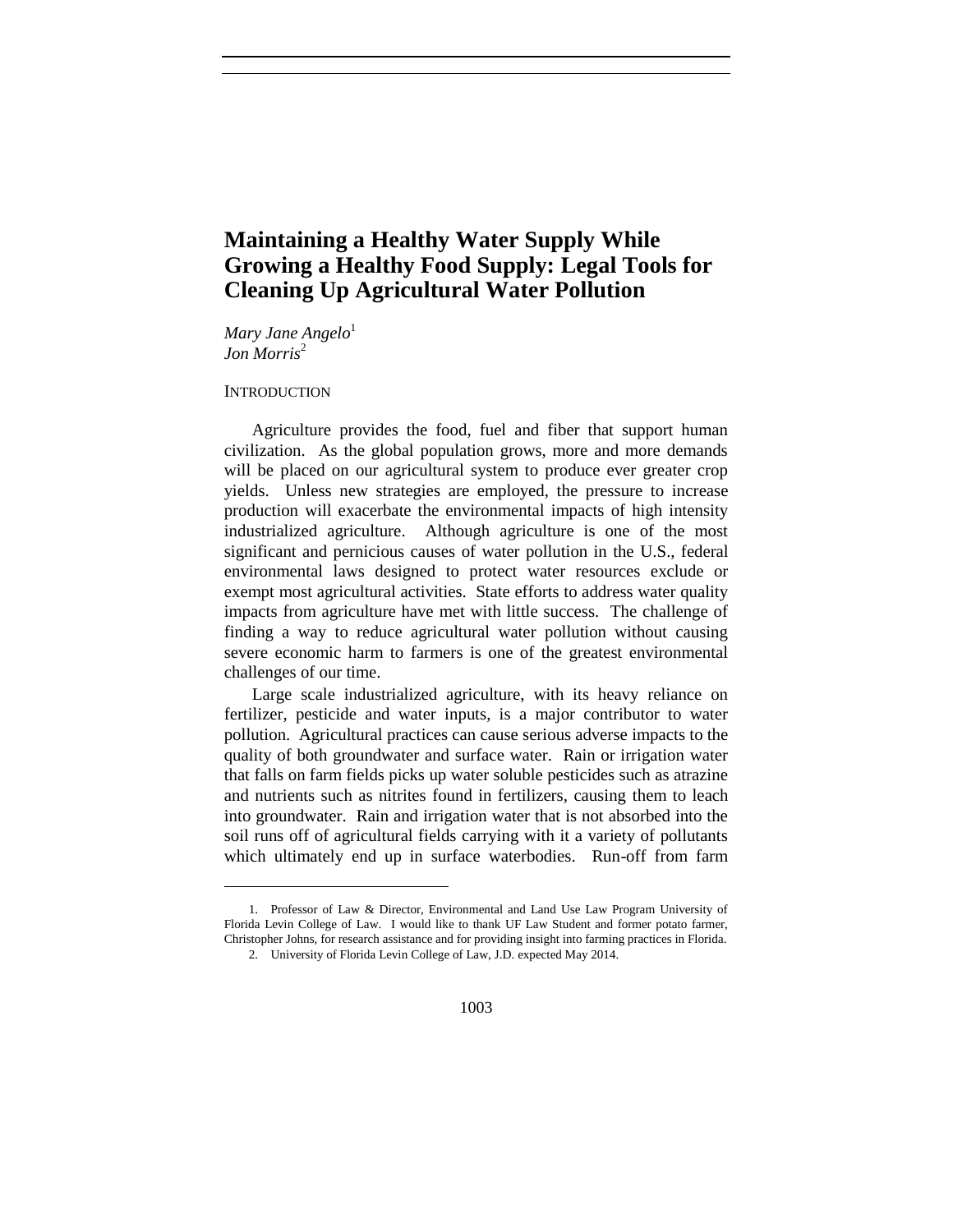fields frequently contains high levels of sediments from soil erosion from tilled fields, pesticides and fertilizers. Pesticides that enter waterbodies can adversely impact aquatic life. Nutrients from fertilizers can cause waterbodies to be hyper-eutrophied, which can severely impact submersed plants and aquatic animals. Run-off of sediments from soil erosion due to tilling can clog streams and fill in shallow areas in waterbodies, thereby reducing habitat and light availability to submersed plants. A report by the National Water Quality Inventory identified agricultural nonpoint source (NPS) pollution as "the leading source of water quality impacts on surveyed rivers and lakes, the second largest source of impairments to wetlands, and a major contributor to contamination of surveyed estuaries and ground water."<sup>3</sup>

The federal Clean Water Act (CWA),<sup>4</sup> the primary federal authority for addressing water pollution, has been largely successful at reducing water pollution from point sources (PS) such as wastewater treatment plants and industrial discharges through the National Pollutant Discharge Elimination System (NPDES). A major shortcoming of the NPDES program, however, is that it does not apply to NPS discharges, including most agricultural run-off. Because most pollutant discharges to waterbodies from agriculture are not subject to NPDES regulation*,*  responsibility for addressing agricultural water pollution has fallen largely to the states. To date, the vast majority of state programs have been voluntary or incentive-based programs designed to encourage farmers to implement Best Management Practices (BMPs) to reduce runoff of contaminated water. These programs have had very limited success, and therefore, agricultural pollution continues to be one of the most significant sources of water quality degradation in the U.S. Accordingly, a further evaluation of the legal tools available to address the challenges of agricultural water pollution is warranted.

This article will explore a number of legal mechanisms that could play a role in ensuring that discharges from agricultural activities do not cause or contribute to violations of water quality standards. Specifically, this article will evaluate the relative effectiveness of: (1) narrative nutrient criteria as compared with numeric nutrient criteria; (2) TMDL implementation through regulatory and non-regulatory mechanisms; and (3) the relative efficacy of design-based standards such as BMPs and

<sup>3.</sup> *Agricultural Nonpoint Source Fact Sheet*, U.S. ENVIRONMENTAL PROTECTION AGENCY (Mar. 2005), http://water.epa.gov/polwaste/nps/agriculture\_facts.cfm.

<sup>4.</sup> Clean Water Act of 1972, 33 U.S.C. §§ 1251–1387 (2006).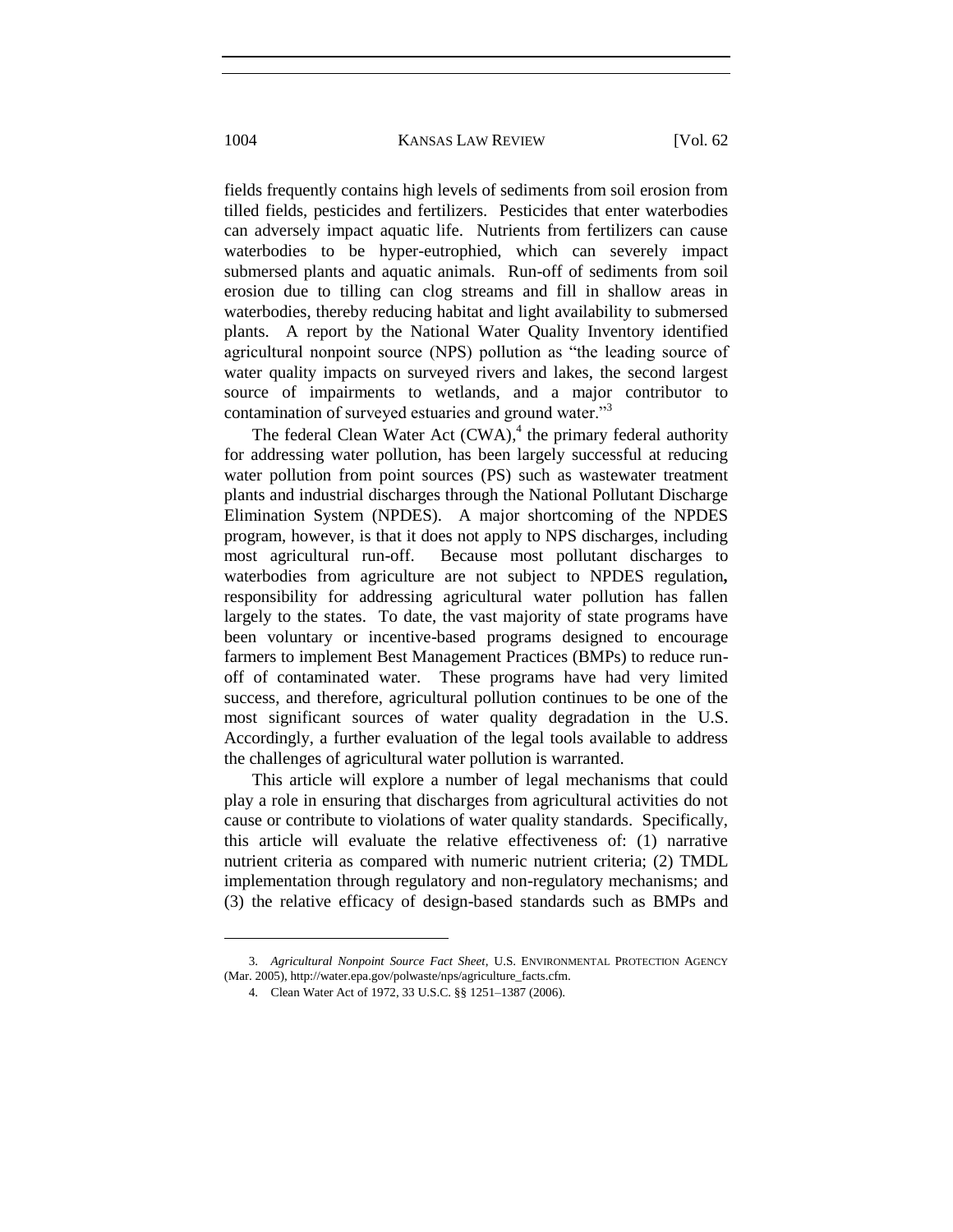# 2014] MAINTAINING A HEALTHY WATER SUPPLY 1005

performance-based standards in reducing water pollution from agriculture. The article will draw on experiences from the State of Florida, including Everglades' restoration program and efforts, such as water quality trading programs, and efforts to reduce agricultural pollution in other states to demonstrate the efficacy of a variety of approaches. The article will suggest a multifaceted, watershed-based approach comprised of a combination of regulatory and non-regulatory tools designed to reduce nutrient pollution from agricultural run-off.

## I. AGRICULTURAL NUTRIENT POLLUTION

Nutrient run-off from agricultural fertilizer is one of the leading causes of water pollution in the U.S. Throughout much of our agricultural history, nutrients needed to grow crops came from the nutrient-rich soils in which the crops were grown.<sup>5</sup> However, in geographic regions lacking nutrient-rich soils, supplemental nutrients were provided either by the use of animal wastes (manure) or plant compost. Natural fertilizers such as animal manure have long been used to provide the nutrients necessary to grow crops.<sup>6</sup> In addition, farmers frequently enriched soils by planting crops rich in nutrients as "green manure."<sup>7</sup> Typical farming practices included crop rotation, covercropping, and intercropping with nitrogen-fixing legume crops which add nutrients to the soil.

The technical advances of the "Green Revolution" of the 1960's transformed the way farming is done in the U.S. The focus of the Green Revolution was on maximizing crop yields for a growing global population.<sup>8</sup> To do so, it was necessary to supplement human labor with large inputs of synthetic fertilizers, as well as heavy inputs of pesticides and water.<sup>9</sup> During this time, agricultural systems evolved from being nutrient "sinks," wherein crop plants absorbed nutrients and incorporated them into plant tissue, into nutrient "sources," in which plant crops could

<sup>5.</sup> *See* James F. Parr & Sharon B. Hornick, *Agricultural Use of Organic Amendments: A Historical Perspective*, 7 AM. J. ALTERNATIVE AGRIC. 181–89 (1992) (providing an extensive history of fertilization methods).

<sup>6.</sup> *Id.*

<sup>7.</sup> *See* MICHAEL POLLAN, THE OMNIVORE'S DILEMMA: A NATURAL HISTORY OF FOUR MEALS 210–13 (2006) (explaining that green manure can provide the nutrients that crops need to grow effectively).

<sup>8.</sup> William S. Eubanks II, *[A Rotten System: Subsidizing Environmental Degradation and Poor](https://web2.westlaw.com/find/default.wl?tf=-1&rs=WLW10.08&referencepositiontype=S&serialnum=0344845248&fn=_top&sv=Split&referenceposition=269&pbc=7252215B&tc=-1&ordoc=0352547717&findtype=Y&db=1610&vr=2.0&rp=%2ffind%2fdefault.wl&mt=208)  [Public Health with Our Nation's Tax Dollars](https://web2.westlaw.com/find/default.wl?tf=-1&rs=WLW10.08&referencepositiontype=S&serialnum=0344845248&fn=_top&sv=Split&referenceposition=269&pbc=7252215B&tc=-1&ordoc=0352547717&findtype=Y&db=1610&vr=2.0&rp=%2ffind%2fdefault.wl&mt=208)*, 28 STAN. ENVTL. L.J. 213, 251 (2009).

<sup>9.</sup> *Id.* at 255.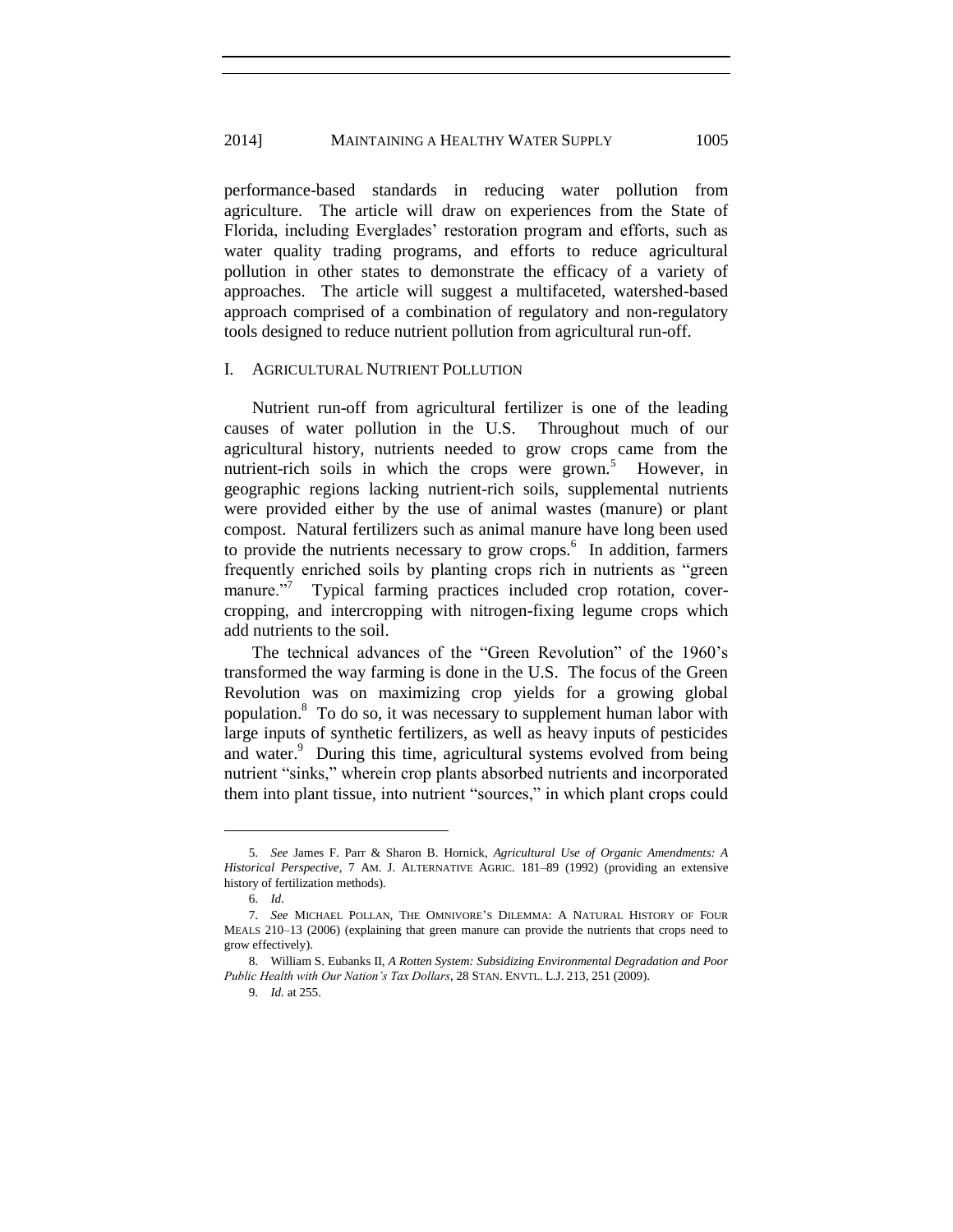only absorb a small percentage of the large amount of fertilizer applied to the field. Nutrients that were not used by the plants became a source of pollution.<sup>10</sup> For example, during the past 50 years, in excess of 600 tons of phosphorous were applied to agricultural lands globally, with only about 250 tons being removed by the plant. $11$ 

One of the most significant changes that occurred as part of the Green Revolution was the separation of animal livestock production from plant crop production. Animal wastes, previously relied upon to enrich cropland with nutrients were no longer on the same site as the cropland. Vast quantities of concentrated animal waste, generated on feedlots, became a significant water quality concern and the lack of animal waste on the croplands created the need to bring in synthetic fertilizers.<sup>12</sup> What had been a mutually beneficial system in which animal wastes fertilized the crops that fed the animals in a relatively "closed loop" system, with minimal pollution, became a serious environmental problem.<sup>13</sup>

The Green Revolution was a huge success in that it dramatically increased per acre crop yields. During this period, new federal government policies that linked subsidies to production levels further encouraged high-yield farming.<sup>14</sup> Increases in government funding for research and development on high yield agriculture techniques coupled with education of farmers in these techniques by the network of agricultural extension agents also contributed to the dramatic rise in high-yield commodity farming.<sup>15</sup> The Green Revolution is considered a major success in that it is estimated to have resulted in an increase of more than  $150\%$  in farm production over the past 60 years.<sup>16</sup>

<sup>10.</sup> *See* A. N. SHARPLEY ET AL., AGRIC. RESEARCH SERV., BEST MANAGEMENT PRACTICES TO MINIMIZE AGRICULTURAL PHOSPHORUS IMPACTS ON WATER QUALITY 1–3 (U.S. Dept. of Agric. 2006), *available at* [http://www.ars.usda.gov/is/np/BestMgmtPractices/Best%20](http://www.ars.usda.gov/is/np/BestMgmtPractices/Best) Management%20Practices.pdf (using phosphorus as an example of a nutrient that creates environmental problems through water eutrophication).

<sup>11.</sup> *Id.* (noting that in the U.S., approximately 4.5 metric tons of phosphorous have been used as fertilizer each year since 1994); *see also* U.S. Geological Survey, FERTILIZERS – SUSTAINING GLOBAL FOOD SUPPLIES, http://pubs.usgs.gov/fs/fs155-99/fs155-99.html (last visited Feb. 19, 2014).

<sup>12.</sup> *See* Eubanks, *supra* [note 8, at 260.](https://web2.westlaw.com/find/default.wl?tf=-1&rs=WLW10.08&referencepositiontype=S&serialnum=0344845248&fn=_top&sv=Split&referenceposition=269&pbc=7252215B&tc=-1&ordoc=0352547717&findtype=Y&db=1610&vr=2.0&rp=%2ffind%2fdefault.wl&mt=208)

<sup>13.</sup> *See id.* at 259–60 (comparing waste in pre-Green Revolution times to modern environmental problems).

<sup>14.</sup> Karen R. Hansen, *Agricultural Nonpoint Source Pollution: The Need for an American Farm Policy Based on an Integrated Systems Approach Recoupled to Environmental Stewardship*, 15 HAMLINE J. PUB. L. & POL'Y 303, 307–08 (1994).

<sup>15</sup>. *See* Mary Jane Angelo, *Corn, Carbon, and Conservation: Rethinking U.S. Agricultural Policy in a Changing Global Environment*, 17 GEO. MASON L. REV. 593, 602 (2010).

<sup>16</sup>*. Agricultural Productivity in the United States*, U.S. DEPARTMENT OF AGRICULTURE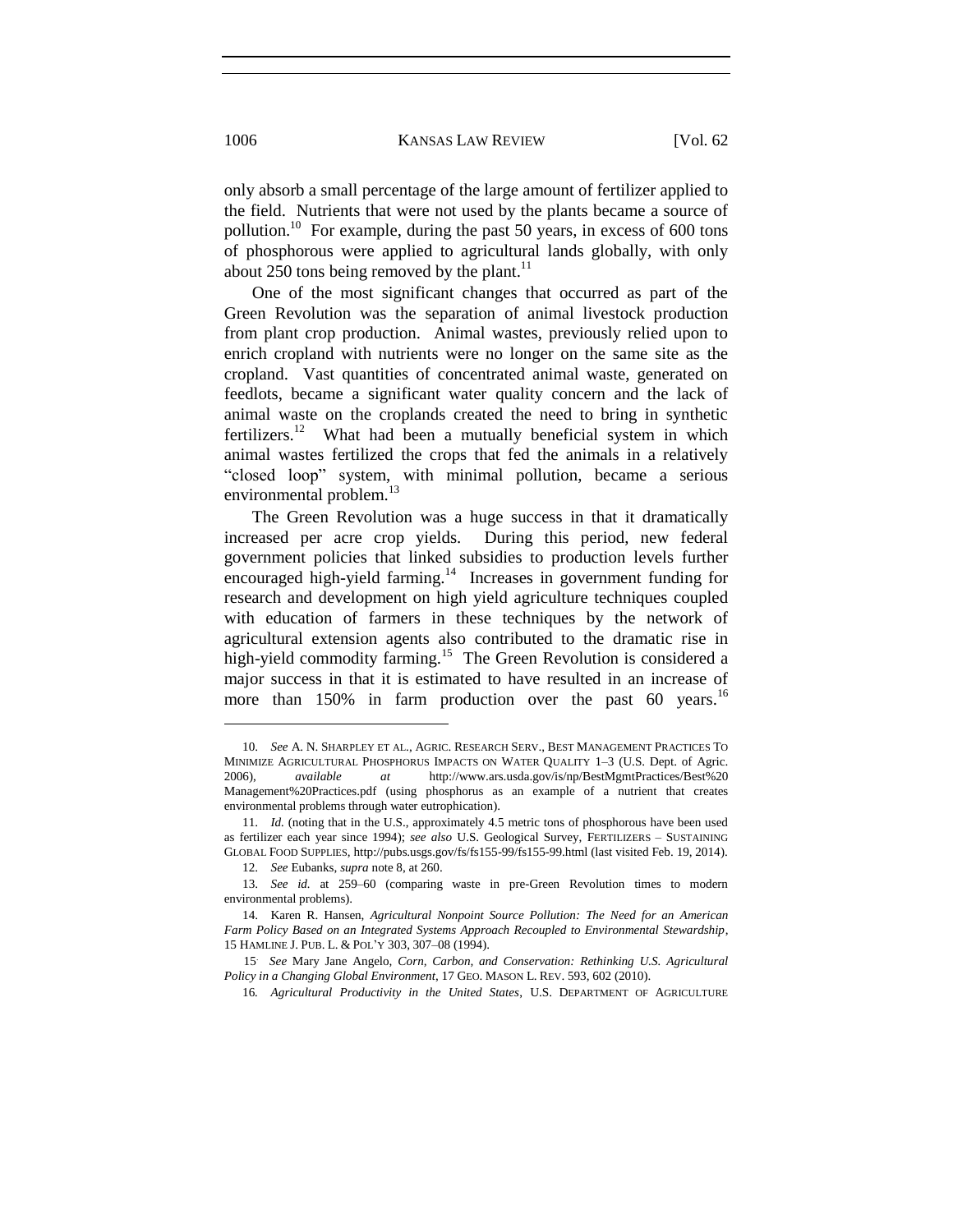Unfortunately, the heavy inputs of fertilizers, pesticides and water necessary to obtain those high yields also caused significant environmental impacts, including degradation of the nation's waters.<sup>17</sup>

According to the EPA's 2000 National Water Quality Inventory, NPS pollution is the most significant source of water-quality impacts on surveyed rivers and lakes and the second leading source of contamination to groundwater and estuaries.<sup>18</sup> A 2009 report identified nutrient water pollution as one of the most significant water quality and public health  $\frac{1}{2}$  concerns in the country.<sup>19</sup> According to the report, significant increases in nutrient pollution in U.S. waterbodies over the past 50 years have significantly impacted "drinking water supplies, aquatic life and recreational water quality."<sup>20</sup> The report identifies nutrient pollution as the cause of water quality impairment for approximately 20% of river and stream miles (approximately 80,000 miles), 22% of lake acres, and 8% of bay and estuary miles. $^{21}$  According to the report "[n]utrient pollution from row crop agricultural operations, a by-product of excess manure and chemical fertilizer application, is the source of many local and downstream adverse nutrient-related impacts."<sup>22</sup>

Modern industrial agriculture relies on synthetic fertilizers derived from fossil fuels to provide the nutrients (nitrogen, phosphorous and potassium) needed to promote plant growth and provide high crop  $yields.<sup>23</sup>$  The nutrients contained in these fertilizers, particularly nitrogen and phosphorous, can cause substantial environmental harms if they are transported into waterbodies. $24$  Just as these nutrients promote crop growth on the farm, they also promote algae growth in the water. Excess

ECONOMIC RESEARCH SERVICE (Sept. 27, 2013), http://www.ers.usda.gov/dataproducts/agricultural-productivity-in-the-us.aspx#2010-2-1.

<sup>17.</sup> *See* Angelo, *supra* note 15, at 602; Eubanks, *supra* note 8, at 251–52, 260 (pointing to environmental effect of high-yield-crop technology).

<sup>18.</sup> *Agricultural Nonpoint Source Fact Sheet*, U.S. ENVIRONMENTAL PROTECTION AGENCY (2005), http://water.epa.gov/polwaste/nps/agriculture\_facts.cfm.

<sup>19.</sup> STATE-EPA NUTRIENT INNOVATIONS TASK GROUP, AN URGENT CALL TO ACTION: REPORT OF THE STATE-EPA NUTRIENT INNOVATIONS TASK GROUP 1 (2009), *available at* http://www2.epa.gov/sites/production/files/documents/nitgreport.pdf [hereinafter State-EPA Report].

<sup>20.</sup> *Id.* at 2.

<sup>21</sup>*. Id.* at 5.

<sup>22.</sup> *Id.* at 17.

<sup>23.</sup> *Nutrient Management and Fertilizer*, U.S. ENVIRONMENTAL PROTECTION AGENCY (Nov. 14, 2012), http://www.epa.gov/oecaagct/tfer.html.

<sup>24.</sup> Jan Lewandrowski et al., *The Interface Between Agricultural Assistance and the Environment: Chemical Fertilizer Consumption and Area Expansion*, 73 LAND ECON. 404, 407 (1997).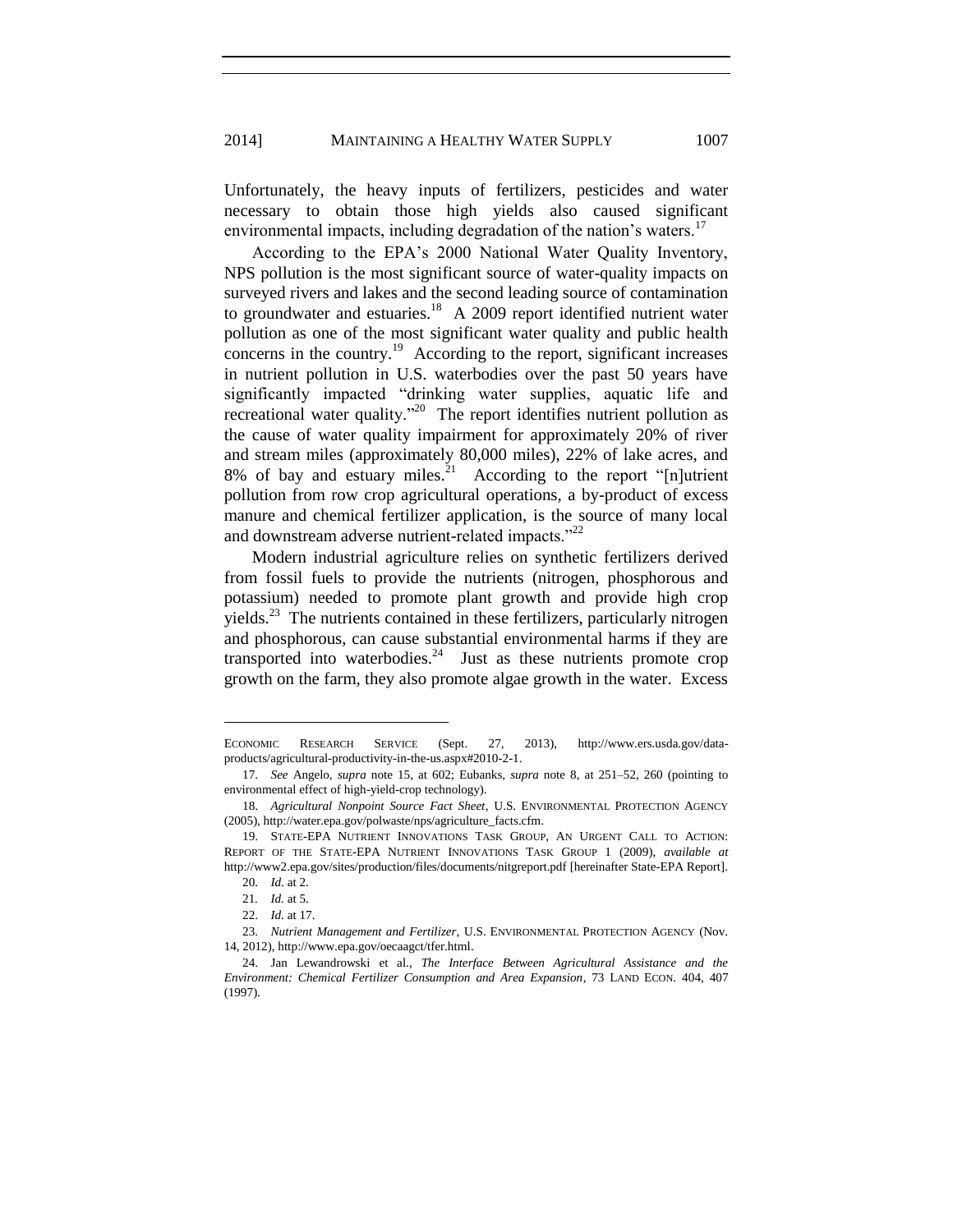nutrients in waterbodies can result in rapid algal growth.<sup>25</sup> An overabundance of algae depletes oxygen and blocks sunlight penetration, resulting in a condition referred to as eutrophication.<sup>26</sup> Eutrophication can lead to significant and sometimes irreversible damage to lakes, rivers, and coastal oceans. Damage includes, among other things, blooms of algal species that may be toxic or harmful to humans and aquatic life, death of coral reefs and loss of coral reef communities, decreases in water transparency, problems with taste and odor of water, increased incidence of fish kills, shifts in pollution of fish species away from desirable species to "trash" species, and overall decreased aesthetic value of the waterbody. $27$ 

Although excessive nutrients can cause serious problems in virtually any waterbody, one of the most significant harms occurs when nutrientladen water flows into estuarine areas and causes hypoxic areas or "dead zones" in areas that previously had high fish and aquatic organism productivity.<sup>28</sup> One notable dead zone is in the northern portion of the Gulf of Mexico, where both the Mississippi and Atchafalaya Rivers spill into the gulf. Agricultural activities in the Mississippi River basin are believed to account for approximately 66% of the nitrogen entering the gulf.<sup>29</sup> Nitrogen and phosphorous from both agriculture and urban runoff are washed into the tributaries of the Mississippi River and ultimately flow downriver until they reach the Gulf of Mexico.<sup>30</sup> These nutrients promote blooms of algae, bacteria, and cyanobacteria,<sup>31</sup> which ultimately result in depletion of oxygen, or hypoxia.<sup>32</sup> The hypoxic area, or dead

l

SAB-08-003complete.unsigned.pdf.

<sup>25.</sup> Eubanks*, supra* note 8, at 256.

<sup>26.</sup> *See id.* ("[A]s more algae is created from increased chemical nutrients in the water, less oxygen is available for phytoplankton and other organisms in the aquatic ecosystem. When the oxygen slips below a certain level, the water takes on the effects of hypoxia, or a shortage of oxygen. A hypoxic area quickly becomes a 'dead zone' because fish and other mobile organisms leave due to the lack of oxygen and all other organisms will die off and cause a food chain collapse."); SHARPLEY ET AL., *supra* note 10, at 1 (explaining effect process of phosphorous biosphere contamination).

<sup>27.</sup> S.R. Carpenter et al., *Nonpoint Pollution of Surface Waters with Phosphorus and Nitrogen*, 8 ECOLOGICAL APPLICATION 559, 561 (1998).

<sup>28.</sup> Eubanks, *supra* note 8, at 256.

<sup>29.</sup> *Id.*

<sup>30.</sup> JOHN A. DOWNING ET AL., GULF OF MEXICO HYPOXIA: LAND-SEA INTERACTIONS 1–2 (Council for Agric. Sci, & Tech. 1999).

<sup>31.</sup> U.S. ENVIRONMENTAL PROTECTION AGENCY SCI. ADVISORY BD., EPA-SAB-08-003, HYPOXIA IN THE NORTHERN GULF OF MEXICO: AN UPDATE BY THE EPA SCIENCE ADVISORY BOARD 10 (2007), *available at* http://yosemite.epa.gov/sab/sabproduct.nsf/C3D2F27094E03F90852573B800601D93/\$File/EPA-

<sup>32.</sup> *Id.*; DOWNING ET AL., *supra* note 30, at 5.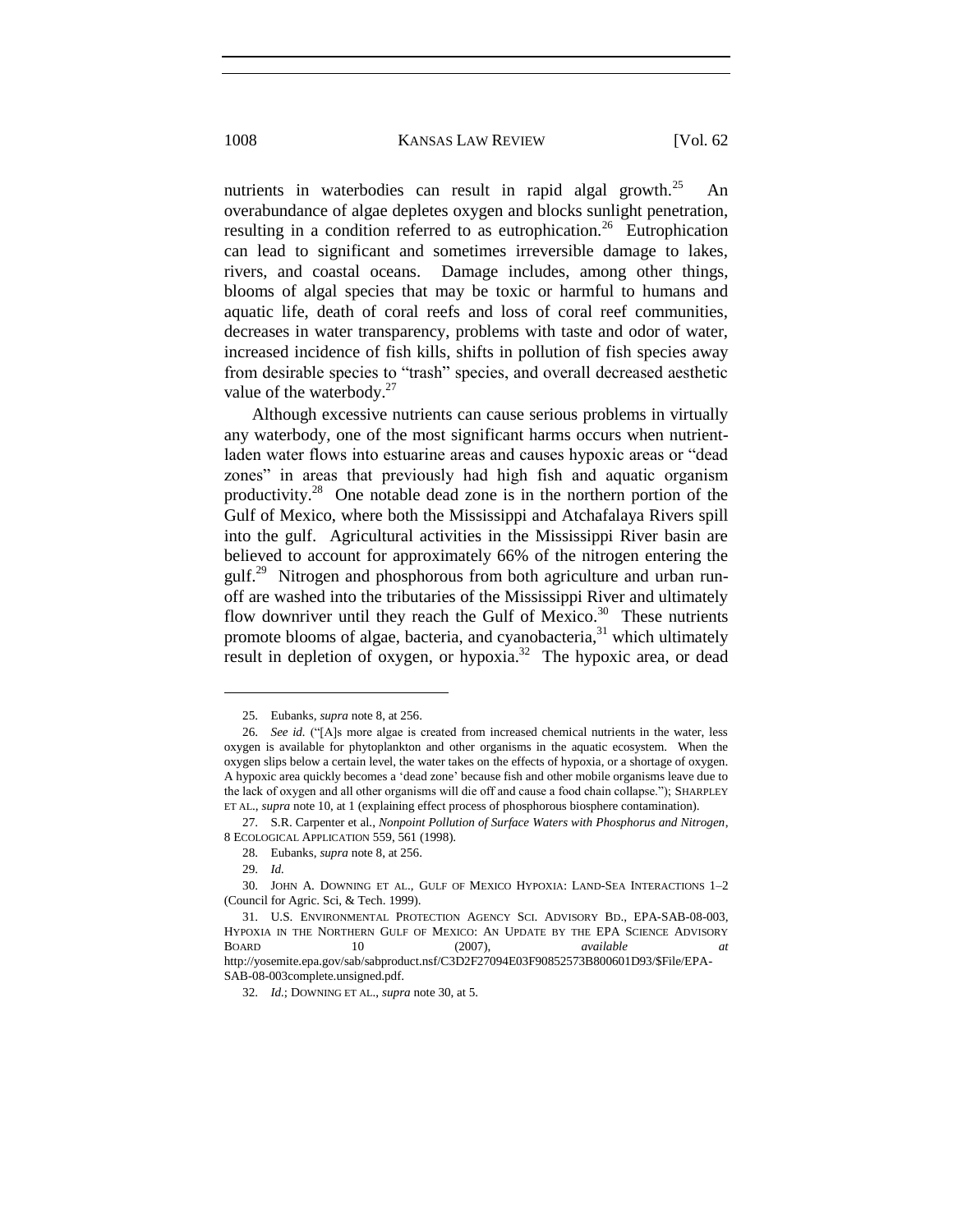zone, in the northern Gulf of Mexico covers 16,500 square kilometers (10,250 square miles) along the coast. The Gulf of Mexico dead zone is the largest of the hypoxic zones in the U.S.; however, numerous other large waterbodies in the U.S. are impacted by excess nutrients from agricultural run-off. Examples include the Chesapeake Bay<sup>33</sup> and the Florida Everglades, among many others.<sup>34</sup>

# II. THE FEDERAL CLEAN WATER ACT

In 1972 Congress enacted amendments to the Clean Water Act (CWA), which significantly improved the federal government's ability to regulate pollution entering into U.S. waterbodies.<sup>35</sup> Unfortunately, due to limitations of the CWA, many of the nation's waterbodies are still negatively impacted by water pollutants. Specifically, the inability of the CWA to meaningfully reduce the discharge of pollutants from NPS pollution, predominantly agriculture, has led to increased nutrient loading into waterbodies.<sup>36</sup> NPS pollution is difficult to regulate because there are generally no end of pipe discharges that can be measured and monitored.<sup>37</sup> NPS polluters are not regulated by the National Pollutant Discharge Elimination System (NPDES), the main regulatory tool that is used to control pollutant discharge into waterbodies.<sup>38</sup> The current NPDES program regulates PS pollution but fails to account for the significant pollutant discharge coming from NPS.

# *A. The National Pollutant Discharge Elimination System Permitting Program*

The most significant regulatory program in the CWA is the NPDES

<sup>33.</sup> RITA CESTTI ET AL., AGRICULTURE NON-POINT SOURCE POLLUTION CONTROL: GOOD MANAGEMENT PRACTICES—THE CHESAPEAKE BAY EXPERIENCE 1 (World Bank 2003).

<sup>34.</sup> Steven M. Davis, *Phosphorus Inputs and Vegetation Sensitivity in the Everglades*, *in* EVERGLADES: THE ECOSYSTEM AND ITS RESTORATION 357, 359 (Steven M. Davis & John C. Ogden eds., St. Lucie Press 1994).

<sup>35.</sup> U.S. ENVIRONMENTAL PROTECTION AGENCY OFFICE OF WATER, WATER QUALITY TRADING POLICY STATEMENT (2003), *available* http://water.epa.gov/type/watersheds/trading/upload/2008\_09\_12\_watershed\_trading\_finalpolicy200 3.pdf.

<sup>36.</sup> *See* Corey Longhurst, *Where is the Point? Water Quality Trading's Inability to Deal with Nonpoint Source Agricultural Pollution*, 17 DRAKE J. AGRIC. L. 175, 182 (2012) (noting use of nitrogen and phosphorus fertilizer has grown dramatically since the 1960s).

<sup>37.</sup> *See id.* at 182 (stating it is difficult to trace pollution back to specific farms).

<sup>38.</sup> *Id.* at 178.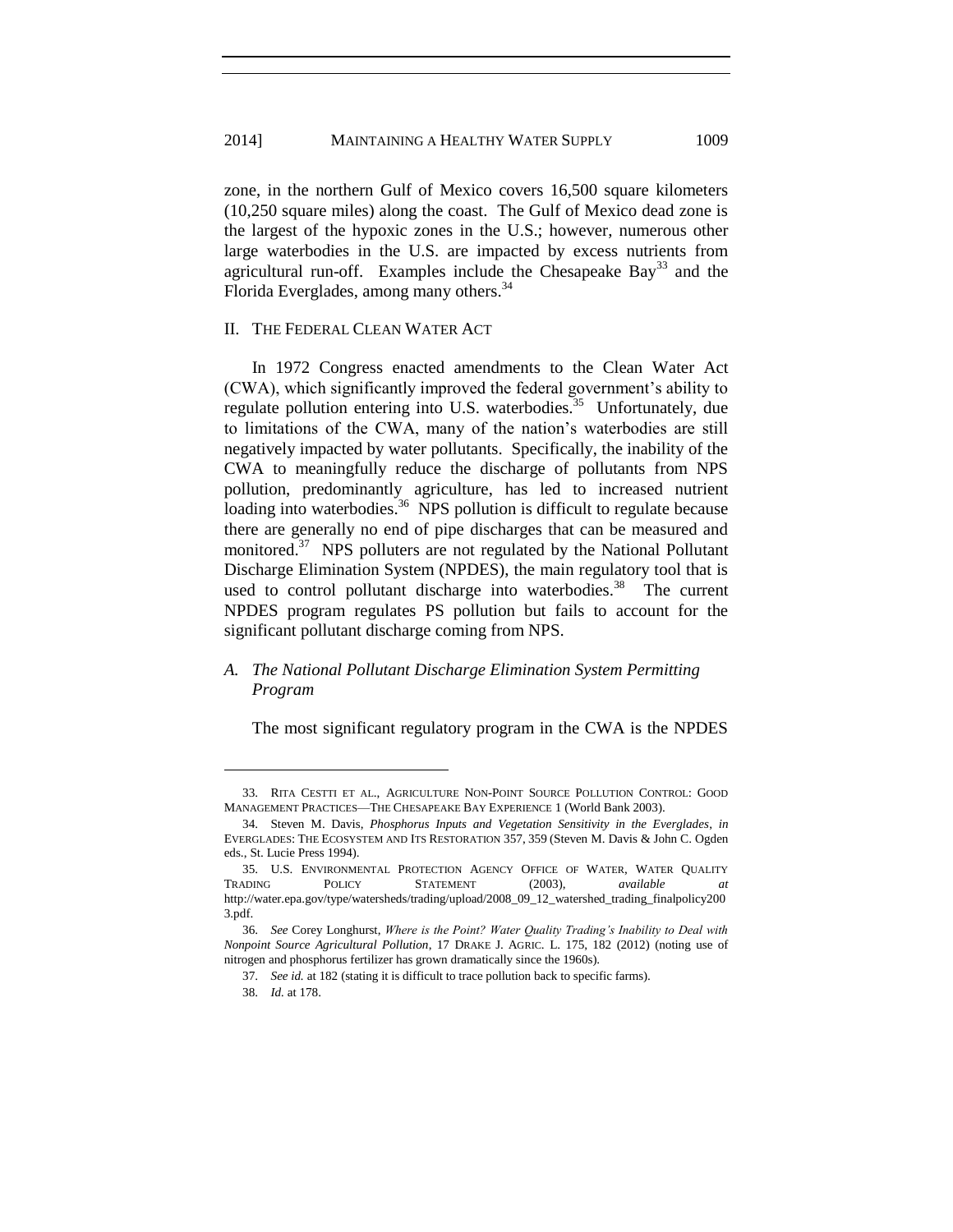permitting program found in section  $402$  of the Act.<sup>39</sup> Section 301 of the CWA prohibits "the discharge of any pollutant" to navigable waters from point sources unless the discharge is in accordance with an NPDES permit under section  $402<sup>40</sup>$  This section creates what is in essence a four-part test for determining whether a NPDES permit is required. A NPDES permit is required for (1) any discharge (2) of a pollutant (3) from a point source (4) into navigable waters.

The CWA does not contain a definition of "nonpoint source." The EPA considers a "nonpoint source" to be "any source of water pollution that does not meet the legal definition of 'point source' in section  $502(14)$  of the Clean Water Act."<sup>41</sup> Accordingly, any source that is not a point source is a "nonpoint source." The definition of "point source" found in section 502(14) of the CWA clearly excludes agricultural runoff:

[A]ny discernible, confined and discrete conveyance, including but not limited to any pipe, ditch, channel, tunnel, conduit, well, discrete fissure, container, rolling stock, concentrated animal feeding operation, or vessel or other floating craft, from which pollutants are or may be discharged. *This term does not include agricultural stormwater discharges and return flows from irrigated agriculture*. 42

Agricultural discharges that are excluded from the definition of PS are not regulated under the NPDES program. In fact, the CWA does not provide for any direct regulation of agricultural NPS pollution but instead contemplates state planning and regulation to address NPS pollution. Section 208 of the CWA calls for states to adopt "areawide waste treatment management plans," which can include state controls on NPS water pollution. $43$  Congress's intent to exclude agricultural NPS from the NPDES program is further evidenced by the 1987 CWA amendments, which brought certain stormwater discharges within the purview of the NPDES program, but continued to exclude agricultural stormwater discharges from the permitting program.<sup>44</sup>

<sup>39.</sup> 33 U.S.C. § 1342 (2012).

<sup>40.</sup> 33 U.S.C. § 1311(a) (2012).

<sup>41.</sup> *What is Nonpoint Source Pollution?*, U.S. ENVIRONMENTAL PROTECTION AGENCY (July 29, 2012), http://water.epa.gov/polwaste/nps/whatis.cfm.

<sup>42.</sup> 33 U.S.C. § 1362(14) (2012) (emphasis added).

<sup>43.</sup> 33 U.S.C. § 1288 (2012).

<sup>44.</sup> 33 U.S.C. § 1342(p)(2) (2012).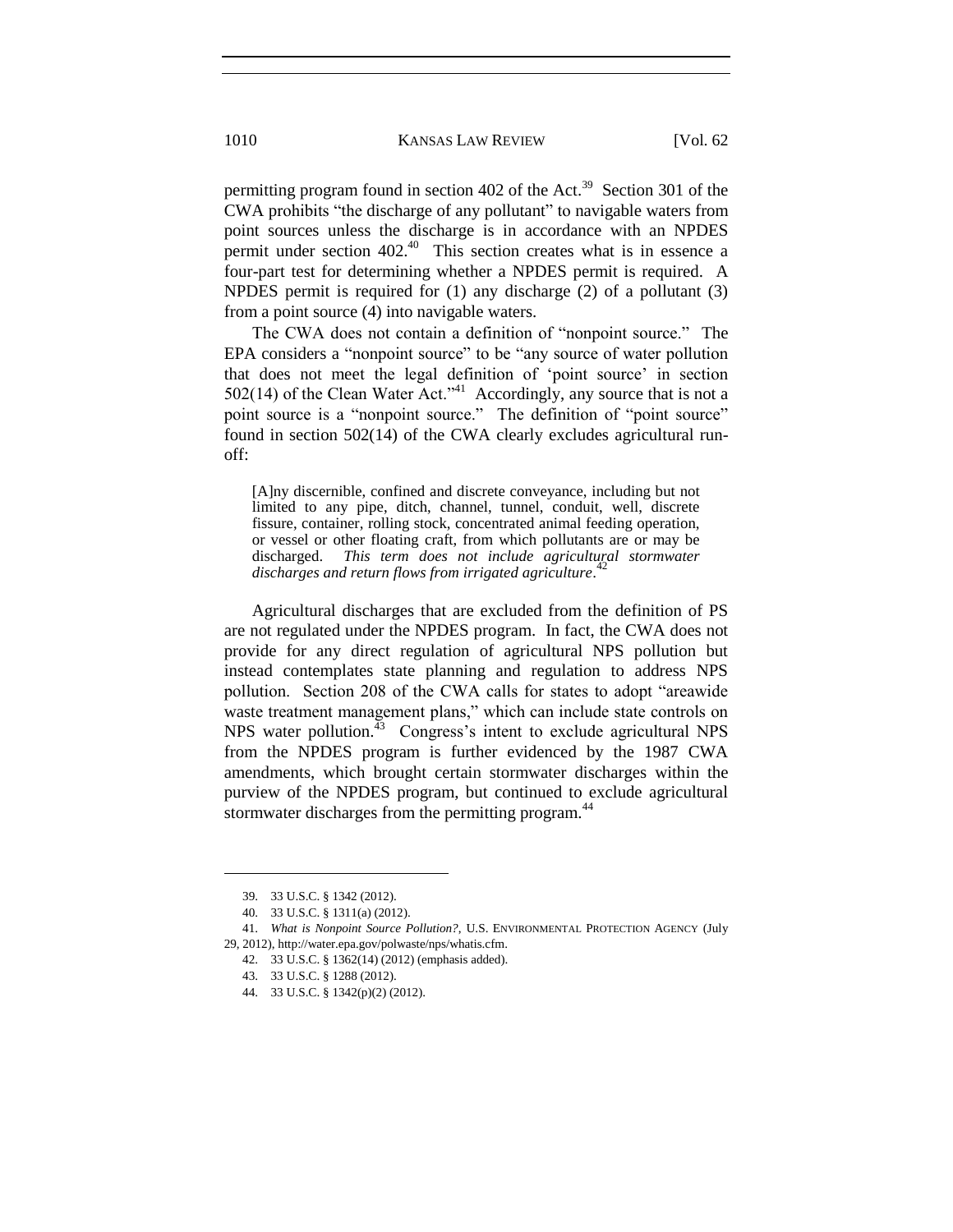### *B. Effluent Limitations and Water Quality Standards*

An understanding of how the NPDES program has resulted in significant reduction of PS pollution is necessary to see how efforts to reduce NPS pollution have fallen short. PS discharges that meet the four-part test are required to be authorized by NPDES permits issued by a permitting authority—either the EPA or a state to which the EPA has delegated the authority to implement the program. $45$  The permitting authority must ensure that the NPDES permits it issues contain limitations that both comply with specified technology-based standards and assure compliance with state water-quality standards. Technologybased standards are established on an industry-wide basis to ensure that polluters are reducing pollutants in their discharges to the extent feasible.<sup>46</sup> The CWA provides for different types of technology-based standards that apply with varying levels of stringency and differences in the extent to which economic considerations are taken into account. A number of factors, including the type of pollutants being discharged and whether the source is considered a new source or whether it existed prior to the implementation of the CWA, determine which technology-based standards apply to a particular source.<sup>47</sup> The federal EPA will survey the particular industry to determine what pollution reduction technology is available and feasible to establish a numeric performance standard for that industry. The EPA adopts by rule the numeric performance standard as a technology-based "effluent limitation guideline," which is included in NPDES permits issued for sources in that particular industry.<sup>48</sup> For most of the history of the NPDES program these technology-based performance standards included in NPDES permits as "effluent limitations" have driven pollution reductions. Only recently, when it has

<sup>45.</sup> 33 U.S.C. § 1311 (2012).

<sup>46.</sup> J.B. Ruhl, *Agriculture and Ecosystem Services: Paying Farmers to Do the New Right Thing*, *in* FOOD, AGRICULTURE, & ENVIRONMENTAL LAW 249 (Angelo, Czarnezki, & Eubanks, eds., 2013). *See also* 33 U.S.C. §§ 1311–17, 1342 (2012).

<sup>47.</sup> Three different technology-based standards exist under the CWA. The applicable technology is determined based on the type of pollutant discharged and whether the discharging source is new or existing. JACKSON B. BATTLE & MAXINE I. LIPELES, WATER POLLUTION 167 (3d ed. 1998). "Best available technology" is the technology-based standard applied to existing sources of nonconventional and toxic pollutants. 33 U.S.C. § 1311(b)(2)(A) (2008). "Best conventional technology" is applied to existing sources of conventional pollutants. *Id.* "Best available demonstrated control technology" is the technology-based standard applied to new sources of water pollutants. 33 U.S.C. § 1316(a)(1); *see also* BP Exploration & Oil, Inc. v. U.S. E.P.A., 66 F.3d 784, 789–90 (6th Cir. 1995) (explaining the different standards EPA uses to control pollutants under the CWA). For an extensive overview of water law, see generally BATTLE & LIPELES, *supra* note 47.

<sup>48.</sup> 33 U.S.C. § 1342 (2012). *See also* 40 C.F.R. § 122.21 (2012).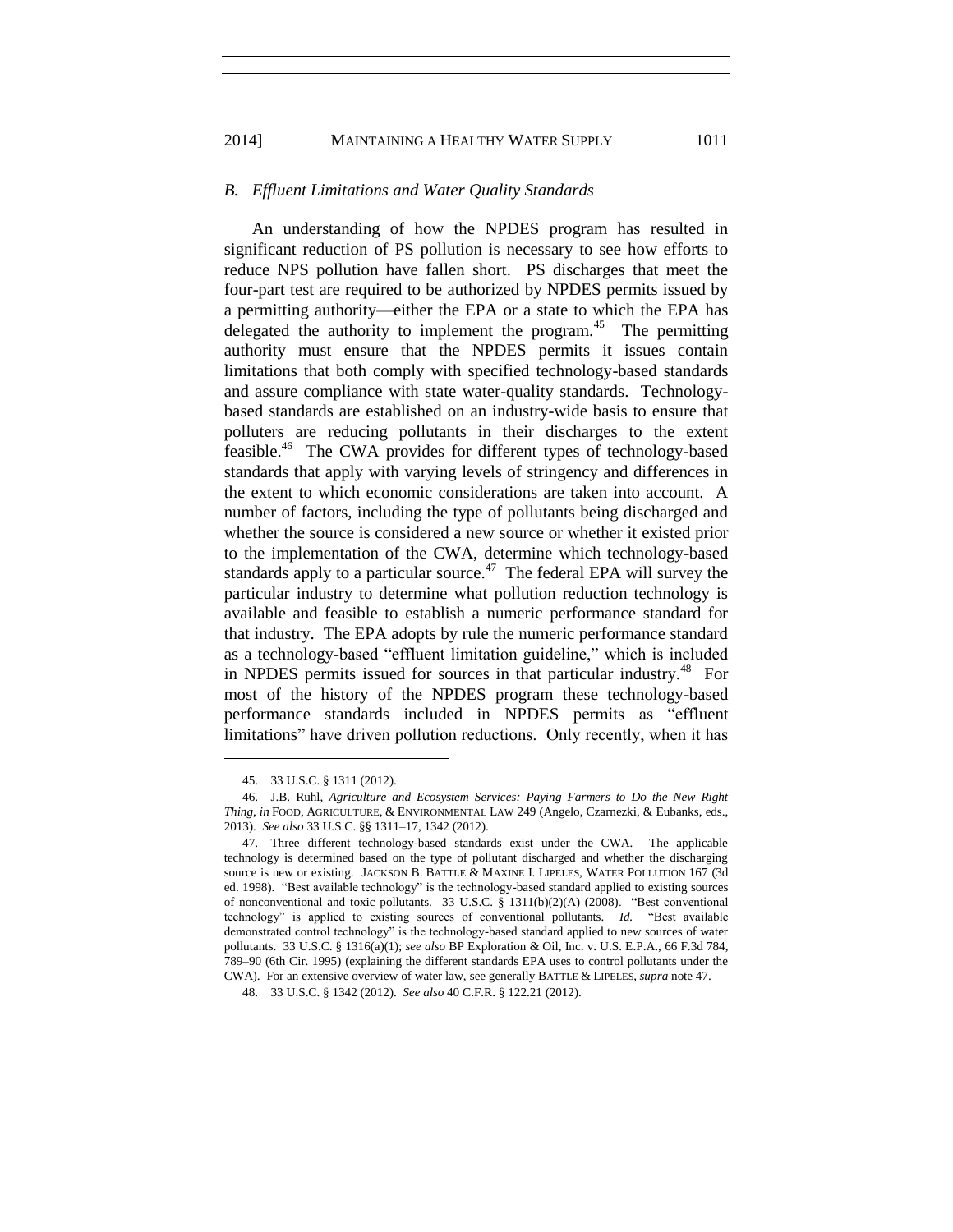become apparent that imposing technology-based standards on PS polluters is not sufficient to clean up many of the nation's waters, have water quality standards (WQS) begun to play a much more significant role for both PS and NPS pollution.

The CWA requires each state to establish WQS for each water body within its jurisdiction. WQS are comprised of (1) a determination of designated use; (2) water quality criteria; and (3) antidegradation standards.<sup>49</sup> In setting WQS, each state must first establish the "designated use" of each water body within the state.<sup>50</sup> For example, in the State of Florida, the state may designate a particular waterbody for drinking water, for shellfish harvesting, for fishing and swimming, for agricultural use, or for industrial use. Once the state has established the designated use of a particular waterbody, it must develop water quality criteria for particular pollutants necessary to protect that designated use. Water quality criteria are typically presented as numeric criteria; however, for nutrients, most states' water quality criteria are expressed in a narrative form.<sup>51</sup>

The intent of the CWA is that NPDES permits contain effluent limitations that comply with both technology-based standards and water quality standards. Where technology-based standards are not adequate to protect a designated use, NPDES permits must contain water quality based effluent limitations.<sup>52</sup> Because NPS discharges are not subject to NPDES permitting requirements, there is no federal tool for imposing effluent limitations on NPS polluters. Nevertheless, as described below, WQS are intended to protect designated uses from both NPS as well as PS pollution.

#### *C. Total Maximum Daily Loads*

The CWA requires each state to identify the waterbodies within the state for which "the effluent limitations . . . are not stringent enough to implement any water quality standard applicable to such waters" and to rank such waterbodies based on priority, "taking into account the severity of the pollution and the uses to be made of such waters."<sup>53</sup> The CWA further directs each state to establish for "the waters identified in

<sup>49.</sup> BATTLE & LIPELES, *supra* note 47, at 182.

<sup>50.</sup> *See id.* at 182–83.

<sup>51.</sup> *See id.* at 183–84.

<sup>52.</sup> *See id.* at 181–82.

<sup>53.</sup> 33 U.S.C. § 1313(d)(1)(A) (2012).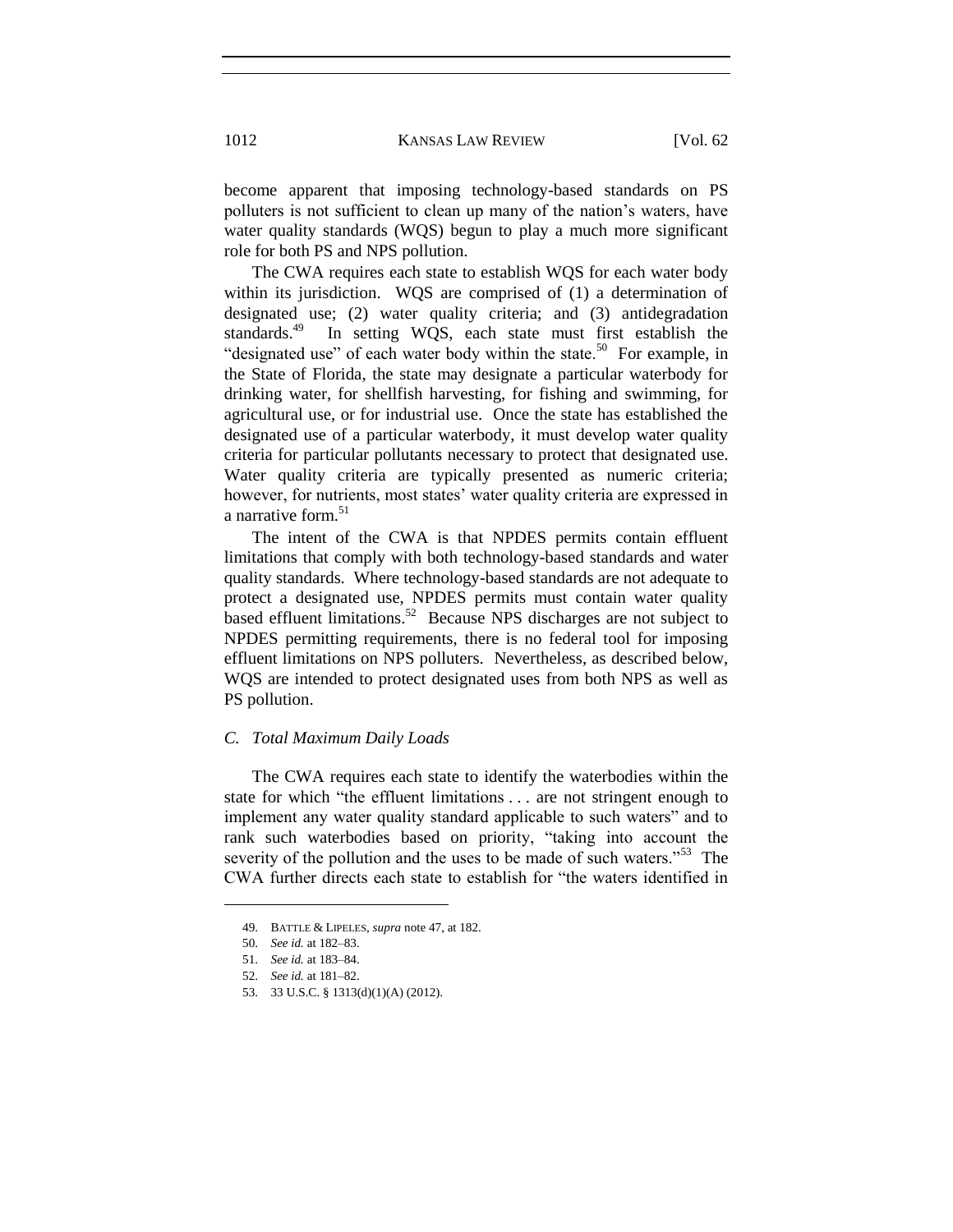paragraph (1) (A) of this subsection, and in accordance with the priority ranking," the total maximum daily load (TMDL). The TMDL is to be set at "a level necessary to implement the applicable water quality standards with seasonal variations and a margin of safety that takes into account any lack of knowledge concerning the relationship between effluent limitations and water quality."<sup>54</sup> States are required to submit to the EPA the "waters identified and loads established" for review and approval by the EPA. If disapproved, or if a state fails to develop the needed TMDLs on a timely basis, the EPA will develop the TMDLs for the state.

TMDLs are the means by which water quality criteria can be translated into water-quality based effluent limitations in NPDES permits, or other types of pollution limitations under state regulatory programs. As such, TMDLs play a critical role in protection of water quality, particularly from NPS pollution.<sup>55</sup> The CWA defines a TMDL as the sum of allocated loads of pollutants, set at a level necessary to implement the applicable WQS, including waste-load allocations from PS, load allocations from NPS, and natural background conditions.<sup>56</sup> Thus, TMDLs are to include both PS and NPS discharges.<sup>57</sup> The CWA also requires that a TMDL contain a "margin of safety" and take into consideration "seasonal variations."<sup>58</sup>

A TMDL represents, in essence, the amount of a particular pollutant that a particular water body can assimilate without resulting in a violation of a WQS. Despite the CWA's mandate that states develop TMDLs starting in the 1970s, most states did not begin to establish TMDLs until pressured to do so by litigation. Starting in the mid-1990s, environmental organizations initiated a spate of lawsuits against the federal EPA seeking to compel the EPA to adopt TMDLs in instances where states had failed to do so. This litigation prompted many states to step up and begin to establish their own TMDLs in an effort to avoid the federal EPA setting the TMDLs for them.<sup>59</sup> Although many states began working on TMDLs in the mid-1990s, to date most states still have not established TMDLs for many of the waterbodies within their

<sup>54.</sup> 33 U.S.C. § 1313(d)(1)(C) (2012).

<sup>55</sup>**.** For historical perspective on TMDLs, see OLIVER HOUCK, THE CLEAN WATER ACT TMDL PROGRAM: LAW, POLICY, AND IMPLEMENTATION (Envtl. Law Inst. ed., 2d ed. 2002).

<sup>56.</sup> 33 U.S.C. § 1313(d)(1)(C); *see also* Ruhl, *supra* note 46 at 300–05 (discussing TMDLs).

<sup>57.</sup> *See* Pronsolino v. Nastri, 291 F.3d 1123, 1139 (9th Cir. 2002) (upholding EPA's interpretation that section 303(d) applies even to waterbodies impaired only by NPS).

<sup>58.</sup> 33 U.S.C. § 1313(d)(1)(C) (2012).

<sup>59.</sup> BATTLE & LIPELES, *supra* note 47, at 185.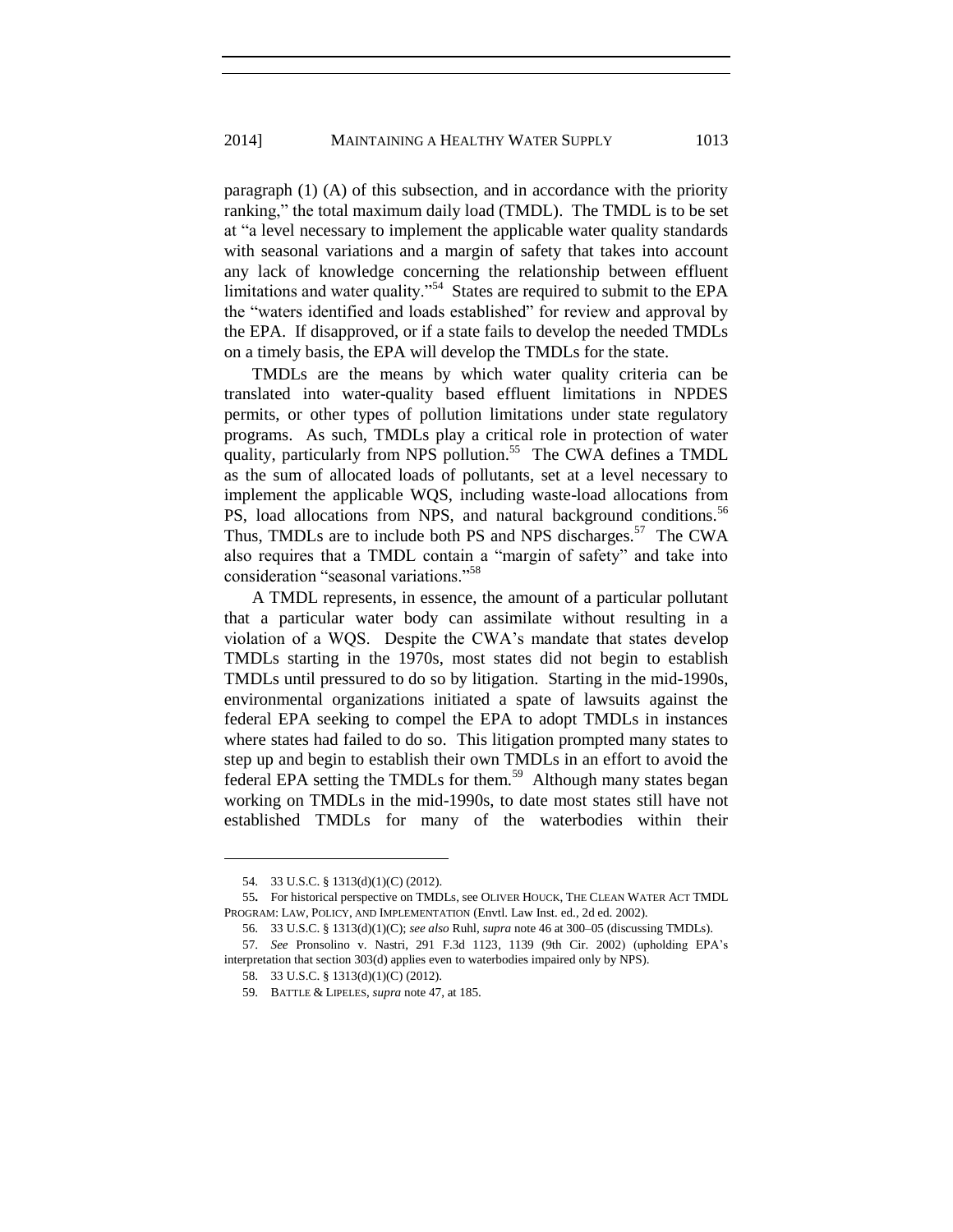jurisdictions.

The process of establishing TMDLs can be extremely complex from a scientific standpoint. Detailed water quality data is a necessary starting point to understanding whether and to what extent a waterbody is impaired. Complex modeling that takes into account factors such as plant uptake of nutrients, the ability of soil to bind nutrients, resuspension of nutrients from bottom sediments, dilution, currents and flows, as well as many other factors, is typically used to predict the assimilative capacity of the waterbody. For example, assume a state designates a particular waterbody as a class III swimmable/fishable waterbody and that the numeric water quality criteria for the nutrient phosphorous is set as 55 parts per billion (ppb)—in other words, the phosphorus concentration in that waterbody must be at or below 55 ppb for that waterbody to meet its designation as a class III fishable/swimmable water. Computer modeling will then be used to determine how much of a load of phosphorous—i.e., how many pounds of phosphorous can be discharged into that waterbody from all combined sources each day without the phosphorous concentration of the waterbody exceeding the 55 ppb criterion. In reality, loadings are typically not established on a daily basis, but instead are set on an annual basis. In this example, assume that based on the data and computer modeling, the maximum annual loading of phosphorus that can be discharged into the waterbody without violating the water quality criteria designed to protect the designated use is fifteen tons per year (tpy). The fifteen tpy, which represents the total maximum annual load for phosphorus in that waterbody, must then be allocated among all sources of phosphorous. States must go through this process of setting TMDLs for every pollutant of concern in every water quality impaired waterbody or waterbody segment in the state. In many states, this can mean hundreds or even thousands of TMDLs must be established. This is an enormous undertaking and thus it is not surprising that it is taking considerable time for states to complete TMDL development, especially during times of tight state government budgets.

Even after the daunting task of setting TMDLs is complete, the job is not done. The next task is for the state to allocate each TMDL among all PS and NPS dischargers. A full understanding of all of the existing sources (including PS, NPS, atmospheric deposition, natural background and release from sediments) of pollutant loading to a waterbody is necessary to allocate a TMDL. TMDLs are allocated among PS discharges by including an effluent limitation in the NPDES permit for that source. TMDLs may require pollution reductions beyond what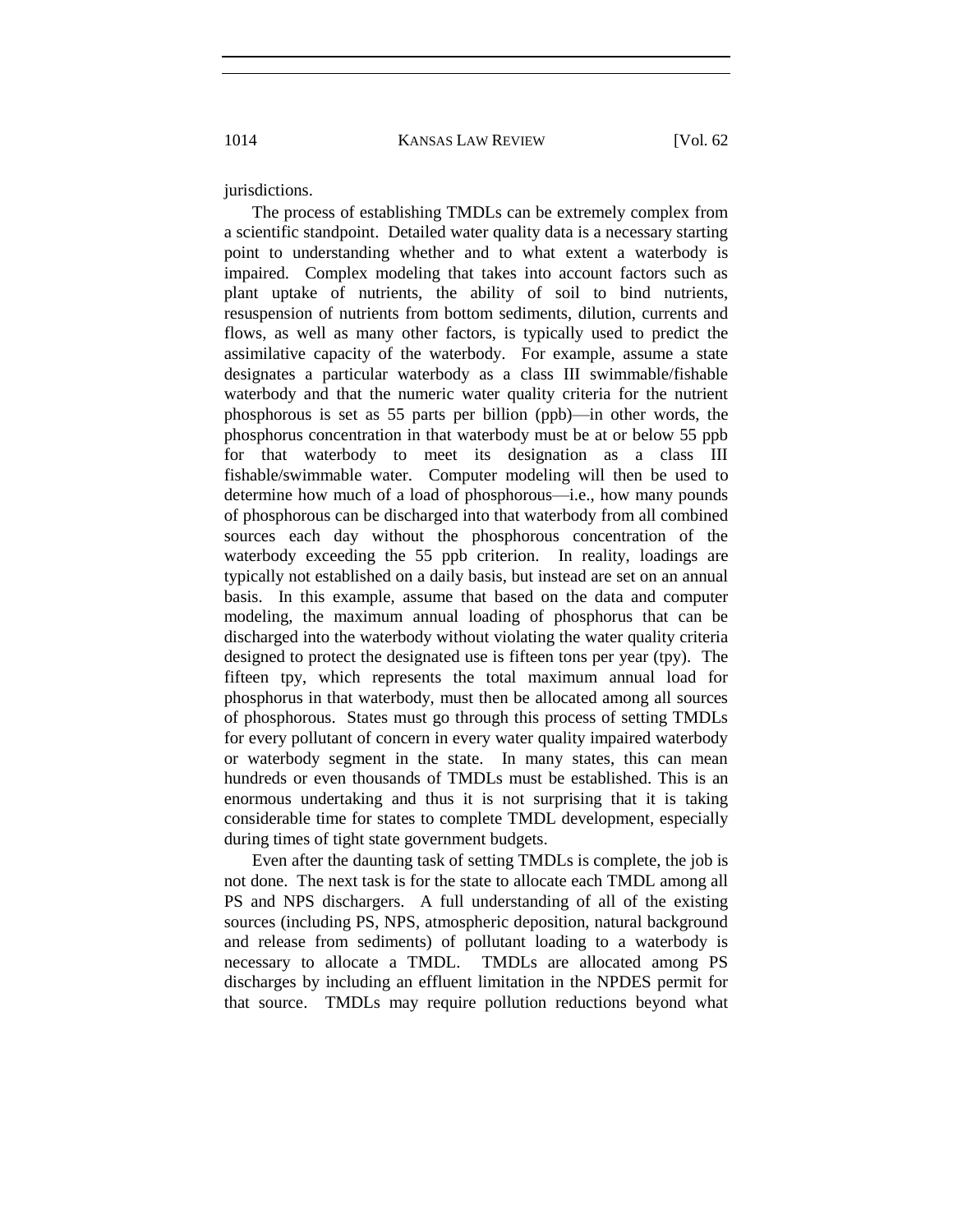would be required using only technology-based effluent limitations in a NPDES permit. $60$  For NPS, including agricultural run-off, which is not subject to NPDES permitting, the allocation and implementation of TMDLs is much more challenging. Most NPS discharges are not monitored or quantified. For the most part, states do not have detailed data on the amount of pollutant loadings coming off of any particular farm. Thus, the decision of what portion of a TMDL to allocate to a particular farm is challenging. As a result, most states have chosen not to make numerical allocations of TMDLs to farms.

Although establishing and allocating TMDLs is no easy matter, perhaps the greatest challenge is implementing the TMDL. To date, states have made little progress in reducing NPS discharges to meet TMDLs even where TMDLs are in place. In 2000, the EPA proposed a rule that would have required an implementation plan and funding source as part of any state TMDL that the EPA approved.<sup>61</sup> The final rule was adopted with an effective date of 2003. However, in 2003, the EPA promulgated a rule withdrawing the  $2000$  revisions.<sup>62</sup> This rule was never finalized, and thus, TMDL implementation remains the responsibility of the states. It is likely that a multifaceted, watershedbased approach that includes components such as: state regulation of urban, suburban, and agricultural run-off; adoption of BMPs to reduce pollutant loadings in stormwater and agricultural discharges; retrofitting existing urban areas to treat stormwater; land acquisition programs to protect riparian areas that provide the function of filtering pollutants from run-off; wetland and water body restoration programs; and public education will be needed to successfully implement TMDLs in most locales.<sup>63</sup> In geographic areas with significant agriculture, a variety of regulatory and nonregulatory mechanisms including voluntary, incentive-based, or mandatory BMPs, state permitting programs to limit

<sup>60.</sup> *Id.* at 184.

<sup>61.</sup> Revisions to the Water Quality Planning and Management Regulation and Revisions to the National Pollutant Discharge Elimination System Program in Support of Revisions to the Water Quality Planning and Management Regulation, 65 Fed. Reg. 43,586 (July 13, 2000) (to be codified at 40 C.F.R. pt. 9, 122, 123, 124, & 130).

<sup>62.</sup> For a discussion of the politics behind the 2000 rule and the 2003 withdrawal of the rule, see Oliver A. Houck, *The Clean Water Act Returns (Again): Part I, TMDLS and the Chesapeake Bay*, 41 ENVTL. L. REP. NEWS & ANALYSIS 10208, 10210 (2011) (describing how one of the first acts of the Bush administration was to place the TMDL regulation on hold, thereby taking implementation plans off the agenda).

<sup>63.</sup> *See generally* Oliver A. Houck, *TMDLs III: A New Framework for the Clean Water Act's Ambient Standards Program*, 28 ENVTL. L. REP. NEWS & ANALYSIS 10415, 10423 (1998) (describing the new programs emerging from the EPA, states, and the federal government).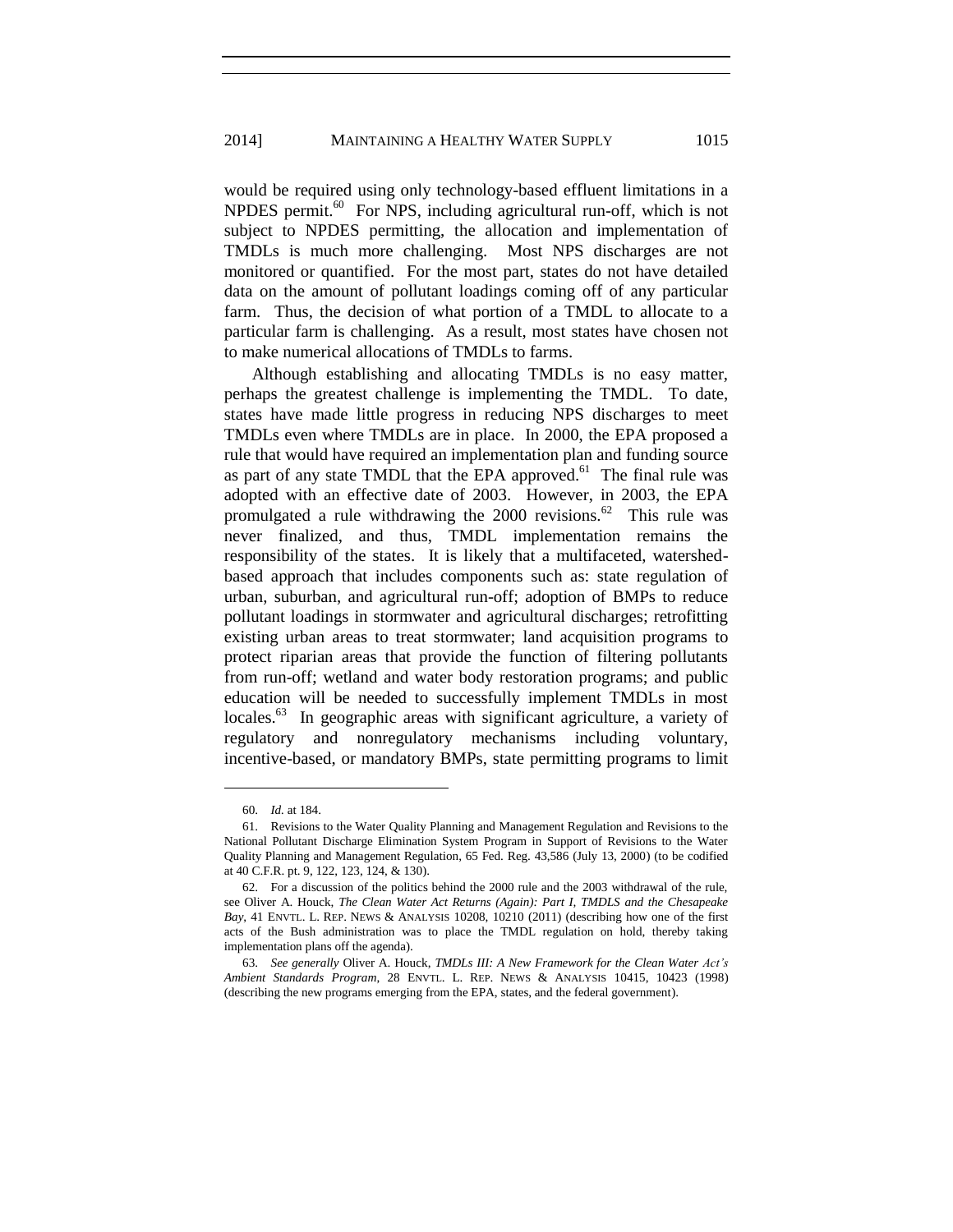agricultural discharges, farmer education and technical support, and preservation of riparian vegetated buffers along waterbodies running through or near agricultural lands must be considered.

#### *D. Narrative and Numeric Nutrient Criteria*

In many parts of the U.S., the two greatest water quality problems from NPS run-off are excessive algal production which decreases water clarity and decreases the abundance of rooted, submersed macrophyte beds; and excessive sedimentation which degrades benthic habitats and, through sediment resuspension, water quality. The causes of these problems are largely nutrients, such as nitrogen and phosphorus, and suspended matter.

A significant impediment to addressing nutrient problems is that, unlike most other pollutants of concern, most states do not have numeric water quality criteria for nutrients in place. Instead, most states rely on "narrative criteria" that describe the effect of nutrients on waterbodies. These narrative criteria do not provide a bright line for measuring compliance. For example, until recently, the state of Florida relied solely on the following narrative criteria that provide: "[i]n no case shall nutrient concentrations of a body of water be altered so as to *cause an imbalance* in natural populations of aquatic flora and fauna."<sup>64</sup>

In other words, the Florida water quality criteria did not specify a concentration at which phosphorus or nitrogen levels in a particular waterbody would be considered a violation of state WQS. To determine compliance, it was necessary to conduct a qualitative analysis to determine whether nutrient concentrations were at unspecified levels that would cause an "imbalance" in population of aquatic flora, primarily algae, and fauna. Not only would numeric criteria provide a bright line needed to measure compliance, it also could be an important step in setting TMDLs for nutrients. The extent to which the nutrient concentrations in a waterbody deviate from the numeric nutrient criteria for that waterbody is the first step in determining how much nutrient loads must be reduced.

According to the most recent data provided by the EPA, only twentyfour states have adopted some form of numeric nutrient criteria.<sup>65</sup> Of

<sup>64.</sup> FLA. ADMIN. CODE ANN. r. 62-302.530(47)(b) (2013).

<sup>65</sup>*. State Development of Numeric Criteria for Nitrogen and Phosphorous Pollution*, U.S. ENVIRONMENTAL PROTECTION AGENCY, http://cfpub.epa.gov/wqsits/nnc-development/ (last visited Feb. 27, 2014).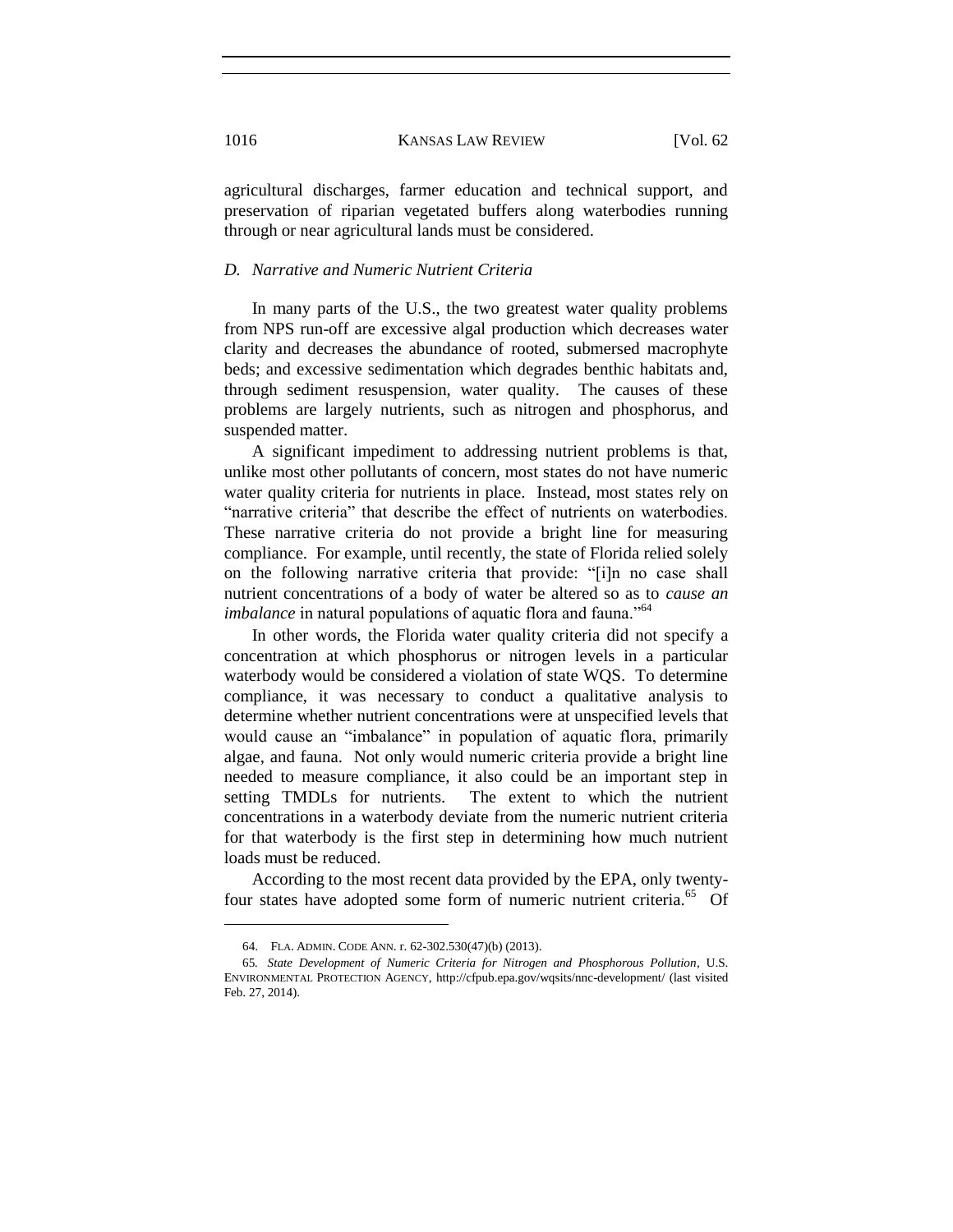these twenty-four states, only one, Hawaii, is currently classified as achieving level 5 status,<sup>66</sup> which is designated for states that have a "complete set of N[itrogen] and P[hosphorous] criteria for all watertypes."<sup>67</sup> Only three states, Wisconsin, New Jersey, and Florida, are classified as level 4 states, which is a designation for states that have "2 or more watertypes with N[itrogen] and/or P[hosphorous] criteria."<sup>68</sup> Three states, Minnesota, West Virginia, and Rhode Island, are classified as level 3 states, which is a designation for states with "1 or more watertype with N[itrogen] and/or P[hosphorous] criteria."<sup>69</sup> Sixteen states are classified as level 2, a designation for states with "some waters with N[itrogen] and/or P[hosphorous] criteria.<sup>70</sup> As of 2013, a slight majority of states, twenty-six out of fifty, have failed to enact any numeric nutrient criteria for any waterbodies within their territory; they are designated as level  $1.^{71}$ 

Projections provided by the states indicate that over the next three years marginal progress will be made with respect to implementing numeric nutrient criteria.<sup>72</sup> By the end of 2014, Delaware, Minnesota, and New York, are slated to become level 4 states, while Vermont is projected to become the second level 5 state.<sup>73</sup> By 2015, Mississippi, Indiana, Ohio, New York, New Hampshire, and Pennsylvania intend to introduce numeric criteria for the first time, with Ohio intending to become a level 5 state.<sup>74</sup> Based on current numeric criteria implementation and projections, by the end of 2016 nineteen states will still have no numeric criteria for nitrogen and phosphorous pollution in the waters of their territory.<sup>75</sup>

### III. STATE APPROACHES

States have employed a number of different approaches to address

 $\overline{a}$ 

69. *Id.*

<sup>66.</sup> *Id.*

<sup>67.</sup> *Id.*

<sup>68.</sup> *Id.*

<sup>70.</sup> *Id.* Alphabetically as follows: Arizona, California, Colorado, Delaware, Georgia, Illinois, Massachusetts, Missouri, Montana, Nebraska, Nevada, New Mexico, Oklahoma, Oregon, South Carolina, Vermont, Virginia.

<sup>71.</sup> *Id.*

<sup>72.</sup> *Id.*

<sup>73.</sup> *Id.*

<sup>74.</sup> *Id.*

<sup>75.</sup> *Id.*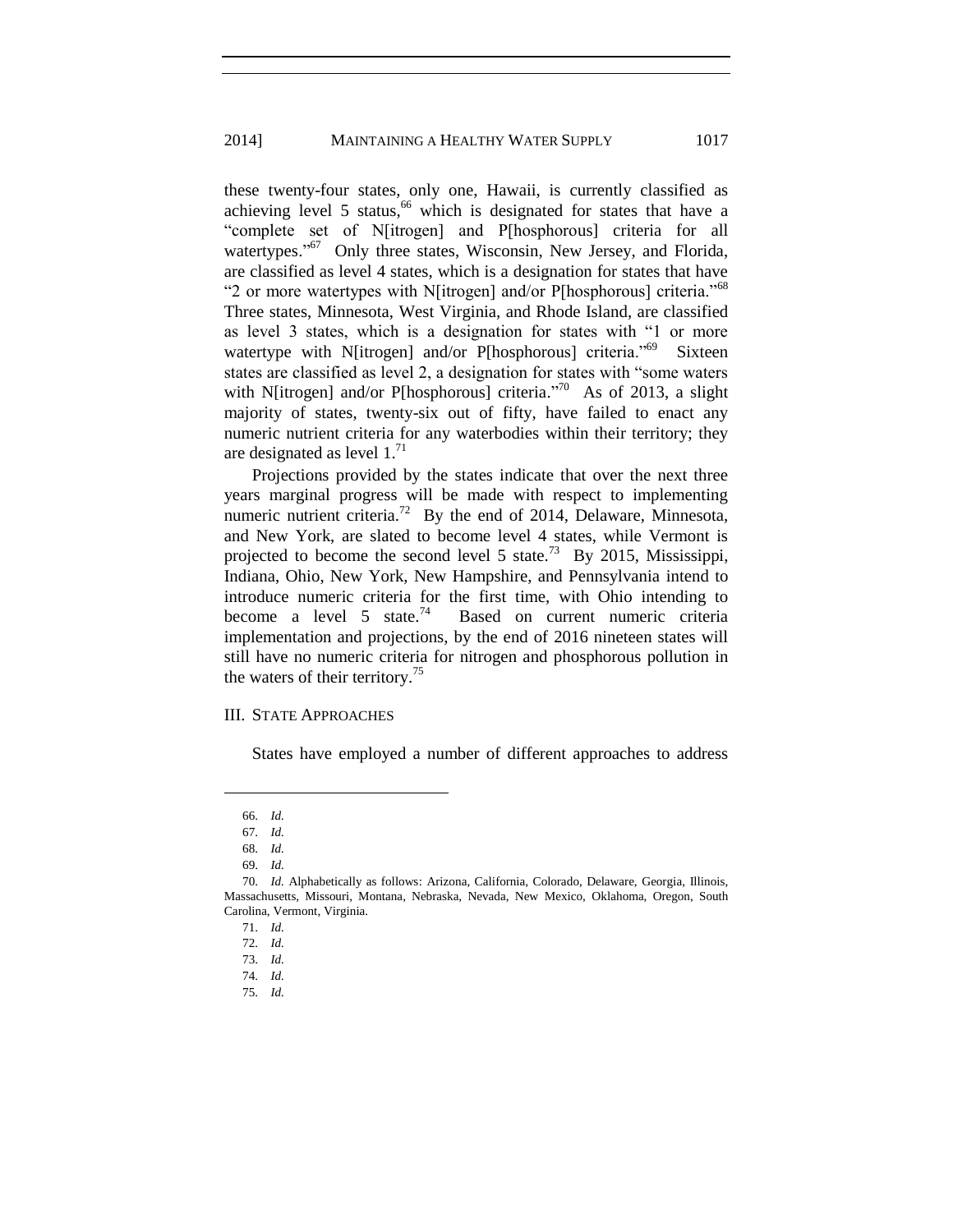pollution from agricultural run-off. The state approaches generally fall into three broad categories: (1) voluntary programs, which frequently include incentives such as financial or technical assistance from the state; (2) market-based approaches, which include water quality trading programs; and (3) direct regulation, which can include the direct imposition of requirements such as the use of BMPs or other regulatory requirements. To date, most states have relied heavily upon BMPs, either through direct imposition or voluntary programs that incentivize the use of BMPs. In recent years, some states have experimented with using water quality trading programs as a way to further reduce water quality degradation from agricultural run-off. These approaches, as implemented, have met with very limited success.

# *A. Voluntary Approaches*

#### 1. Best Management Practices

To date, most states have primarily relied on the use of BMPs to address water quality degradation from agricultural run-off. Agricultural BMPs "include soil and water conservation practices, other management techniques, and social actions" designed to reduce water pollution runoff from agriculture.<sup>76</sup> BMPs vary from crop to crop and by geographic locale. Many agricultural BMPs involve irrigation and water management practices that are designed to reduce run-off.<sup>77</sup> Common BMPs designed to address nutrient run-off include reduced fertilizer rates, time released fertilizer, and carefully timing fertilizer application to avoid heavy rainfall.<sup>78</sup> Other BMPs seek to minimize the transport of nutrients by using cover crops, conservation tillage and contour farming to limit erosion, and by planting buffer strips and managing riparian zones to trap nutrients and disperse run-off.<sup>79</sup> The costs of implementing BMPs can be high, particularly for practices that require installation of structures, or very low, as with altered timing of fertilizer application. $80$ The efficacy of BMPs varies greatly with the type of BMP and geographic region.<sup>81</sup>

<sup>76.</sup> SHARPLEY ET AL., supra note 10, at ii.

<sup>77.</sup> *Id.* at 3–5.

<sup>78.</sup> *Id.*

<sup>79.</sup> *Id.*

<sup>80.</sup> *Id.* at 3.

<sup>81.</sup> *Id.*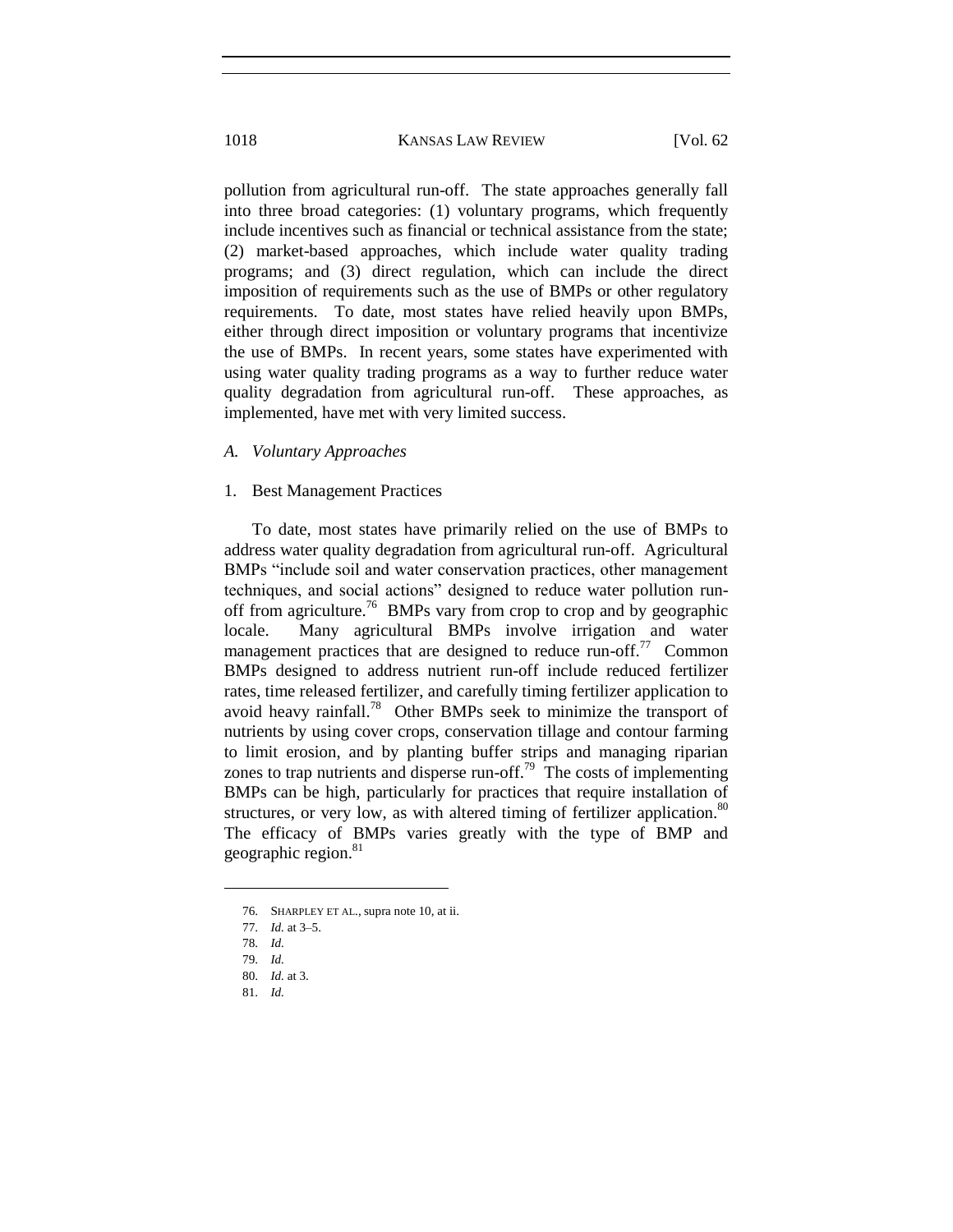Perhaps the greatest concern with BMPs is that even if they are implemented by farmers, they may not reduce nutrient levels sufficiently to achieve compliance with WQS. The efficacy of a particular BMP will depend on a wide range of factors including BMP type, crop type, soil, soil type, land slope, proximity to waterbodies, and amount and timing of rainfall. Although a fair amount of research has been done on a number of BMPs, there is a dearth of comprehensive data to demonstrate the efficacy of different BMPs under varying conditions. Studies on BMP efficacy show reductions of phosphorous ranging anywhere from 0% to roughly  $70\%$ .  $82$ 

Both the federal government and many states offer financial incentives to farmers who voluntarily participate in BMP programs or undertake pollution reduction measures. The primary federal program, the Environmental Quality Incentives Program (EQIP), is a voluntary program, administered by the Natural Resources Conservation Service (NRCS), which provides financial support and technical assistance to agricultural producers. $83$  Through EQIP, the NRCS manages operational plans designed to improve conservation and environmentally beneficial agricultural practices.  $84$  The National Water Quality Initiative (NWQI) is a subprogram within EQIP that is designed to target specific important watersheds throughout the U.S. $^{85}$  EQIP is implemented through the recurring farm bills, which generally modify the limits and structure of the program. $86$  The 1996 farm bill (The Federal Agriculture Improvement and Reform Act of 1996) set a limit of \$10,000 per fiscal year or \$50,000 per multi-year contract for a conservation project under  $EQIP<sup>87</sup>$  The 2002 farm bill (The Farm Security and Rural Investment Act of 2002) increased the statutory limits of the EQIP program, allowing for financial support of as much as \$450,000 during the 2002– 2007 fiscal years.<sup>88</sup> Critics of the increased limits suggest that higher

<sup>82.</sup> *Id.* at 28.

<sup>83.</sup> *Environmental Quality Incentives Program*, U.S. DEPARTMENT OF AGRICULTURE, NATURAL RESOURCES CONSERVATION SERVICE, <http://www.nrcs.usda.gov/wps/portal/nrcs/main> /national/programs/financial/eqip (last visited Feb. 28, 2014).

<sup>84.</sup> *Id.*

<sup>85.</sup> *National Water Quality Initiative*, U.S. DEPARTMENT OF AGRICULTURE, NATURAL RESOURCES CONSERVATION SERVICE, <http://www.nrcs.usda.gov/wps/portal/nrcs/detail/national/> programs/financial/eqip/?cid=stelprdb1047761 (last visited Feb. 20, 2014).

<sup>86.</sup> Shauna R. Collins, *Striking the Proper Balance Between the Carrot and the Stick Approaches to Animal Feeding Operation Regulation*, 2012 U. ILL. L. REV. 923, 954–55 (2012).

<sup>87.</sup> Federal Agriculture Improvement and Reform Act of 1996, Pub. L. No. 104-127, § 334 (1996) (amended by 2002 Farm Bill).

<sup>88.</sup> Farm Security and Rural Investment Act of 2002, Pub. L. No. 107-171, § 1240G (2002)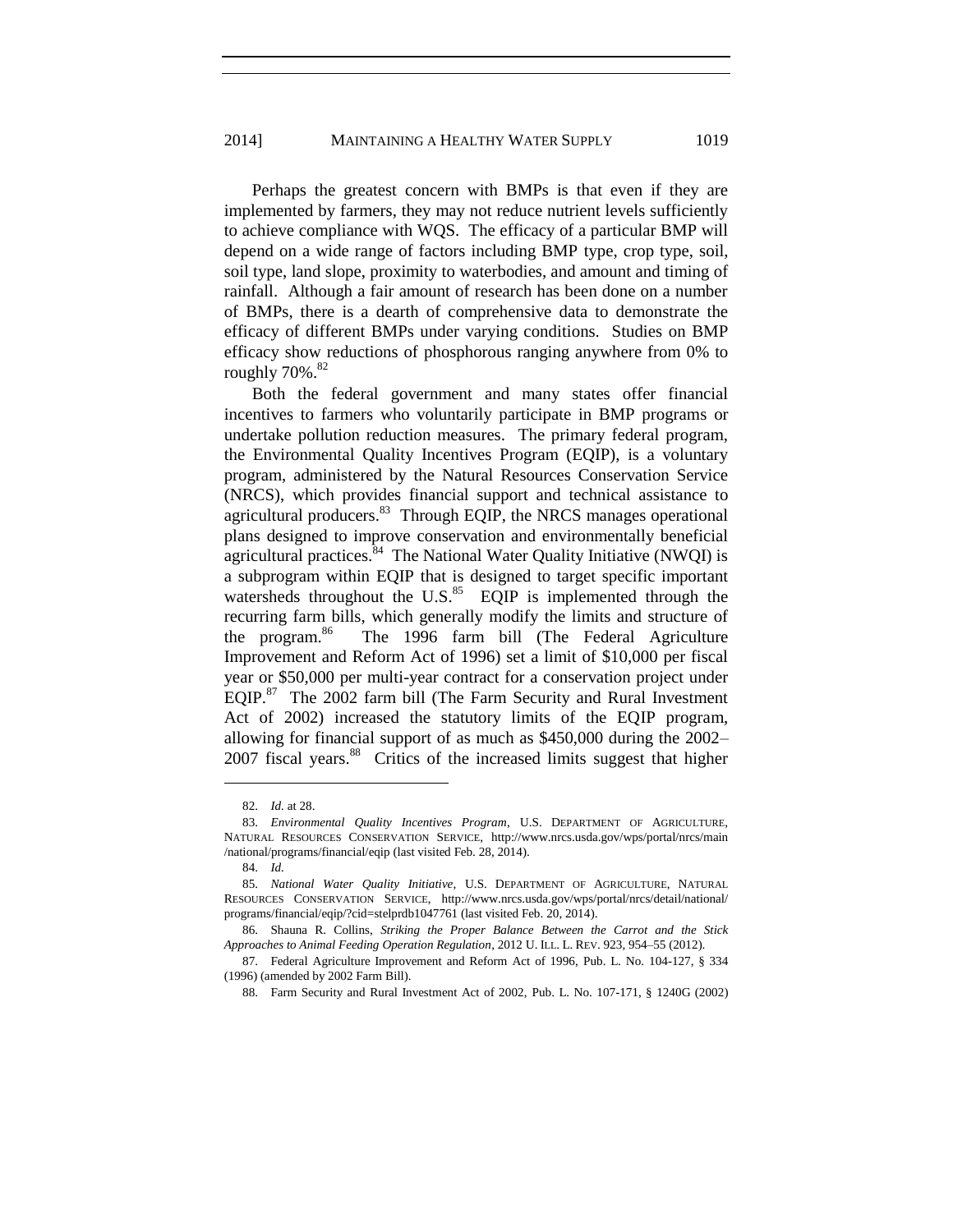limits favor Concentrated Animal Feeding Operations (CAFOs).<sup>89</sup> The 2008 farm bill (Food, Conservation, and Energy Act of 2008) reduced the maximum level of financial support to \$300,000, in theory decreasing the maximum a large CAFO might recoup through EQIP. $90$  However, the Secretary of the U.S. Department of Agriculture may waive the cap in situations of special environmental significance, in which case the cap may be raised to a maximum  $$450,000$ .

It is difficult to assess whether the increases in EQIP limits is a net positive or negative for the environment. It seems rational to conclude that the increase in overall funding for EQIP (approximately \$200 million in 1996 to approximately \$1.75 billion in 2008) has had a positive impact on environmental quality, at least in targeted areas.<sup>92</sup> However, CAFOs are regulated under the CWA and might be forced into conservation practices without the financial assistance provided through EQIP. If the USDA concentrated EQIP funding on small-scale farming operations, CAFOs would still be required to meet applicable Technology Based Effluent Limitations or Water Quality Based Effluent Limitations. Assuming the funding for EQIP remained at the current statutory levels, the federal financial assistance would be freed to assist non-CAFO agricultural operations.

#### 2. Payments for Ecosystem Services

Another tool that a government might employ in an effort to improve water quality is Payment for Ecosystem Services (PES). PES can represent a broad range of incentive-based government programs; however, a traditional PES program involves providing financial support for landowners (particularly agricultural) in exchange for some prescribed environmentally positive action. While modern, large-scale commercial agriculture is associated with negative environmental impacts, agriculture in a responsibly managed system can provide significant positive ecosystem services. $^{93}$ A responsibly managed

<sup>(</sup>amended by 2008 Farm Bill).

<sup>89.</sup> *See, e.g.*, MARTHA NOBLE, PAYING THE POLLUTERS: FACTORIES FEAST ON TAXPAYER SUBSIDIES 223 (2010), *available at* [http://www.cafothebook.org/download/CAFO\\_Paying\\_](http://www.cafothebook.org/download/CAFO_Paying_) the\_Polluters.pdf.

<sup>90.</sup> Food, Conservation, and Energy Act of 2008, Pub. L. No. 110-246, § 2508 (2008) (amended by the 2014 Farm Bill).

<sup>91.</sup> *Id.*

<sup>92.</sup> Collins, *supra* note 86, at 954.

<sup>93.</sup> Ruhl, *supra* note 46, at 245–46.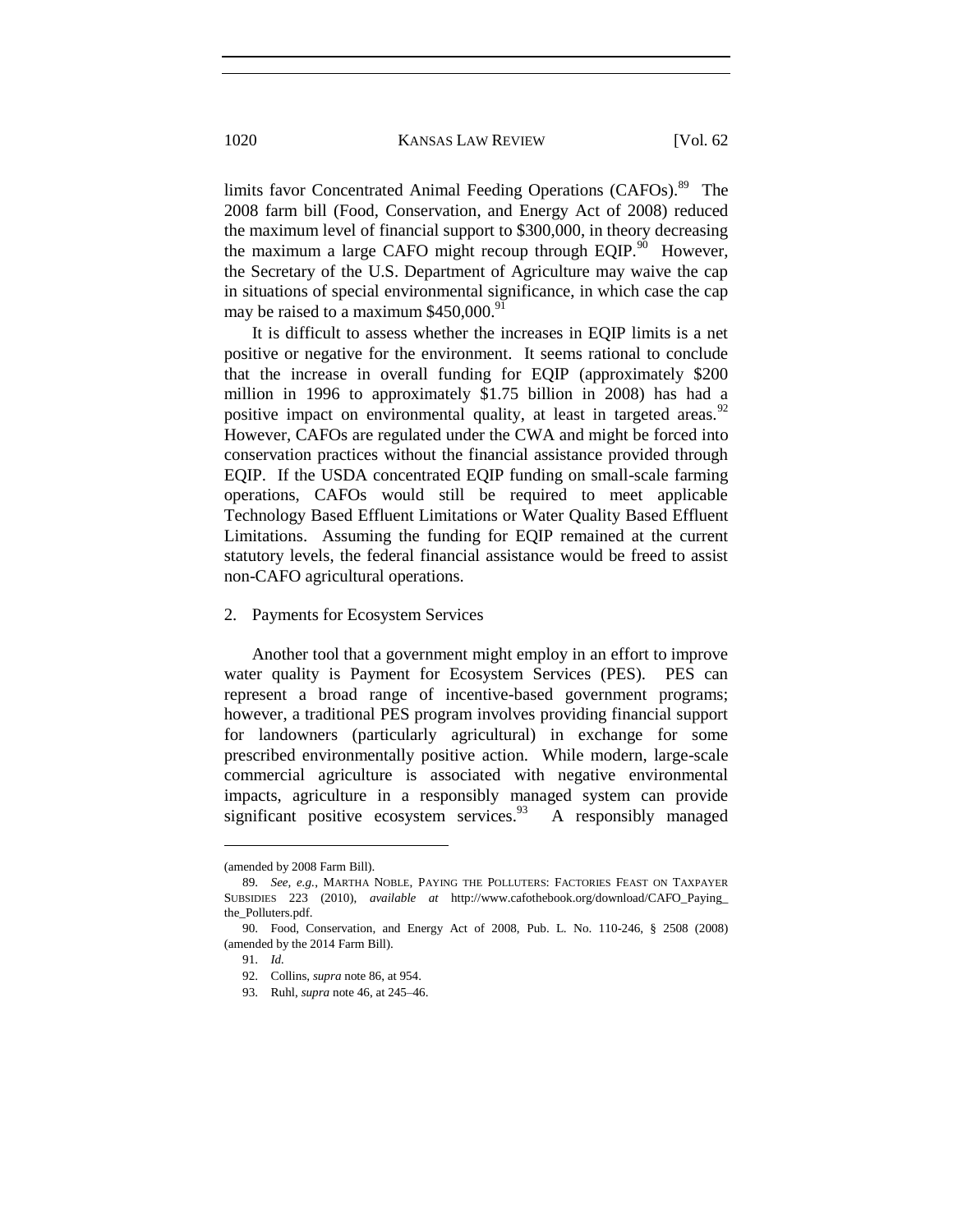agricultural system, funded in part with PES money, may provide buffer areas between pollutant generators and riparian waters, cleaner aquifer recharge areas, and native habitats for indigenous flora and fauna.<sup>94</sup>

One benefit of the PES tool is that it is preventative in nature, as compared to many contemporary reactive measures. Instead of having to expend tremendous sums of collected tax money building treatment facilities, it is likely more economically efficient to pay the farmers to implement ecologically beneficial services.<sup>95</sup> For example, in central Florida, a PES program is directed at a large cattle industry, which is largely responsible for increased nutrient loading into Lake Okeechobee and eventually the sensitive Everglades.<sup>96</sup> Funding under the PES program is used to pay ranchers for services that reduce phosphorous loading.<sup>97</sup> This and other PES programs can be mutually beneficial, as farmers can secure a consistent stream of payments while the regulating government can reduce expenditures associated with the clean-up of polluted waters.<sup>98</sup>

The main drawback for PES programs is the need for consistent funding from either the federal or state government. One potential solution is to use money that traditionally went to farmers based on production and instead direct it towards providing financial assistance for providing ecologically beneficial services. As one author notes, we have already made a policy choice to pay farmers—the only philosophy change needed is to shift from a policy based on paying for quantity production to a more holistic approach of paying for ecosystem services.<sup>99</sup>

#### *B. Market-Based Approaches*

In recent years, several states have been experimenting with marketbased approaches to reduce NPS pollution. Several states have either implemented or are in the process of developing Water Quality Credit Trading (Trading) programs. Trading programs are designed to decrease pollution from both PS and NPS polluters.<sup>100</sup> In theory, Trading

<sup>94.</sup> *Id.*

<sup>95.</sup> *Id.* at 253.

<sup>96.</sup> *Id.* 

<sup>97.</sup> *Id.* 

<sup>98.</sup> *Id.*

<sup>99.</sup> *Id.* at 241.

<sup>100.</sup> *See, e.g.*, Longhurst, *supra* note 36, at 183–84 ("Under California law, all dischargers are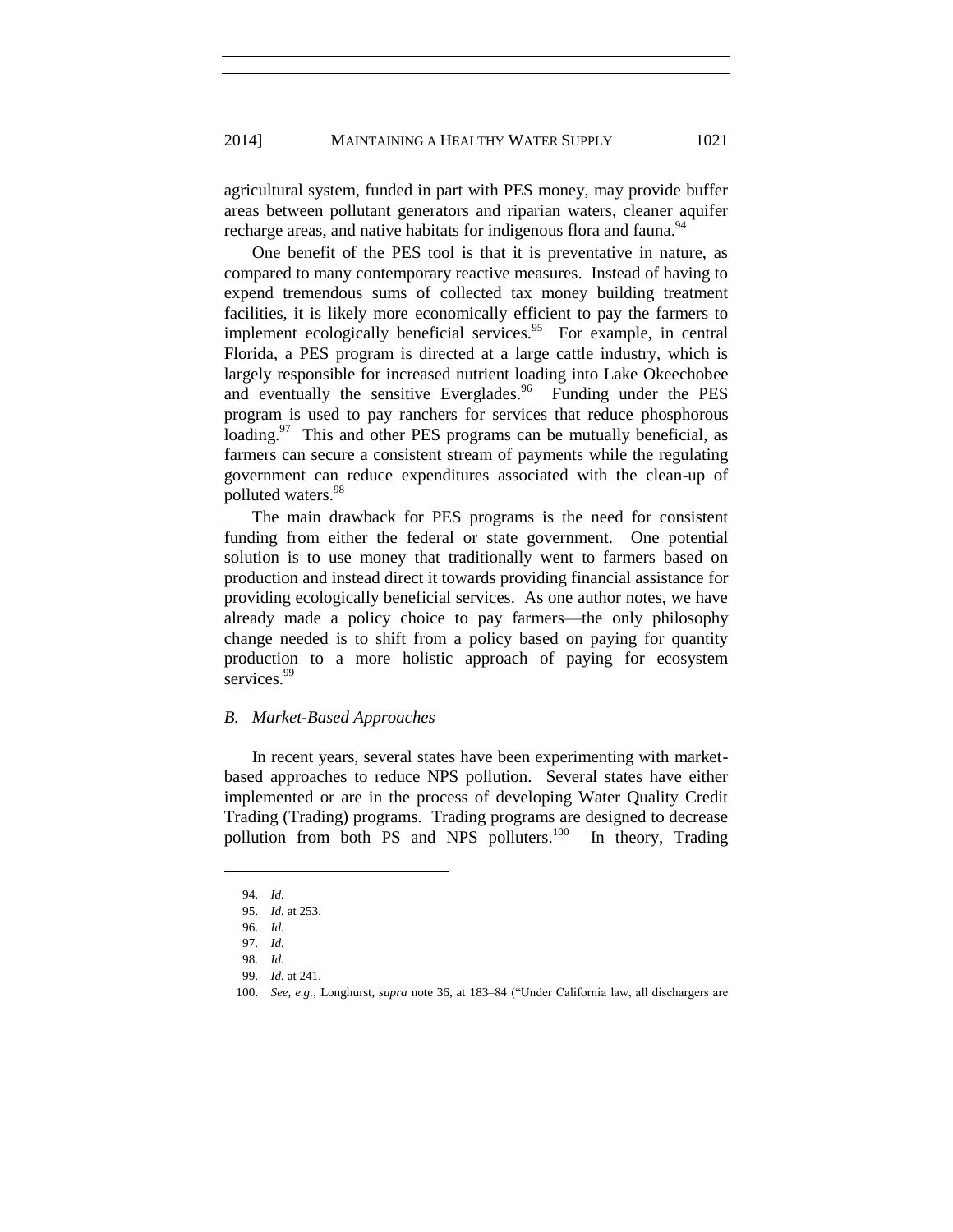programs allocate costs associated with the abatement or mitigation of water pollution in an economically efficient manner.<sup>101</sup> Trading programs are promising because they are market-based theories that potentially allow for greater flexibility, reduced costs for polluters, and increased environmental benefits.<sup>102</sup>

The underlying premise is that PS polluters have been regulated to a point where any additional abatement will require sophisticated, costly techniques. Alternatively, since NPS pollution is not significantly regulated, there are cheaper abatement techniques that can be implemented. Under a Trading program, a NPS polluter (or PS polluter) implements an abatement technique that decreases the amount of discharge from his or her source. This action generates a credit that may be sold in an open market to a PS polluter that is struggling to find economical ways to abate pollution. These actions allow for society to realize the most economically efficient abatement of pollutants.

In 2003, the EPA issued a policy statement that explains specific parameters a state Trading program must follow in order to receive EPA support.<sup>103</sup> The purpose of the policy statement was "to encourage states, interstate agencies and tribes to develop and implement water quality [T]rading programs for nutrients, sediments and other pollutants where opportunities exist to achieve water quality improvements at reduced costs."<sup>104</sup> Specifically, the EPA sought to create voluntary incentive programs by which PS and NPS polluters are incentivized to reduce pollution in order to generate credits that they may sell in an open market.<sup>105</sup>

# 1. Florida's Water Quality Trading Program

In 2008, the Florida Legislature authorized a pilot Trading program in the lower St. Johns River Basin.<sup>106</sup> The Florida Department of

covered under the Peter Cologne Act, including both point and nonpoint source dischargers."). 101. *Id.* at 193.

<sup>102.</sup> *Id.* at 189.

<sup>103.</sup> *See* U.S. ENVIRONMENTAL PROTECTION AGENCY OFFICE OF WATER, WATER QUALITY TRADING POLICY (2003), *available at* <http://water.epa.gov/type/watersheds/trading/upload/> 2008\_09\_12\_watershed\_trading\_finalpolicy2003.pdf.

<sup>104.</sup> *Id.* at 2.

<sup>105.</sup> *Id.*

<sup>106.</sup> DIV. OF ENVTL. ASSESSMENT & RESTORATION IN FLA. DEP'T OF ENVTL. PROT., THE PILOT WATER QUALITY CREDIT TRADING PROGRAM FOR THE LOWER ST. JOHNS RIVER: A REPORT TO THE GOVERNOR AND LEGISLATURE (2010), *available at* <http://www.dep.state.fl.us/water/wqssp/docs/> WaterQualityCreditReport-101410.pdf [hereinafter ST. JOHNS RIVER PILOT TRADING PROGRAM].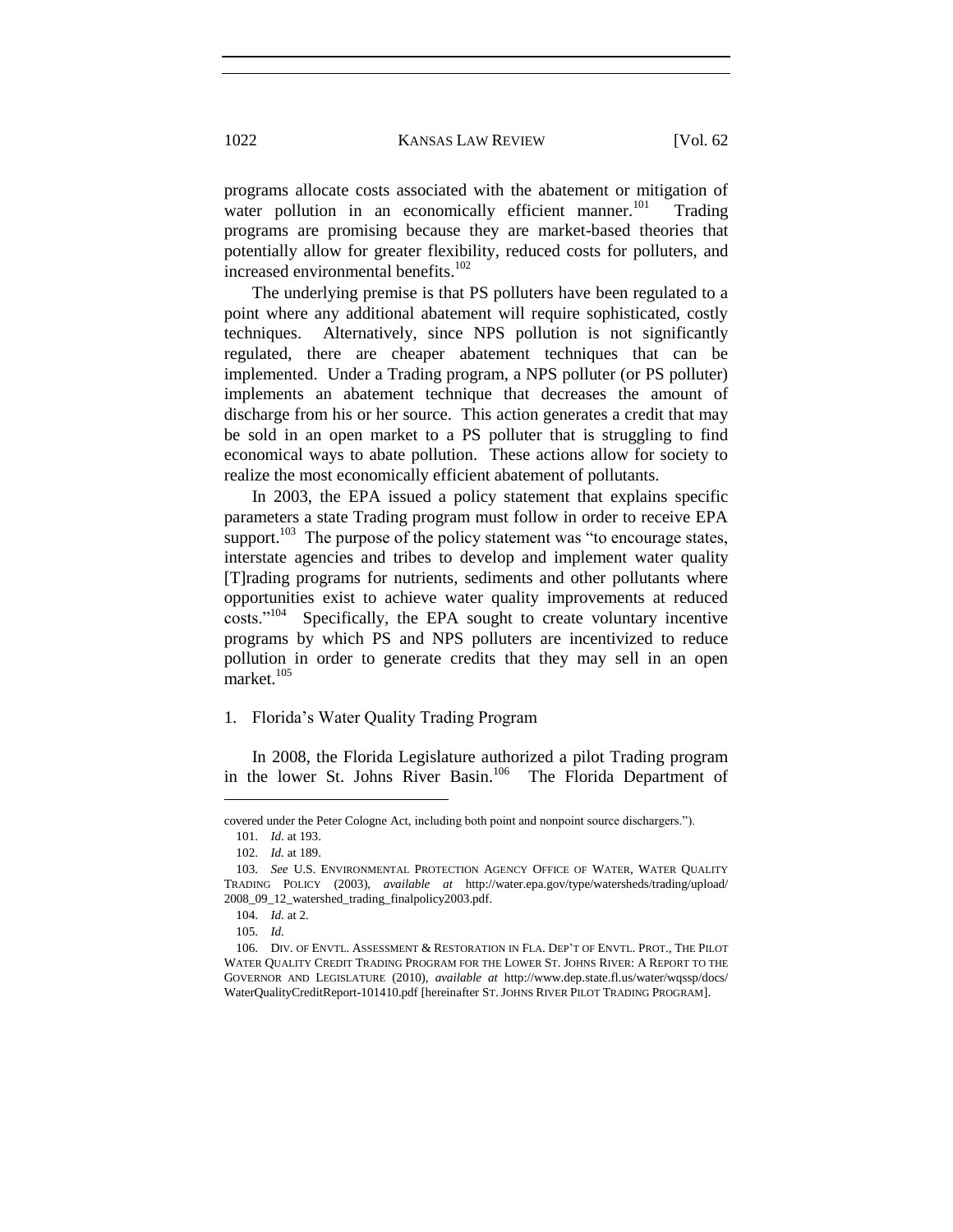Environmental Protection (DEP) promulgated regulations to implement the pilot project. Credits generated by PS polluters must be verified through effluent monitoring.<sup>107</sup> Credits generated by NPS polluters can be either measured through effluent monitoring or through estimation, so long as the estimation is coupled with reasonable assurances and an uncertainty factor is applied to the estimation.<sup>108</sup> The quantity of credits generated by a PS polluter is the amount the source's load is reduced below the baseline established for the source.<sup>109</sup> For a NPS polluter to generate a credit, it must reduce its load by more than what is expected following the implementation of applicable BMPs, which are required under the Basin Management Action Plan (BMAP) for that source.<sup>110</sup> The requirements are designed to ensure that the Trading program is one in which a polluter must go above and beyond the baseline level of pollution reduction (BMP or load allocation) before it is capable of generating credits. A farmer wishing to generate a credit under the current rule would have to implement all required BMPs and further implement an additional action designed to reduce the amount of pollutant discharge.

The DEP rule sets forth five eligible ways to generate credits. A credit may be generated by: (a) installing or modifying water pollution control equipment, (b) implementing operational changes or modifying a process that results in a reduction of nutrient load discharge, (c) implementing NPS management controls, (d) installing and operating drainage projects designed to control stormwater, and (e) similar control methods that demonstrate an ability to reduce nutrient loading.<sup>111</sup> Additionally, three activities that are not eligible as ways to generate credits include: (a) reducing loading as required through a regulatory program, (b) changing the land use by either taking agricultural use off the land or changing crops grown, and (c) implementing BMPs which are required under the  $BMAP<sup>112</sup>$  These requirements ensure that credits are only generated for actions that reduce nutrient loading and are not

 $\overline{a}$ 

112. *Id.*

<sup>107.</sup> *Id.* at 21.

<sup>108.</sup> *Id.*

<sup>109.</sup> *Id.*

<sup>110.</sup> *See id.* A Basin Management Area Plan (or Basin Management Action Plan) is a "comprehensive set of strategies" that are used by a Water Management District to implement the pollutant reduction requirements imposed by a Total Maximum Daily Load. *Basin Management Action Plans*, FLA. DEP'T OF ENVTL. PROT. (Feb. 26, 2014),<http://www.dep.state.fl.us/water/water> sheds/bmap.htm.

<sup>111.</sup> ST. JOHNS RIVER PILOT TRADING PROGRAM, *supra* note 106, at 23.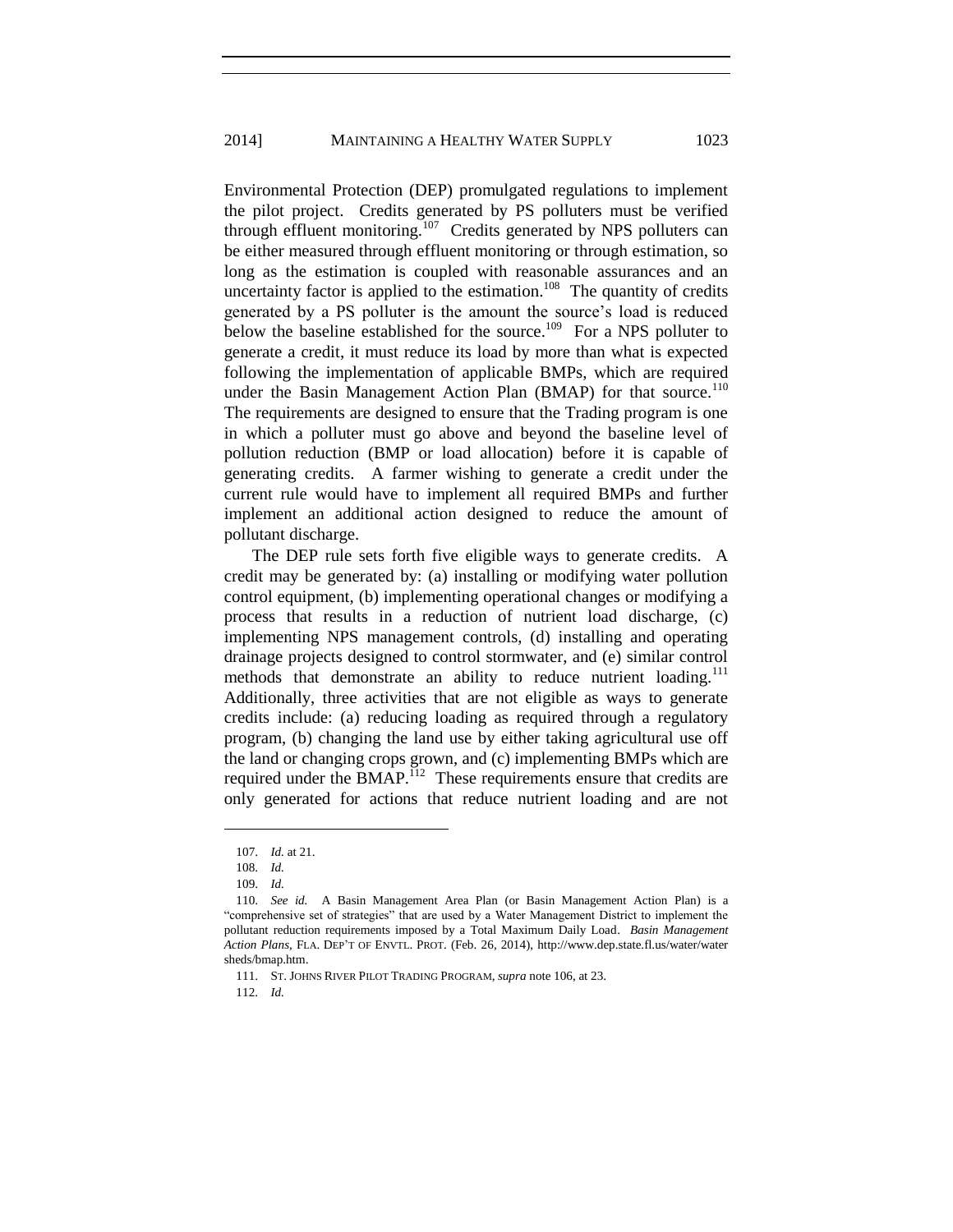attributable to mandated reductions or voluntary abandonment of a prior land use.

Additionally, traders may be required to use uncertainty ratios when the proposed trade involves the generation of a credit by a  $NPS$ <sup>113</sup> For agricultural run-off, the uncertainty ratio is 3:1, meaning that a potential credit-generating NPS must decrease its discharge by three pounds in order to generate a one pound credit.<sup>114</sup> While designed to avoid "paper reductions" and promote meaningful reductions in pollutant discharge, this policy may stifle trading as it makes participation in the Trading program less economically beneficial.

The majority of trades that occurred under the pilot Trading program were transacted before the implementation of the TMDL requirements in the BMAP.<sup>115</sup> Additionally, an overwhelming majority of the credits were generated by municipal waste-water treatment facilities (WWTF), PS polluters.<sup>116</sup> The majority of these credit-generating WWTFs traded excess credits to Municipal Separate Storm Sewer System facilities.<sup>117</sup> Finally, all eleven of the documented pre-TMDL trades occurred intramunicipality; for example, City of Green Cove Springs WWTFs traded 1,029.2 pounds per year to the City of Green Cove Springs (Municipal Separate Storm Sewer System) MS4 facility.<sup>118</sup>

Only three trades were generated after the initial allocation of credits.<sup>119</sup> All three of the post-BMAP trades were similar to the pre-BMAP trades.<sup>120</sup> The DEP attributes the lack of trades to uncertainty surrounding the EPA's numeric nutrient criteria. $^{121}$  The main concern expressed by the DEP is whether the EPA's numeric nutrient criteria will be based on "loads" or "concentrations."<sup>122</sup> If the criteria allow for specific quantities of loading, by individual polluters, then the Trading program is more likely to succeed.<sup>123</sup> Allowing specific load quantities

<sup>113.</sup> *Id.* at 12.

<sup>114.</sup> *Id.*

<sup>115.</sup> *Id.* at 8 ("[E]ntities were given the option of trading allocations before the BMAP was adopted.").

<sup>116.</sup> *See id.* at 10–11 (listing trading program statistics).

<sup>117.</sup> *Id.*

<sup>118.</sup> *Id.* at 10.

<sup>119.</sup> *Id.* at 11.

<sup>120.</sup> *See id.* (discussing the requirement that entities submit an affidavit to verify compliance with the original BMAP purpose).

<sup>121.</sup> *See id.* at 15–16 (listing four ways nutrient criteria create confusion over limits).

<sup>122.</sup> *Id.* at 15.

<sup>123.</sup> *Id.* at 16.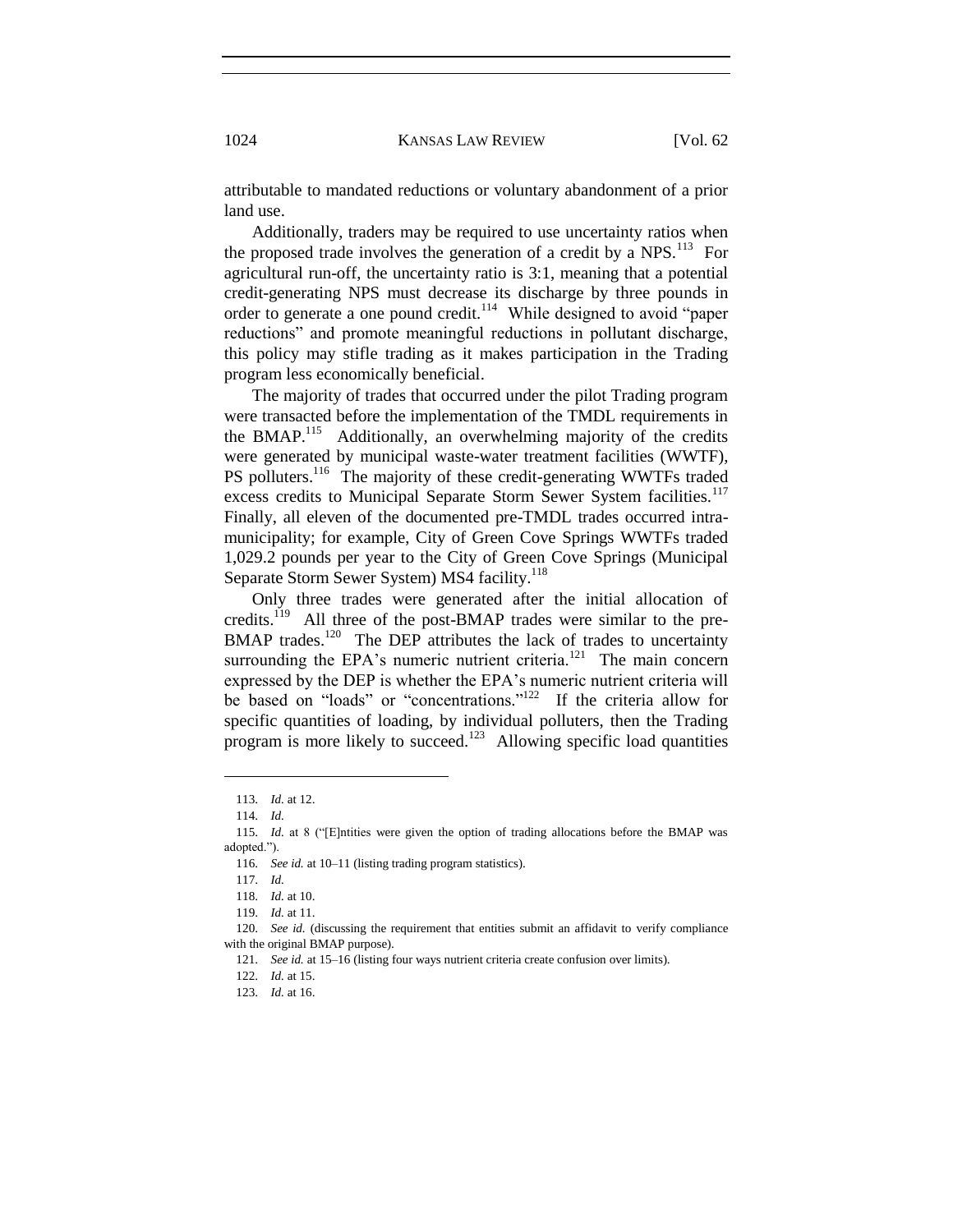would permit polluters to target their discharges with a variety of specific quantifiable reductions, whereas a standard based on concentration levels would be more difficult to reliably predict and implement. The lack of trades generated after the initial allocation gives pause to whether the Trading program can be effective throughout the entire state of Florida.

In 2013, the Florida Legislature enacted a bill that expands the pilot Trading program. The legislature granted the DEP the discretion to authorize a Trading program in an area where there is a BMAP established.<sup>124</sup> Participation in a Trading program is voluntary and the DEP is not allowed to participate in the establishment of credit prices.<sup>125</sup> As the statutory requirements that guided the DEP's Trading rules remain the same, it is likely that the rules promulgated to implement the expanded Trading program will be similar in scope.

Positive and negative implications can be drawn from the pilot Trading program on the lower St. Johns River Basin. There was some initial trading between WWTF and MS4 facilities, which shows that a trading system can work to allocate pollution reduction to sources where it is most economically feasible. However, the relative lack of trading post-TMDL enactment may show that both PS and NPS polluters found the Trading program economically unattractive. Since zero credits were generated by agricultural NPS polluters, it is difficult to draw a conclusion about the prospects of the program going forward. If the rules promulgated by the DEP are similar to the ones that regulated the pilot Trading program, then perhaps familiarity with the rules will foster increased interest in the program. It is likely that the only real way to increase the participation of NPS polluters in the Trading program is to prove to NPS polluters that it is in their financial interest to participate. Community outreach programs would likely be a good place to start.

2. Great Miami Water Quality Trading Program

The Great Miami Trading Program is one of the largest Trading programs in the U.S.<sup>126</sup> The Great Miami River Watershed (Watershed) is located in southwestern Ohio and covers a land area of approximately 4,000 square miles.<sup>127</sup> As of 2003, there were approximately 1,000

<sup>124.</sup> 2013 Fla. Sess. Law Serv. Ch. 2013-146 (C.S.C.S.H.B. 713) (West).

<sup>125.</sup> *Id.*

<sup>126.</sup> David A. Newburn & Richard T. Woodward, *An Ex Post Evaluation of Ohio's Great Miami Water Quality Trading Program*, 48 J. AM. WATER RESOURCES ASS'N 156, 156 (2012).

<sup>127.</sup> *Id.* at 158.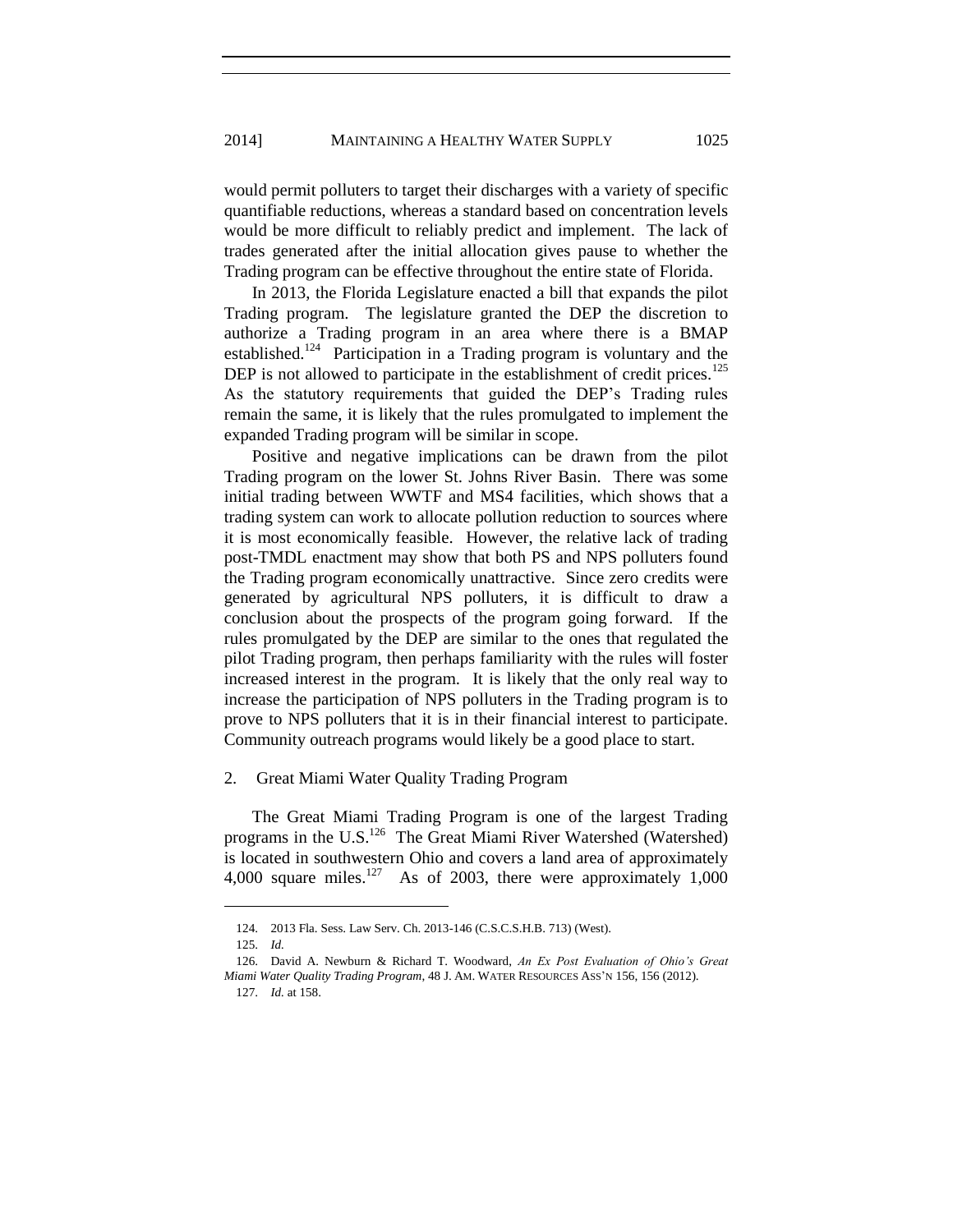farmers in the Watershed.<sup>128</sup> Approximately 70% of the land use in the Watershed is dedicated to agricultural uses, predominantly row-crop production of corn, soybeans, and wheat.<sup>129</sup> Additionally, livestock operations—consisting of beef cattle and dairy—exist in the Watershed.<sup>130</sup> In 2003, of the approximately 1,000 stream miles included within the Watershed, over 40% did not meet applicable standards.<sup>131</sup> The Watershed's water resources are monitored and managed by the Miami Conservancy District (MCD).<sup>132</sup>

In anticipation of potential TMDL levels being set for waters within the Watershed, the MCD began looking for ways to achieve costeffective pollution reduction strategies. $^{133}$  A report prepared for the MCD suggested that pollution reductions achieved from the implementation of agricultural BMPs may be as much as thirty times cheaper than similar pollution reductions achieved from regulated PS polluters (predominantly WWTFs).<sup>134</sup>

A Trading program established in the Watershed became operational in 2006.<sup>135</sup> A \$1 million grant from the U.S. Department of Agriculture Natural Resource Conservation Service provided a financial boost to get the Trading program operational.<sup>136</sup> By 2010, WWTFs contributed more than \$1.2 million to the Trading program. $137$ 

The heart of the Trading program is that farmers (NPS polluters) voluntarily reduce levels of pollution through the implementation of BMPs.<sup>138</sup> The farmers, with the help of their local soil and water conservation district, submit projects to the MCD, which are reviewed and either accepted or denied.<sup>139</sup> Credits are calculated based on the projected annual sum of nitrogen and phosphorous reductions multiplied by the number of years for which the contract is to  $run<sup>140</sup>$ . Proposed

<sup>128.</sup> *Id.*

<sup>129.</sup> *Id.*

<sup>130.</sup> *Id.*

<sup>131.</sup> *See id.* (explaining that the stream miles did "not meet federal standard[s] for attaining aquatic life").

<sup>132.</sup> *Id.* at 157. 133. *Id.* at 159.

<sup>134.</sup> *Id.*

<sup>135.</sup> *Id.*

<sup>136.</sup> *Id.*

<sup>137.</sup> *Id.*

<sup>138.</sup> *Id.*

<sup>139.</sup> *Id.* at 160.

<sup>140.</sup> *Id.*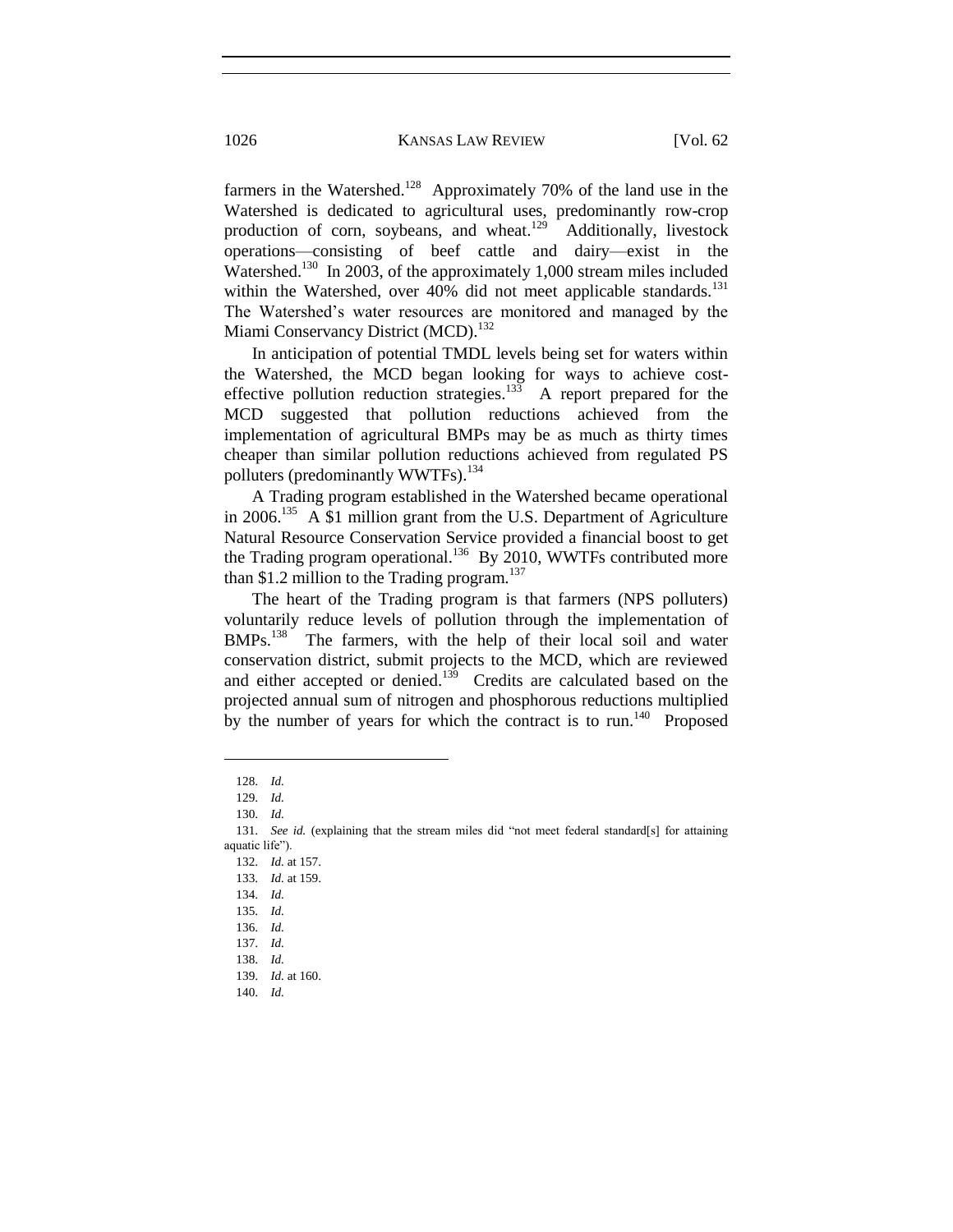projects for credit generation are accompanied by requested prices, set by the farmers.<sup>141</sup> This is a type of reverse auction in which the MCD accepts all bids during a given period of time (Round) that are below a maximum acceptable price.<sup>142</sup>

As the Trading program has unfolded, data suggests that farmers have discovered a dollar point at which projects will be accepted, allowing them to maximize profit while ensuring approval from the  $MCD$ <sup>143</sup> In the final documented Round of bids, fifty projects were proposed and 100% were accepted, a significant increase over the program's  $45\%$  history of successful bids.<sup>144</sup> While this may show an increase in efficiency of bidding, it might also indicate a system in which the participants have discovered a fixed price at which they can be assured of receiving a maximum bid. This outcome might not be per se negative; however, it runs counter to the proposed benefit of a Trading program, which is to achieve an economically efficient result.

A second major concern with the Trading program is that a significant amount of the money that was used to fund the program came from a federal grant. It is questionable as to whether the program could have gotten off the ground or continued without the initial \$1 million grant from the federal government. However, it is promising that since the inception of the Trading program, WWTFs have contributed over \$1.2 million.

A third concern with the Trading program (and Trading programs in general) is that it might result in no net improvement to WQS. If the goal is to improve the water quality within the Watershed, it might make more sense to use the grant from the federal government to directly fund the implementation of BMPs by agricultural producers. This would likely reduce pollutant discharge from non-regulated NPS polluters while still forcing regulated PS polluters to find ways to reduce their discharges to meet NPDES requirements.

3*.* Major Shortcomings of Water Quality Trading Programs

Optimism concerning the potential for Trading programs to meaningfully improve the condition of impacted waterbodies should be tempered for a number of reasons. As compared to the relatively

<sup>141.</sup> *Id.*

<sup>142.</sup> *Id.*

<sup>143.</sup> *Id.* at 163.

<sup>144.</sup> *Id.*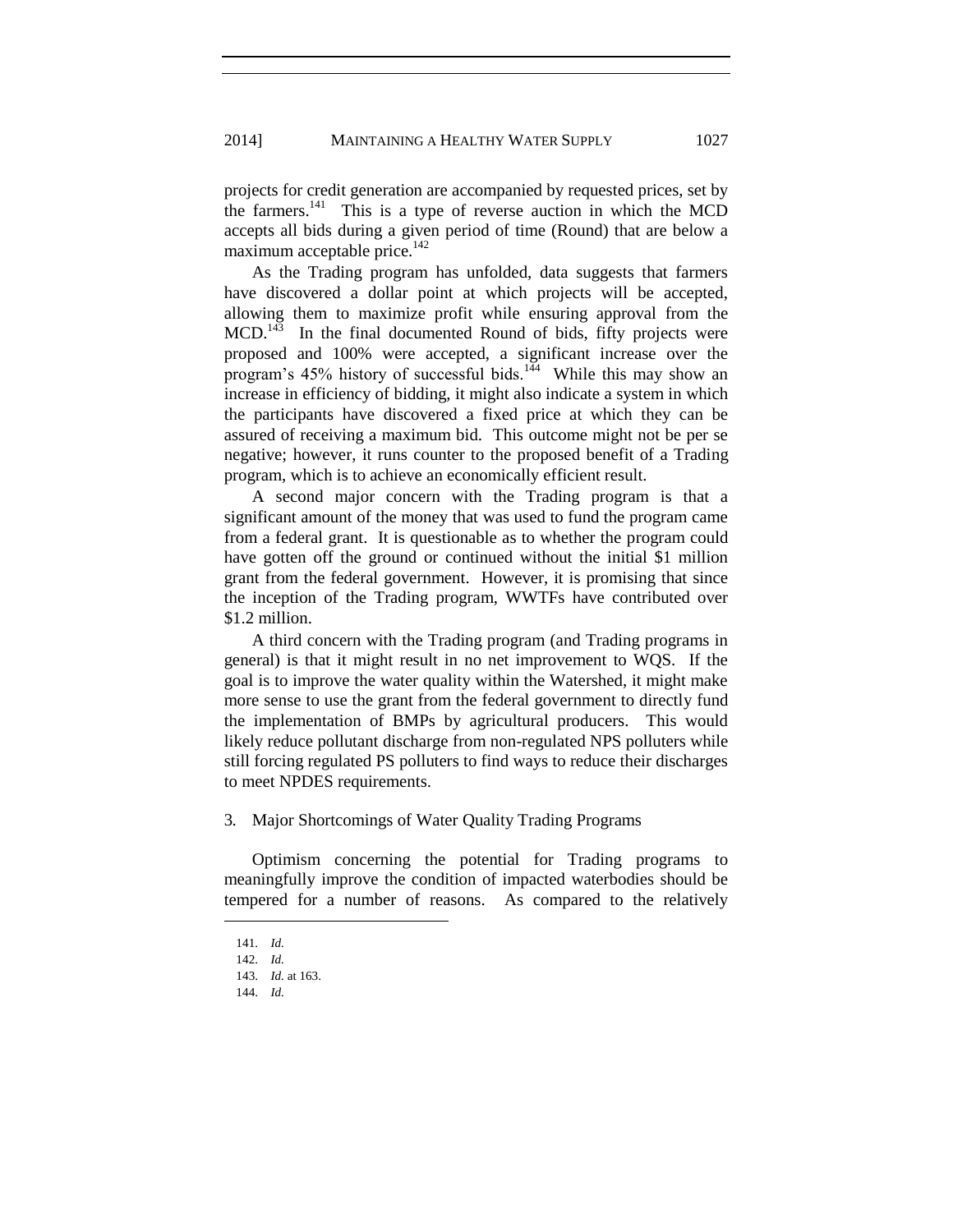successful Acid Rain Program (ARP), water quality Trading programs must contend with significantly different environmental, geographic, and economic factors.<sup>145</sup>

In 1990 Congress amended the Clean Air Act (CAA) to implement a market-based trading program with the goal of reducing sulfur dioxide  $(SO_2)$  emissions to 10 million tons below 1980 levels.<sup>146</sup> Through the ARP, a final cap of 8.95 million tons of  $SO_2$  emissions is set from the year 2010 and prospectively.<sup>147</sup> The cap is imposed on Electric Generating Units (EGUs), which are mainly power plants burning coal, oil, and gas to produce electricity.<sup>148</sup> The limit of 8.95 million tons represents a nearly 50% reduction from  $SO_2$  output in the 1980s.<sup>149</sup> While a 50% reduction in  $SO_2$  output might seem like a daunting goal, the most recent data indicates that EGUs as a whole are in compliance with the national limits.<sup>150</sup> In 2009 EGUs emitted approximately 5.7 million tons of  $SO_2$ , a full 3.8 million tons below the existing cap of 9.5 million tons.<sup>151</sup> The 2009 emissions levels represented a 67% reduction from the emission of 17.3 million tons in  $1980$ <sup>152</sup>

Substantial differences exist between the ARP and current models of water quality Trading programs. First, the ARP had a broad geographic scope, whereas most Trading programs are limited to specific watersheds. The ARP was a regional program, covering pollution generating plants in over twenty states.<sup>153</sup> Trading programs are implemented by individual states and generally encompass a smaller scope, such as a specific watershed or segment of a waterbody. Trading programs encompass smaller geographic zones, which reduces the potential impact of any single water quality Trading program.

Second, the underlying regulatory coverage of the CAA is substantially more comprehensive than the coverage of the CWA. The ARP regulates "[a]ll units over 25 megawatts and new units under 25 megawatts that use fuel with a sulfur content greater than .05 percent by

<sup>145.</sup> Longhurst, *supra* note 36, at 190–193.

<sup>146.</sup> *Acid Rain Program*, U.S. ENVIRONMENTAL PROTECTION AGENCY (July 25, 2012), http://www.epa.gov/airmarket/progsregs/arp/basic.html.

<sup>147.</sup> *Emission and Compliance Data*, U.S. ENVIRONMENTAL PROTECTION AGENCY (Dec. 20, 2012), http://www.epa.gov/airmarkets/progress/ARP09\_1.html.

<sup>148.</sup> *Id.*

<sup>149.</sup> *Id.*

<sup>150.</sup> *Id.*

<sup>151.</sup> *Id.*

<sup>152.</sup> *Id.*

<sup>153.</sup> *Acid Rain Program*, *supra* note 146.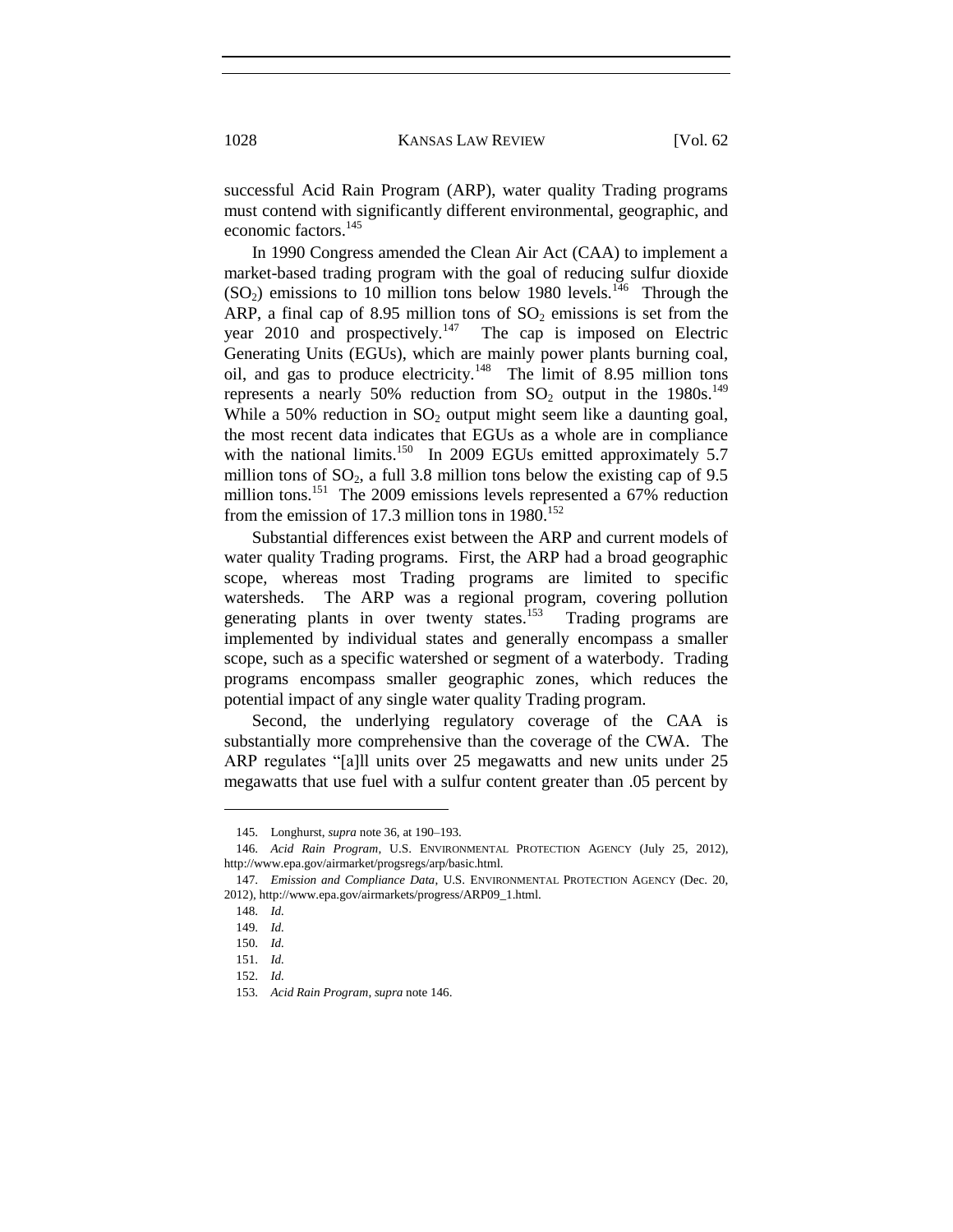weight  $\ldots$  ...<sup>154</sup> Conversely, the CWA regulates PS through the implementation of the NPDES program.<sup>155</sup> NPS are for the most part unregulated by the CWA, which leaves potential regulation up to the individual states. The lack of a comprehensive regulatory program discourages the application of a Trading program in the context of water pollution. NPS polluters, most significantly agriculture, can decide whether to opt-in to the Trading program. While the promise of economic benefit may be enough to induce some participation, the lack of any underlying requirement to engage in pollution reduction practices leaves this decision entirely up to individual polluters.

Third, the monitoring of pollution-generating entities under the ARP is substantially more cost-effective and prevalent than monitoring of pollution generating entities under water quality Trading programs. The ARP provides for specific monitoring requirements, which are to be tracked for all participating entities.<sup>156</sup> Generally, Trading programs rely on less comprehensive monitoring requirements.<sup>157</sup> For regulated PS polluters, data can reasonably be gathered from effluent monitoring, which is likely already required to satisfy the NPDES permit.<sup>158</sup> However, if NPS agriculture producers participate in the Trading program, their pollution reductions are calculated using less exact measures. For example, the Trading program in the Great Miami River Watershed allocates load reduction based on BMPs, not effluent monitoring.<sup>159</sup> The lack of certainty surrounding monitoring pollution abatement can be addressed by the implementation of uncertainty ratios.<sup>160</sup> Uncertainty ratios increase the cost of participating in a Trading program, however, they are implemented in order to ensure the credits generated are tied to actual reductions and not paper reductions. There is substantially more uncertainty for trading under a water quality program as compared to the more stable ARP. This uncertainty reduces the attractiveness of water quality Trading programs as a policy choice

 $\overline{\phantom{a}}$ 

<sup>154</sup>*. Continuous Emissions Monitoring Fact Sheet*, U.S. ENVIRONMENTAL PROTECTION AGENCY (Apr. 14, 2009), http://www.epa.gov/airmarket/emissions/continuous-factsheet.html.

<sup>155.</sup> *National Pollutant Discharge Elimination System (NPDES)*, U.S. ENVIRONMENTAL PROTECTION AGENCY (Mar. 12, 2009), http://cfpub.epa.gov/npdes/.

<sup>156.</sup> *Acid Rain Program*, *supra* note 146.

<sup>157.</sup> *See* ST. JOHNS RIVER PILOT TRADING PROGRAM, *supra* note 106, at 12–13 (2010) (outlining conditions that would apply to trades under a pilot water quality credit Trading program in Florida).

<sup>158.</sup> *Id.*

<sup>159.</sup> Newburn & Woodward, *supra* note 126, at 157.

<sup>160.</sup> *Id.* at 166.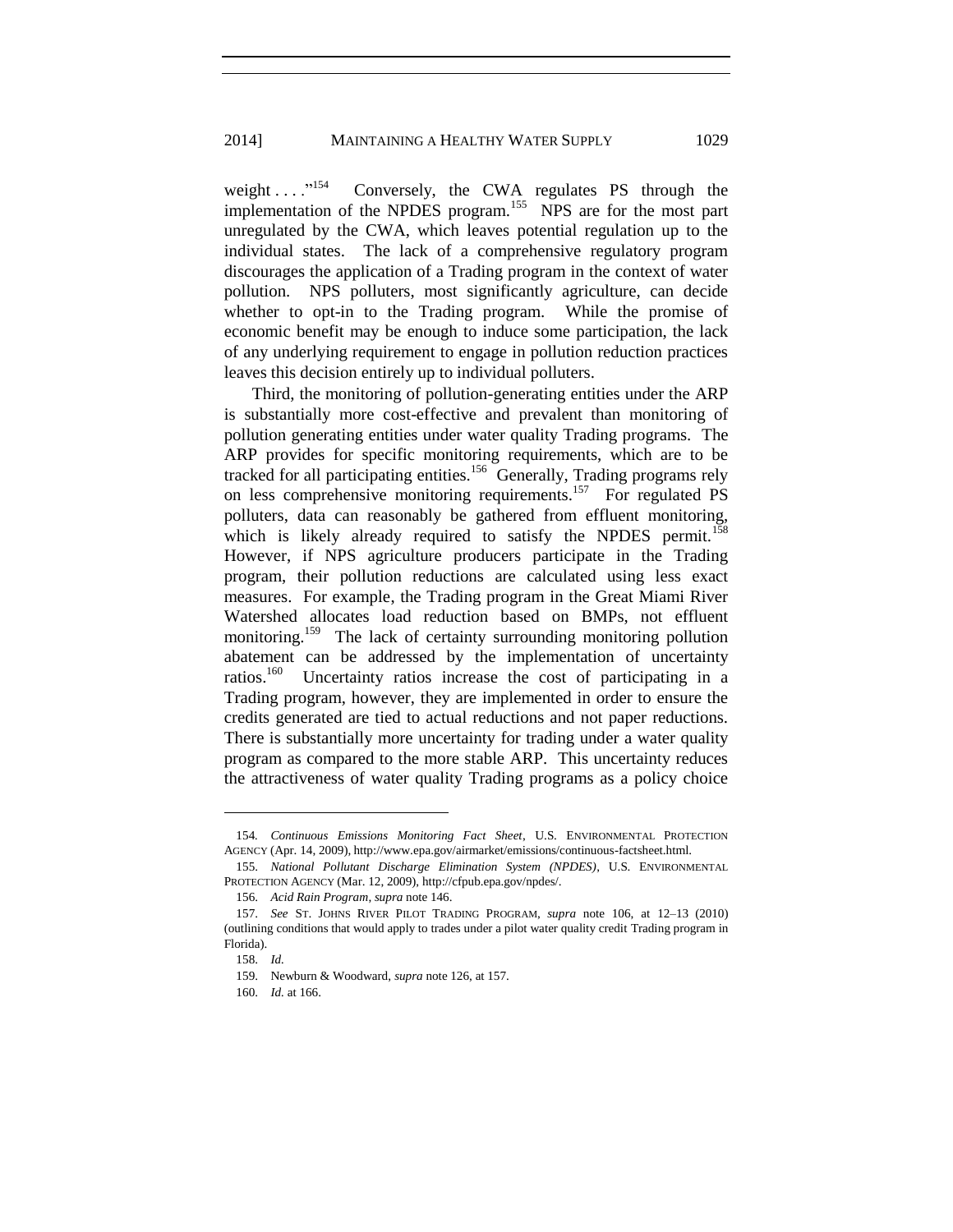and for potential participants.

Another major concern regards striking the right balance in order to properly incentivize trading between NPS polluters and PS polluters. This concern is highly dependent upon the load allocations under TMDL regulations. If the PS only need to offset a minimal amount of pollution then they will be less likely to participate in the Trading program. If the required reductions are significant and agricultural producers can offset the pollution at a significantly cheaper cost then trades may be generated.

One important factor in the success of a Trading program is that TMDL levels be set. The TMDL acts as the "cap," which is necessary for a Trading program to function as a typical cap and trade program. If no cap exists then there is no incentive for any of the participants in the system to participate in a pollution trading scheme. One interesting approach, taken by the MCD in the Great Miami Water Quality Trading Program was to differentiate polluters based on when they entered the trading system.<sup>161</sup> WWTFs that participated in the Trading program before TMDL requirements are finalized are termed "Investors" whereas WWTFs participating after the TMDL implementation are titled "Contributors."<sup>162</sup> The MCD rewards Investors (or punishes Contributors) by permitting Investors to trade credits for pollution at a more favorable rate.<sup>163</sup> Investors may trade one pound for one credit when discharging into "attained" waters and one pound for two credits when discharging into "impaired" waters.<sup>164</sup> Contributors trade at a less favorable rate of one pound for two credits when discharging into attained waters and one pound for three credits when discharging into impaired waters.<sup>165</sup> This approach might encourage WWTFs to invest in the Trading program, especially when TMDLs are foreseeable in the near future.

It is also important to note that a Trading program does not inherently lead to meaningful reductions in water pollution. If Company A pays farmer B \$10 in exchange for a one pound credit generated from the implementation of a BMP, Company A retains the right to use that credit by polluting one pound more pollutant than they are allotted under TMDLs. The main goal of the Trading program is to allocate the costs in a more efficient manner, easing the burden on the regulated parties.

l

165. *Id.*

<sup>161.</sup> *Id.* at 159.

<sup>162.</sup> *Id.*

<sup>163.</sup> *Id.*

<sup>164.</sup> *Id.*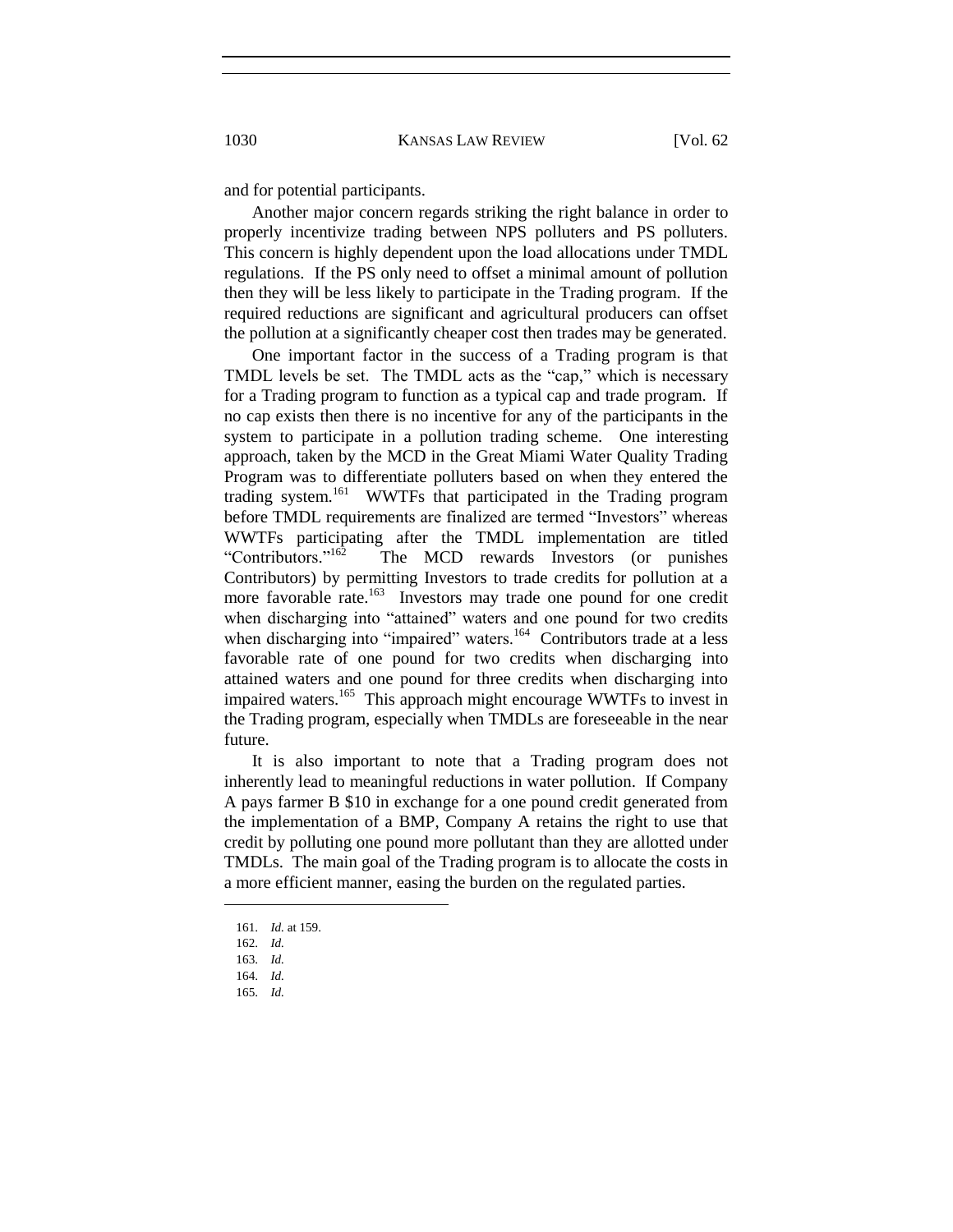# *C. Direct Regulation*

Many states have programs that promote or incentivize the use of agricultural BMPs. However, to date, very few programs have been adopted that require the use of BMPs or any other specific agricultural NPS pollution reduction measures. Some states, however, have in essence indirectly required the use of BMPs by creating "safe harbors," wherein the use of prescribed BMPs creates a presumption of compliance with TMDLs and WQS. An example of this type of safe harbor can be found in the Florida Watershed Restoration Act.<sup>166</sup> This sets up a process in which the Florida Department of Agricultural and Consumer Services (FDACS) identifies and adopts BMPs for agricultural NPS.<sup>167</sup> The Florida Department of Environmental Protection (DEP) must verify that BMPs are effective at reducing pollutant loading. Once the BMPs are verified and adopted by rule, agricultural producers who voluntarily implement the BMPs receive a "presumption of compliance" with  $WOS.<sup>168</sup>$  Specifically, the statute requires that the rules include provisions for a Notice of Intent (NOI) to implement the BMPs and some mechanism to ensure implementation. The statute grants a presumption of compliance with state WQS to people who sign a NOI.<sup>169</sup> For agricultural producers who choose not to sign a NOI, the statute requires they monitor water quality on their own as prescribed by the department or a water management district.<sup>170</sup> The law also allows a NPS discharger to participate in water quality credit trading in order to "demonstrate compliance" with required pollution reductions. $171$ 

Once an agricultural producer signs a NOI, regulations contain general provisions requiring the BMPs to be properly implemented. For example, the rule adopted requiring a NOI from people who fall within the purview of the Vegetable and Agronomic Crops BMP manual provides that the "identified practices shall include the nutrient management practices listed in the manual that are applicable to the operation covered by the Notice of Intent. These nutrient management practices shall be initiated as soon as practicable after submittal of the

<sup>166.</sup> *See generally* FLA. STAT. ANN. § 403.067 (West 2013).

<sup>167.</sup> *Id.* § 403.067(7)(c)(2).

<sup>168.</sup> *Id.* § 403.067(7)(c)(3).

<sup>169.</sup> *Id.* § 403.067(7)(c)(2).

<sup>170.</sup> *Id.* § 403.067(7)(b)(2)(g).

<sup>171.</sup> *Id.*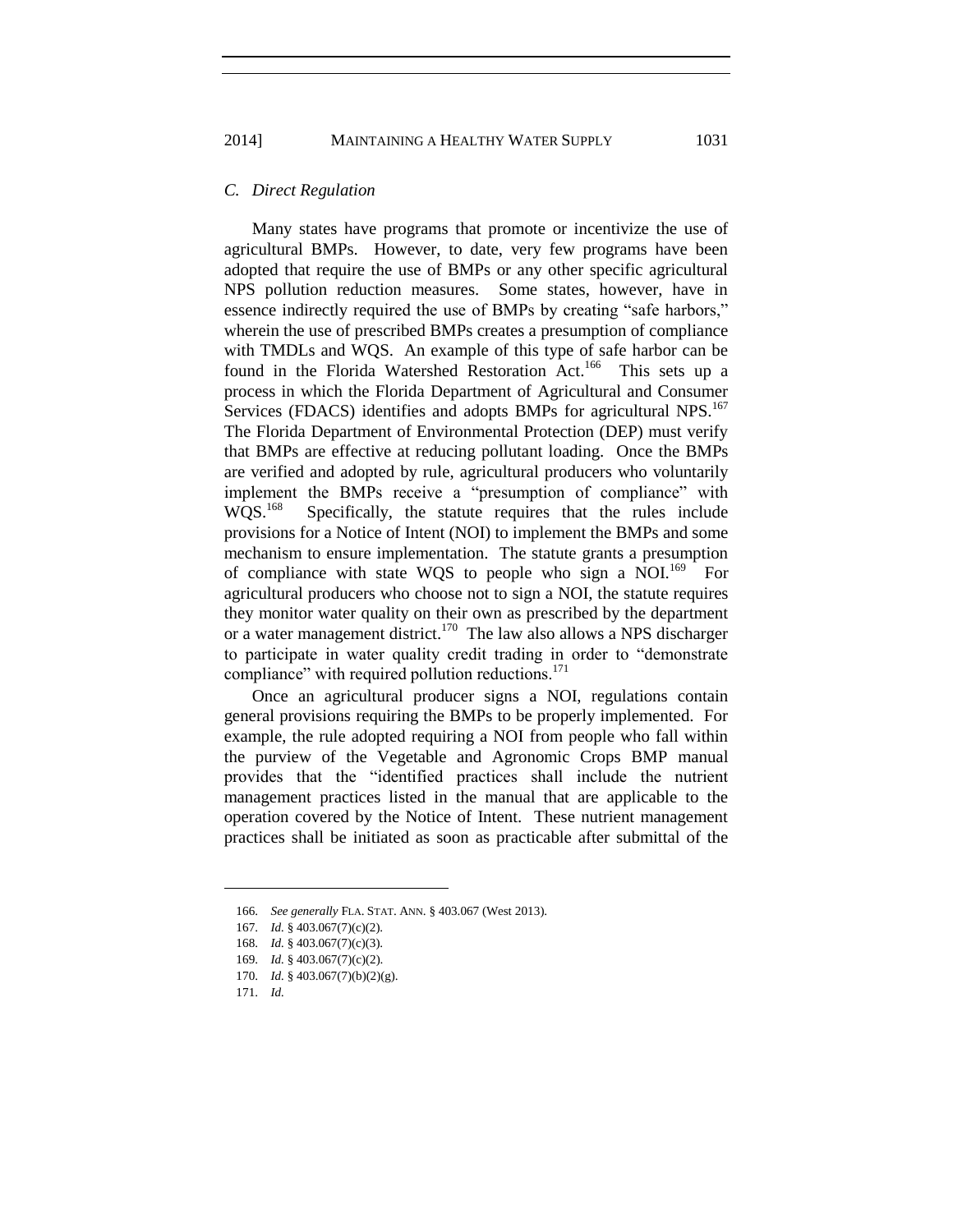Notice of Intent."  $172$ 

The Florida safe harbor approach to BMPs, on its face, appears to strike a reasonable balance between achieving nutrient pollution reduction and not imposing too onerous a burden on farmers. Nevertheless, there are a number of significant shortcomings to this approach and to solely relying on BMPs to address agricultural water pollution reduction. One shortcoming arises from the specific regulatory structure created pursuant to the Florida Watershed Restoration Act and its anemic command that farmers whose practices fall within the BMP manual's scope "shall *reasonably attempt* to implement the following  $BMPs$ ....<sup>"173</sup> The manual backs away from a strong implementation requirement even further when it states "[d]epending upon the farm's site specific conditions, all of these baseline BMPs need not be implemented. Only implement those BMPs applicable for your location and production system."<sup>174</sup> At a certain level, the limitation on the need for farmers to implement every one of these BMPs makes sense. If, for instance, a particular farming operation has no natural bodies of water or other environmentally sensitive areas adjacent to their land, then commanding them to implement filter strips and riparian buffers makes no sense. On another level, however, those clauses could provide gaping loopholes for farmers who simply do not want to be burdened by the implementation of BMPs.

For example, a vegetable farmer may prefer broadcast fertilizer application (spreading fertilizer at a relatively even rate across an entire field) to banding (placing fertilizer in bands right in the root-zone of the plants). Theoretically, he could argue that he is not required to band his fertilizer because banding does not conform to his production system and the language of the BMP manual appears to support this argument. There does not seem to be any effective mechanism within the NOI to actually require implementation of any additional BMPs that a farmer is not already utilizing in their management practices at the time the NOI is signed. While each state approach described above has some merit, to date none has resulted in significant improvements in water quality on a large scale. Thus, additional approaches should be considered.

<sup>172.</sup> FLA. ADMIN. CODE ANN. r. 5M-8.004 (2006).

<sup>173.</sup> FLORIDA DEPARTMENT OF AGRICULTURE AND CONSUMER SERVICES, VEGETABLE AND AGRONOMIC CROPS BMP MANUAL (2005) (emphasis added), *available at* <http://www.freshfromflorida.com/content/>

download/32110/789059/Bmp\_VeggieAgroCrops2005.pdf.

<sup>174.</sup> *Id.*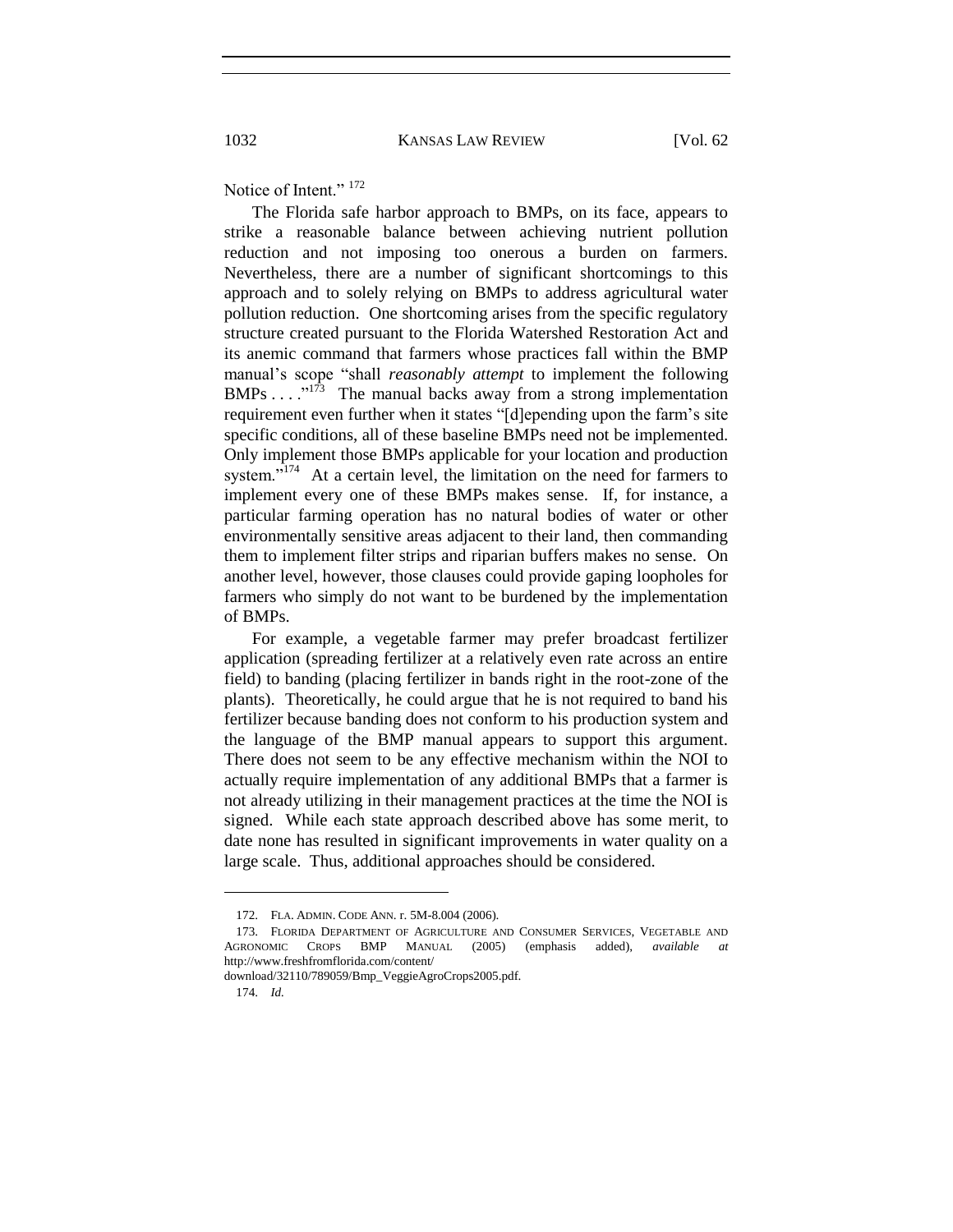### IV. PROPOSED SOLUTIONS

Nutrient run-off from agricultural operations is one of the most challenging sources of water quality degradation to address. A healthy and robust agricultural system is critical to the U.S. economy, to food security, and to farmers who typically operate on small profit margins. Thus, there are important policy reasons for not imposing too heavy an economic burden on agriculture to address water quality concerns. On the other side of the coin, however, is the important public policy goal of having water clean enough to protect human health and the natural environment, including economic resources such as fisheries and recreational values. Although reducing nutrient run-off from agriculture will be a challenging and likely costly endeavor, it will be less costly to treat the cause of the problem than eutrophication itself. $175$ 

As described above, the federal CWA does not provide for direct federal regulation of most agricultural NPS water pollution. Thus, the individual states are left with the responsibility of addressing these concerns. To date, most states have only made modest forays into regulatory and incentive-based programs for agricultural water pollution. A number of challenges have presented barriers to more serious efforts. Barriers include: (1) the lack of existing numerical nutrient criteria; (2) the technical difficulty and resources needed to determine how much of a particular pollutant, such as nitrogen or phosphorus, that a particular waterbody can assimilate without resulting in a violation of water quality standards; (3) the lack of farm run-off monitoring;<sup>176</sup> (4) the limitations of BMPs; (5) inadequate incentives for farmers to reduce and mange nutrients; and (6) insufficient funding for research and implementation of BMPs and other nutrient management mechanisms. Each of these challenges must be addressed to achieve the substantial nutrient pollution reduction that will be needed to clean up the nation's waterways. To do this, a multifaceted approach that includes monitoring of run-off, numeric performance standards, regional treatment systems, and sources of funding for incentives and construction of regional systems is warranted.

<sup>175.</sup> SHARPLEY ET AL., *supra* note 10, at 3.

<sup>176.</sup> *Id.* at 1.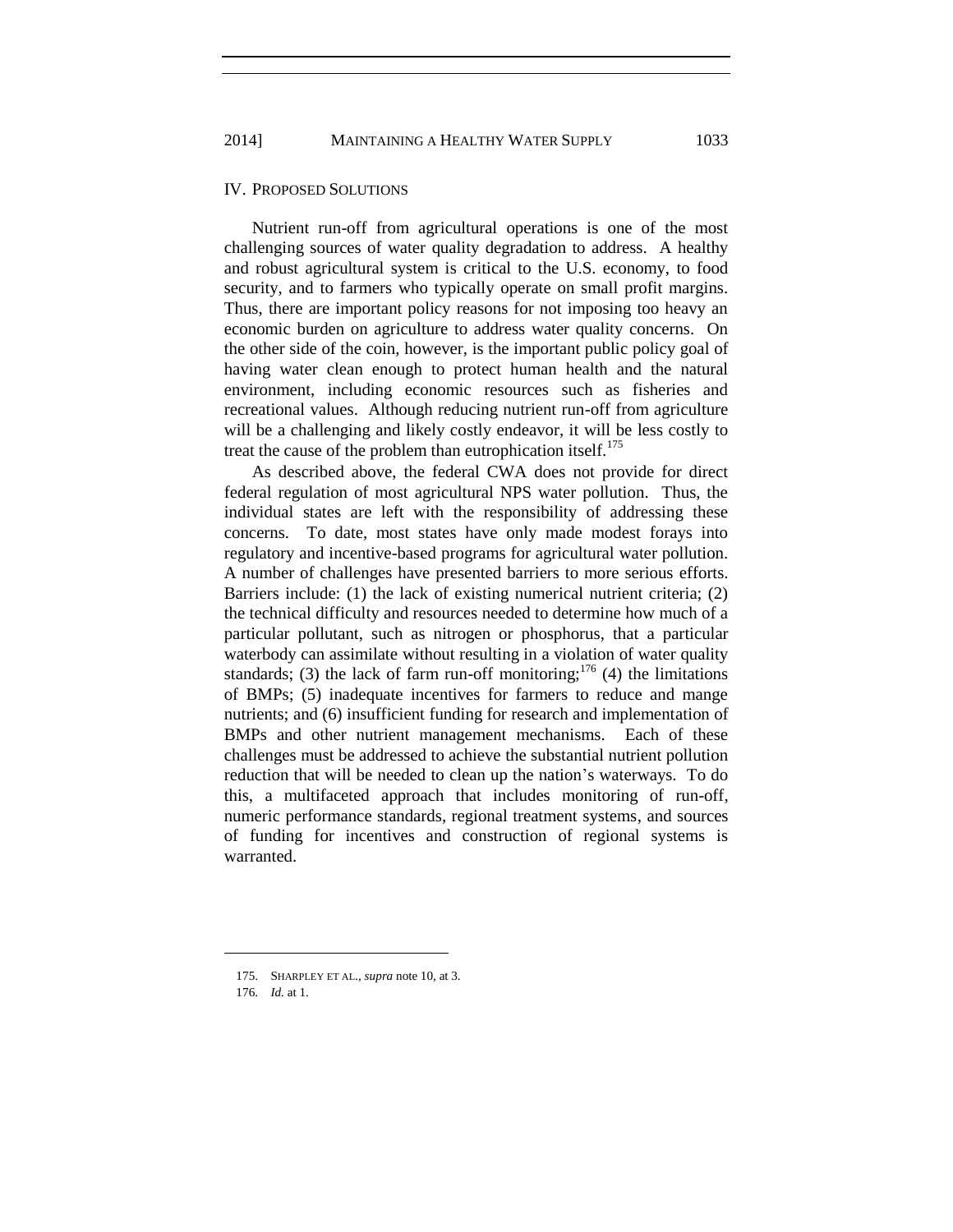### *A. Run-Off Monitoring*

One of the most important aspects of any program geared toward reducing nutrient pollution from agricultural NPS is the implementation of monitoring programs. Without monitoring data it is impossible to know how much of any particular pollutant is coming off of any particular farm. Monitoring data could help to identify which farms are the most significant contributors of nutrient run-off and thus the most in need of the imposition of BMPs or other measures to reduce run-off. Moreover, monitoring data could help to quantify the efficacy of various BMPs and to determine conditions under which the use of particular BMPs is most effective. Finally, if states begin to impose numeric performance standards or to allocate specific portions of TMDLs to specific agricultural operations, it will be necessary to have monitoring data. Without knowing the amount of pollution being contributed by a particular farm, it is difficult to determine how much of a TMDL to allocate to that farm.

NPS pollution is inherently more difficult to monitor than PS pollution.<sup>177</sup> Numerous geographic, topographic, and climate-related variables impact the run-off and the ability to effectively monitor the effluent.<sup>178</sup> Additionally, costs for monitoring systems of NPS may be greater because the area to be measured is generally larger in size than those required for a discrete PS polluter.<sup>179</sup> One potential improvement to assist in monitoring NPS pollution is to turn what is diffuse into discrete, by containing run-off within conveyance systems. If agricultural NPS polluters can implement drainage systems that collect run-off, instead of allowing it to run off in a diffuse manner, then it is likely that the costs of monitoring nutrient run-off will decrease.

Monitoring is important for water quality Trading programs. Multiple Trading programs require the application of an uncertainty ratio when trades are generated from NPS to PS polluters. These ratios generally range anywhere from 1:1 up to 3:1. Uncertainty ratios require additional pollution abatement from a credit generating NPS, in order to make up for the fact that there is inherent uncertainty when monitoring NPS pollution.<sup>180</sup> The result of uncertainty ratios is to make Trading

 $\overline{\phantom{a}}$ 

<sup>177.</sup> AGRICULTURAL NONPOINT SOURCE POLLUTION: WATERSHED MANAGEMENT AND HYDROLOGY 305–306 (William F. Ritter & Adel Shirmohammadi eds., 2001).

<sup>178.</sup> *Id.*

<sup>179.</sup> *Id.*

<sup>180.</sup> HARRY X. ZHANG & SHAW L. YU, LINKING UNCERTAINTY ANALYSIS WITH TRADING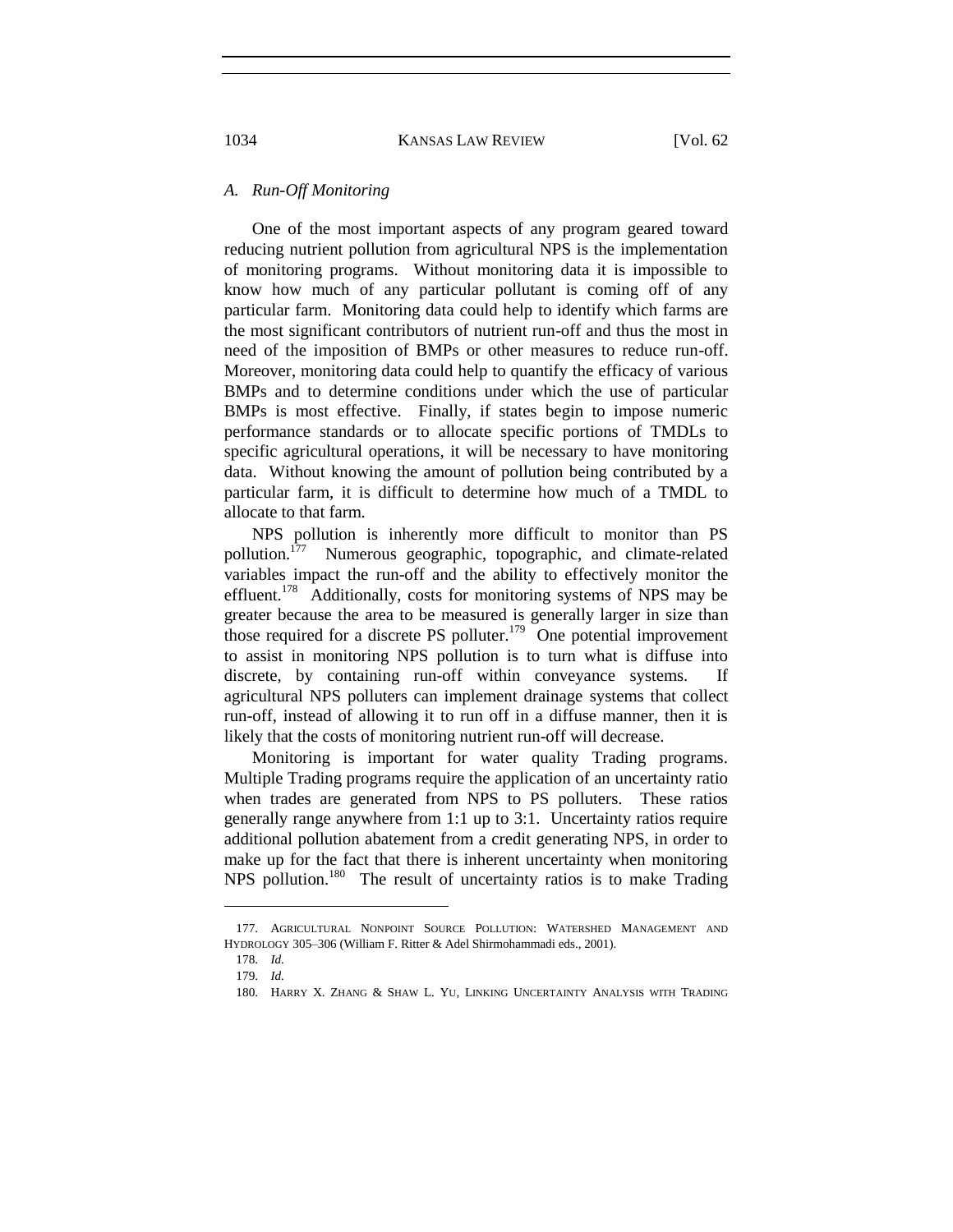programs less economically beneficial for NPS credit generators, diminishing the potential positive impacts of the Trading program. The ability to adequately monitor run-off would eliminate the need for relying on imprecise uncertainty ratios, resulting in a better economic outcome for NPS credit traders.

#### *B. Numeric Performance Standards*

There are two primary approaches to standard-setting for pollution reduction. The first approach is to establish performance standards, typically expressed in numeric form. To be in compliance with a performance standard, the polluter must demonstrate that the pollution discharge meets a specified level of "performance," regardless of how it is accomplished. Numeric performance-based standards for categories of industry are included in NPDES permits issued for PS discharges under the CWA. For example, the EPA has established by rule effluent limitation guidelines for the textile mills point source category, wool scouring subcategory. For existing sources in this industrial category that have PS discharges, the EPA has set numeric performance-based standards based on the pollutant discharge reduction attainable with the use of the "best practicable control technology currently available," also known as "Best Available Technology (BAT)."<sup>181</sup> For instance, if a PS within this category discharges total suspended solids (TSS), the standard is a maximum of 32.2 pounds of TSS per 1000 pounds of wool per day.<sup>182</sup> This numeric standard is included in NPDES permits issued for these discharges. Dischargers are then free to choose which technology or other pollution reduction measures they desire, provided that such measures result in discharges not exceeding the specified daily limit. This approach has proven extremely effective for PS discharges under the NPDES program.<sup>183</sup>

The second type of standard is the design standard. Design standards

 $\overline{\phantom{a}}$ 

RATION DETERMINATION FROM TMDL ALLOCATION PROCESS 1 (2006), *available at* [http://www.](http://www/) environmental-expert.com/Files/5306/articles/11867/309.pdf.

<sup>181.</sup> 40 C.F.R. § 410.12(a) & (b) (2012).

<sup>182.</sup> *Id.*

<sup>183.</sup> Anne G. Short & Timothy P. Duane, *Regulatory Spillover: How Regulatory Programs Influence Voluntary Efforts to Adopt Best Management Practices to Manage Non-Point Source Pollution*, 35 ENVIRONS: ENVTL. L. & POL'Y J. 37, 55–56 (2011). *See also* Houck, *supra* note 63, at 193 (explaining that, "[w]ithin the first years of application of BAT to industrial and municipal sources pollution loadings dropped precipitously," and "[r]eceiving water quality improved by 29%").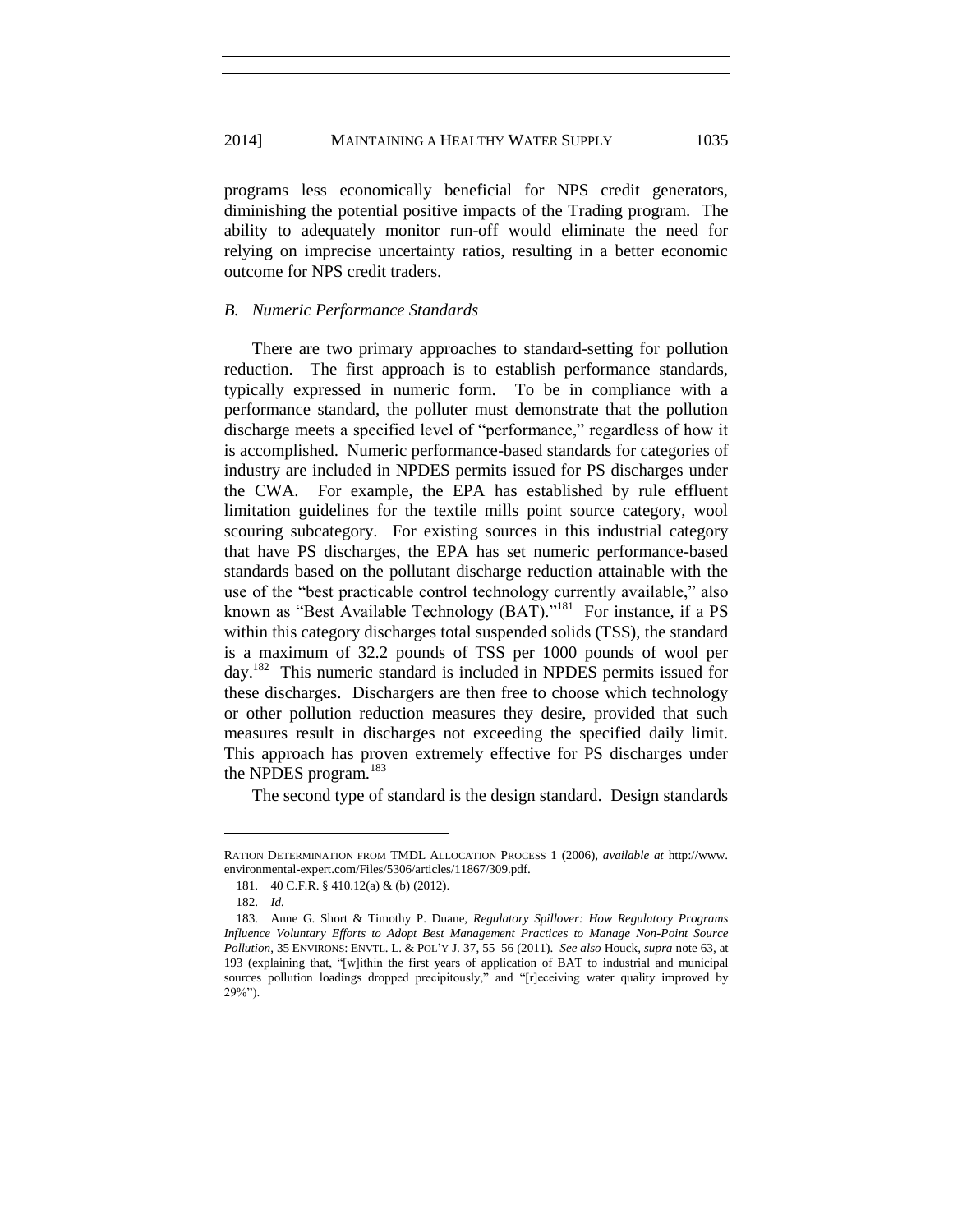prescribe the use of particular pollution control technology or management. Under this approach, a discharger meets the standard provided if it uses the specified technology, regardless of the actual performance or amount of pollution being discharged. BMPs—whether voluntary, incentivized, or mandated—are examples of design standards. As described in detail in this article, to date, BMPs adopted by NPS dischargers have not achieved significant widespread pollution reduction and vary greatly in their efficacy depending on a variety of factors such as soils, geology, location, and climatic conditions. Given the success of performance standards and relative lack of success for design standards for water pollution reduction, it is worth considering whether, at least in certain circumstances, performance standards would be more effective in the NPS arena.

Performance standards offer many benefits. Performance standards ensure greater certainty that, if met, they will actually accomplish the desired water quality improvements. In comparison, because design standards contain so many factors that can influence efficacy, they may or may not accomplish the desired pollution reduction. In addition, performance standards establish a bright line that makes it easy for both dischargers and regulatory agencies to determine whether the discharger is in compliance, and this simplifies the compliance enforcement process. Performance standards have the added benefit of encouraging innovation—the use of newer technology with improved efficiency and effectiveness. It is in the interest of dischargers who must meet performance standards to develop cheaper and better technology and other pollution reduction measures. Once dischargers develop better technologies, others could adopt these innovations, and this could result in widespread success. Finally, a major benefit of the numeric performance standard is that it facilitates trading programs. Dischargers who perform better than the specified performance standards will have easily measured pollutant reductions that can be used to determine the number of credits available for trading. The use of numerical performance standards rather than design standards will make it easier to determine the number of credits without the need for estimates and the application of uncertainty factors. Thus, dischargers will have more certainty in determining whether pollution reduction measures will be cost effective in the trading market and regulatory agencies will have more certainty in tracking credit trading.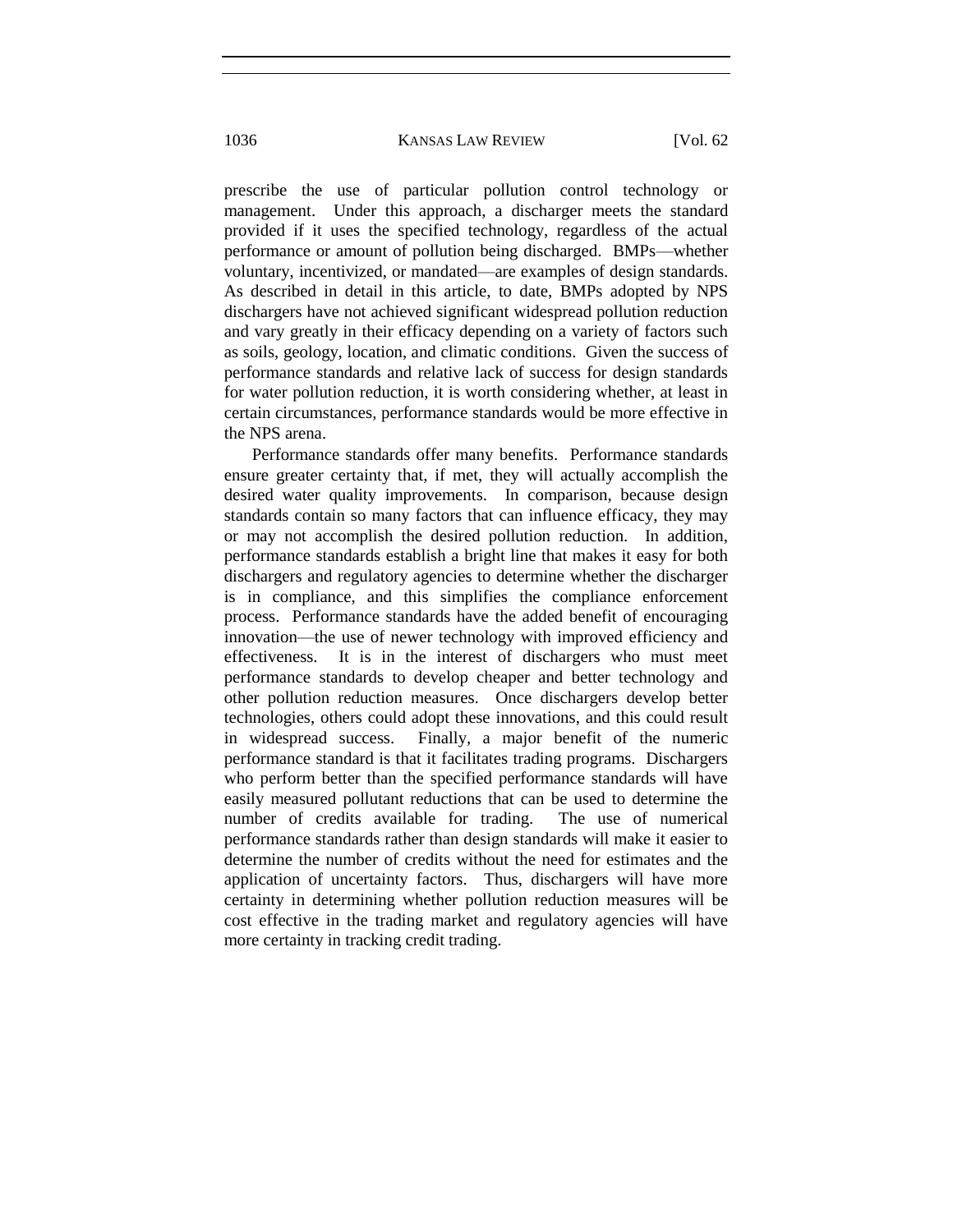#### *C. Regional Treatment Systems*

Due to the variability of BMP efficacy and the costs of farm-by-farm regulation and run-off treatment, regional nutrient management and runoff treatment may be more efficient and effective in many situations. Although certain agricultural operations—such as grain farms—are often very large, some farms—including many vegetable farms, family farms and organic farms—are of a much smaller scale. For regions that have multiple small farms, the imposition of numeric performance standards on each farm may be overly burdensome. An alternative approach could be "regional treatment systems" in which run-off from multiple farms is collected and treated. Compliance with numeric performance standards would be measured at the point of discharge from the regional treatment system. By collecting discharge from multiple farms in a particular watershed into one regional treatment system, farmers can share costs and take advantage of economies of scale. Currently, efforts are underway in Florida to collect run-off from a number of farms in one region and treat the water collectively. The farms there are already implementing BMPs and thus reducing nutrient run-off to some extent before the water enters the regional treatment system. However, BMPs are not sufficient to achieve desired reductions. Thus, the collected runoff flows through a regional treatment system that can significantly reduce nutrient levels beyond what was accomplished with BMPs.

The most successful, albeit extremely costly, example of a regional treatment system is in the Everglades Agricultural Area (EAA), located south of Lake Okeechobee in south Florida. The EAA sits between Lake Okeechobee and the state and federal lands that comprise the core of the Florida Everglades. The EAA consists of approximately 640,000 acres of agricultural land. Pursuant to statute, the farms in the EAA are required to implement BMPs.<sup>184</sup> BMPs have reduced phosphorous loadings by approximately 55%.<sup>185</sup> However, this reduction was insufficient to reduce phosphorous levels to the 10 ppb water quality criteria that applies in the Everglades. Thus, Florida has constructed Stormwater Treatment Areas (STAs) on approximately 63,000 acres south of the EAA farms. NPDES permits containing numeric performance standards are required for the PS discharges from the STAs.

 $\overline{\phantom{a}}$ 

<sup>184.</sup> FLA. STAT. ANN. § 373.4592(4)(f) (West 2013).

<sup>185.</sup> JENNIFER LEEDS, SOUTH FLORIDA WATER MANAGEMENT DISTRICT, STORMWATER TREATMENT AREAS & EVERGLADES RESTORATION (2012), *available at* <http://waterinstitute.ufl.edu/> symposium2012/downloads/presentations/LeedsJ\_BallroomF\_WI\_SYMP\_2012.pdf.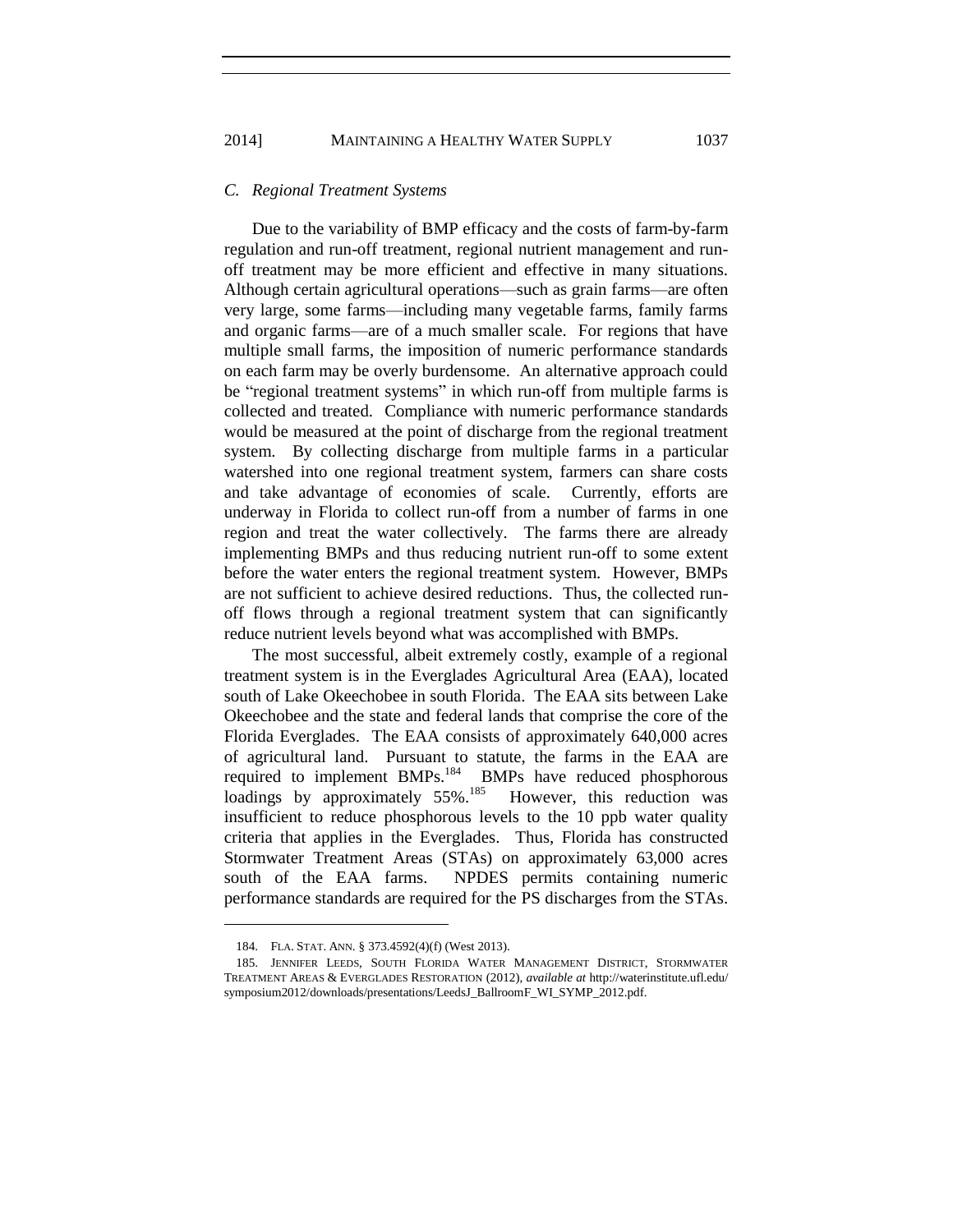The STAs have reduced phosphorus loadings by an additional 79%.<sup>186</sup> While neither BMPs nor STAs alone would be sufficient to reduce loadings to the point necessary to comply with WQS, the combination of on-farm BMPs and the collection of farm run-off into STAs has resulted in water entering the Everglades being approximately fourteen times cleaner than water leaving Lake Okeechobee.<sup>187</sup> After treatment in the regional STAs, some water is close to meeting the very stringent 10 ppb numeric nutrient criteria for phosphorus in the Everglades.<sup>188</sup>

#### *D. Sources of Funding*

Any of the methods proposed in this article for reducing the contribution of agriculture to water quality will require funding. Setting numeric nutrient criteria and establishing and allocating TMDLs can be very costly for state governments. Implementing BMPs, whether done on a voluntary basis or required by regulation, can impose substantial financial burdens on farmers, many of whom operate on small profit margins. Moreover, the construction of regional treatment systems such as the ones in the Everglades Agricultural Area is extremely expensive. Accordingly, actors should consider a variety of creative finance mechanisms. State and federal governments could provide additional financial incentives to farmers who implement BMPs or utilize other technologies or practices to reduce run-off. This could be accomplished through direct financial support—which is already being done in a limited fashion by the EQIP program—or through Payment for Ecosystem Services.

# 1. Fertilizer Tax

Section 576.045 of the Florida Statutes imposes various fees on the use and distribution of fertilizers in the state of Florida. Among other inspection and licensing fees, the state collects a \$0.50 fee on the sale of every ton of fertilizer that contains nitrogen or phosphorus within the state.<sup>189</sup> FDACS uses the proceeds for activities that promote implementing BMPs and achieving state  $WQS$ .<sup>190</sup> Specifically, the funds

<sup>186.</sup> *Id.*

<sup>187.</sup> *Id.*

<sup>188.</sup> *See id.*

<sup>189.</sup> FLA. STAT. ANN. § 576.045(2)(a)(3) (West 2013).

<sup>190.</sup> *Id.* § 576.045(3)(a).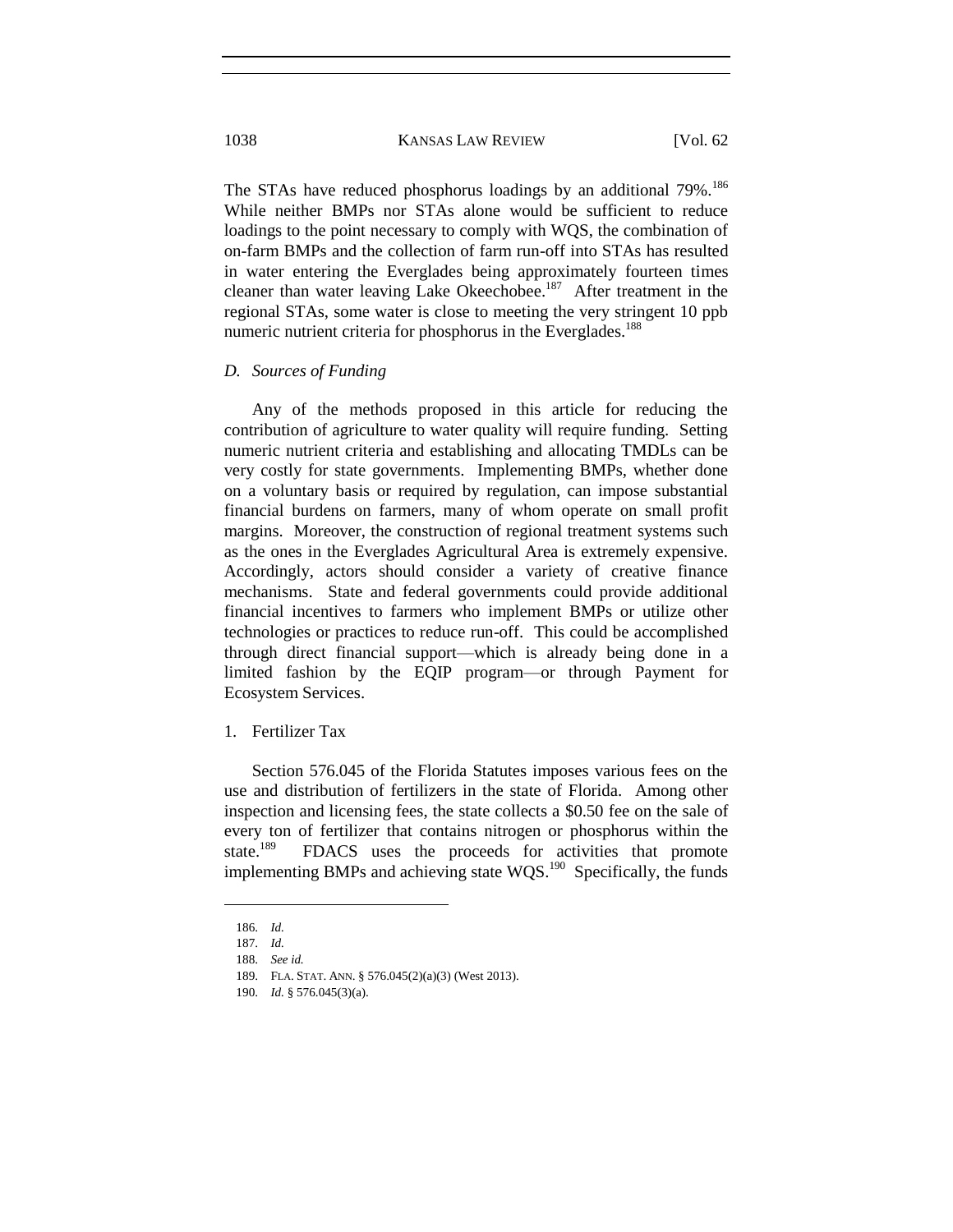are to be used for "[r]esearch, development, demonstration, and implementation of suitable interim measures, best management practices, or other measures used to achieve state water quality standards for nitrogen and phosphorus criteria."<sup>191</sup> The FDACS may attempt to reach these goals by using the funds for "cost-sharing grants, technical assistance, implementation tracking, and conservation leases or other agreements for water quality improvement."<sup>192</sup> Essentially, the funds collected from the fertilizer fee are to be used to implement BMPs or other technical programs, which will help reduce the harmful impacts of nutrient run-off. This type of tax could be expanded to generate funds needed to provide financial incentives to farmers to reduce pollution. An added benefit of this type of tax is that it increases the cost of fertilizers, which may in turn provide a financial disincentive for farmers to use large amounts of fertilizer. This may ultimately result in a reduction of nutrient pollution due to fertilizer use. Of course, the tax would need to be significantly higher than Florida's \$0.50 per ton tax to provide a significant disincentive.

### 2. Tax to Finance Regional Treatment Systems

A model for a targeted tax to provide funding to construct regional treatment systems is the Everglades Agricultural Area Privilege Tax. Section 373.4592(6) of the Florida Statutes sets forth a taxing program that imposes an "agricultural privilege tax" within the EAA. The tax is an annual assessment "for the privilege of conducting an agricultural trade or business on" each acre of real property within the EAA.<sup>193</sup> Initially imposed in 1994, the tax steadily increased from \$24.89/acre to \$35/acre in 2013.<sup>194</sup> The Florida Legislature included a possibility for relief from the tax if the agricultural landowners implemented BMPs that reduced phosphorus loading by a specified amount.<sup>195</sup> Landowners are encouraged to implement BMPs in order to generate "incentive credits," which may be used to reduce the imposed privilege tax to a statutorily mandated minimum tax  $(\$24.89/acre).<sup>196</sup>$ 

Revenue generated from the privilege tax is to be used by the South

<sup>191.</sup> *Id.*

<sup>192.</sup> *Id.*

<sup>193.</sup> *Id.* § 373.4592(6)(a).

<sup>194.</sup> *Id.* § 373.4592(6)(c)(1).

<sup>195.</sup> *Id.* § 373.4592(6)(c)(2).

<sup>196.</sup> *Id.* § 373.4592(6)(c)(4).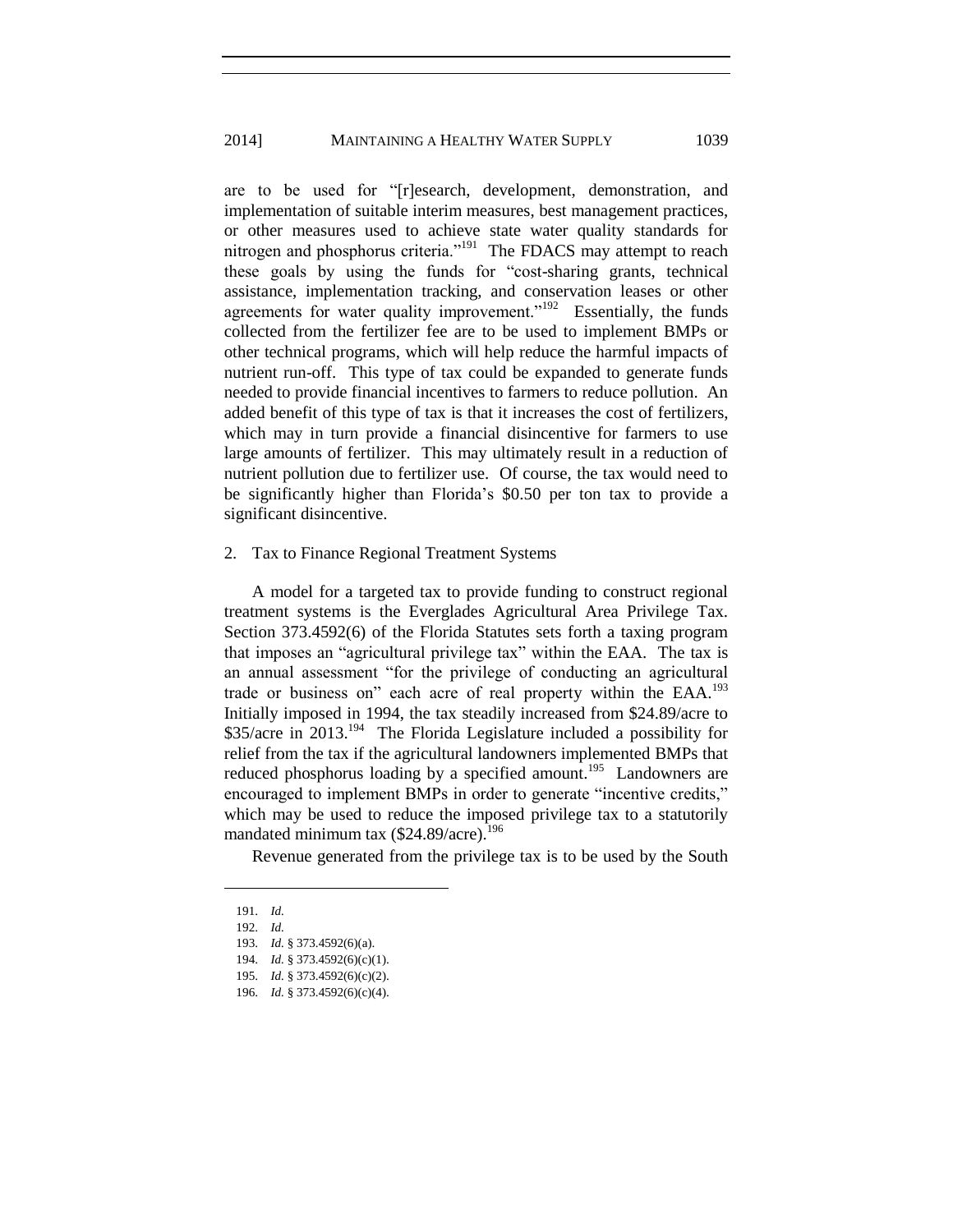Florida Water Management District to implement the "Long-Term Plan."<sup>197</sup> The Long-Term Plan is the district's proposal to meet WQS in the Everglades region.<sup>198</sup> The district's Long-Term Plan is implemented using regional Stormwater Treatment Areas and Flow Equalization Basins.<sup>199</sup> The tax is used to fund projects that mitigate the increased nutrient loading that results from agricultural operations. Through this method, the water management district directly imposes a financial responsibility upon the polluter, as opposed to relying on voluntary or incentive-based programs.

The imposition of these types of taxes could provide much-needed funding to develop and implement pollution reduction technologies, including regional treatment systems. By sharing the burden among all fertilizer users based on the amount of fertilizer used, the burden on individual farmers would not be onerous. Furthermore, funds can be directed to farmers in particular need of financial assistance or to locations where there is a particular need to reduce pollutant run-off.

### V. CONCLUSION

It is inarguable that agricultural production is an essential component for the continued way of life in the U.S. It is also inarguable that modern commercial agriculture contributes significantly to the degraded conditions in our nation's waterbodies.

Regulations designed to improve water quality have failed to adequately reduce harmful pollution from NPS. The CWA has to a large extent reined in pollution from PS, but it fails to deal with the whole problem of water pollution. The CWA leaves the regulation of NPS pollution to the states, which has led to patchwork and divergent methods. This paper has not addressed whether the states are the appropriate government units to address NPS pollution; rather, it has attempted to summarize the various approaches the states have taken.

The majority of regulations addressing NPS pollution attempt to reduce pollution through voluntary methods. Non-mandatory BMP programs and financial assistance are the two most popular voluntary approaches. Some states have experimented with market-based

 $\overline{\phantom{a}}$ 

<sup>197.</sup> *Id.* § 373.4592(6)(c)(6).

<sup>198.</sup> *Id.* § 373.4592(3).

<sup>199.</sup> SOUTH FLORIDA WATER MANAGEMENT DISTRICT, RESTORATION STRATEGIES REGIONAL WATER QUALITY PLAN 4 (2012), *available at* <http://www.sfwmd.gov/portal/page/portal/xrepository/> sfwmd\_repository\_pdf/rs\_waterquality\_plan\_042712\_final.pdf.